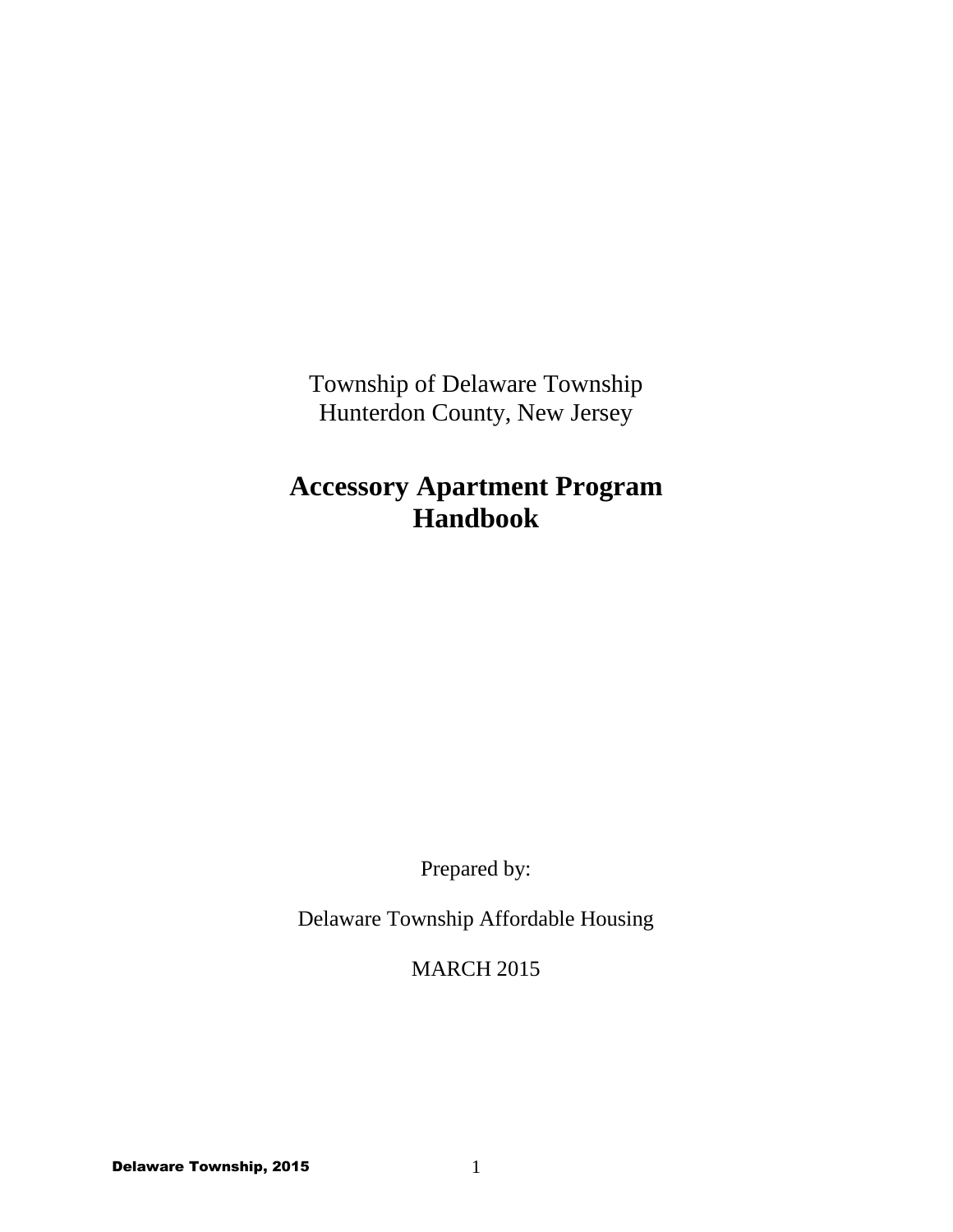### **TABLE OF CONTENTS**

| 1.0  |                                                 |
|------|-------------------------------------------------|
| 2.0  |                                                 |
| 3.0  |                                                 |
| 4.0  | ELIGIBLE ACCESSORY APARTMENT IMPROVEMENTSPage 4 |
| 5.0  |                                                 |
| 6.0  |                                                 |
| 7.0  |                                                 |
| 8.0  |                                                 |
| 9.0  |                                                 |
| 10.0 |                                                 |
| 11.0 |                                                 |

### **LIST OF APPENDICES/FORMS**

- 1. Accessory Apartment Ordinance
- 2. COAH's Regional Income Limits
- 3. Accessory Apartment Application Checklist
- 4. Homeowner's Accessory Apartment Application Form
- 5. Homeowner's Accessory Apartment Financial Assistance Application
- 6. Deed Restriction and Lien (Affordability Controls)
- 7. Tenant Application and Income Verification Forms
- 8. Form of Certificate for Applicants Certified to Rental Unit
- 9. Sample Lease Agreement
- 10. Affirmative Marketing Plan
- 11. Sample Advertisement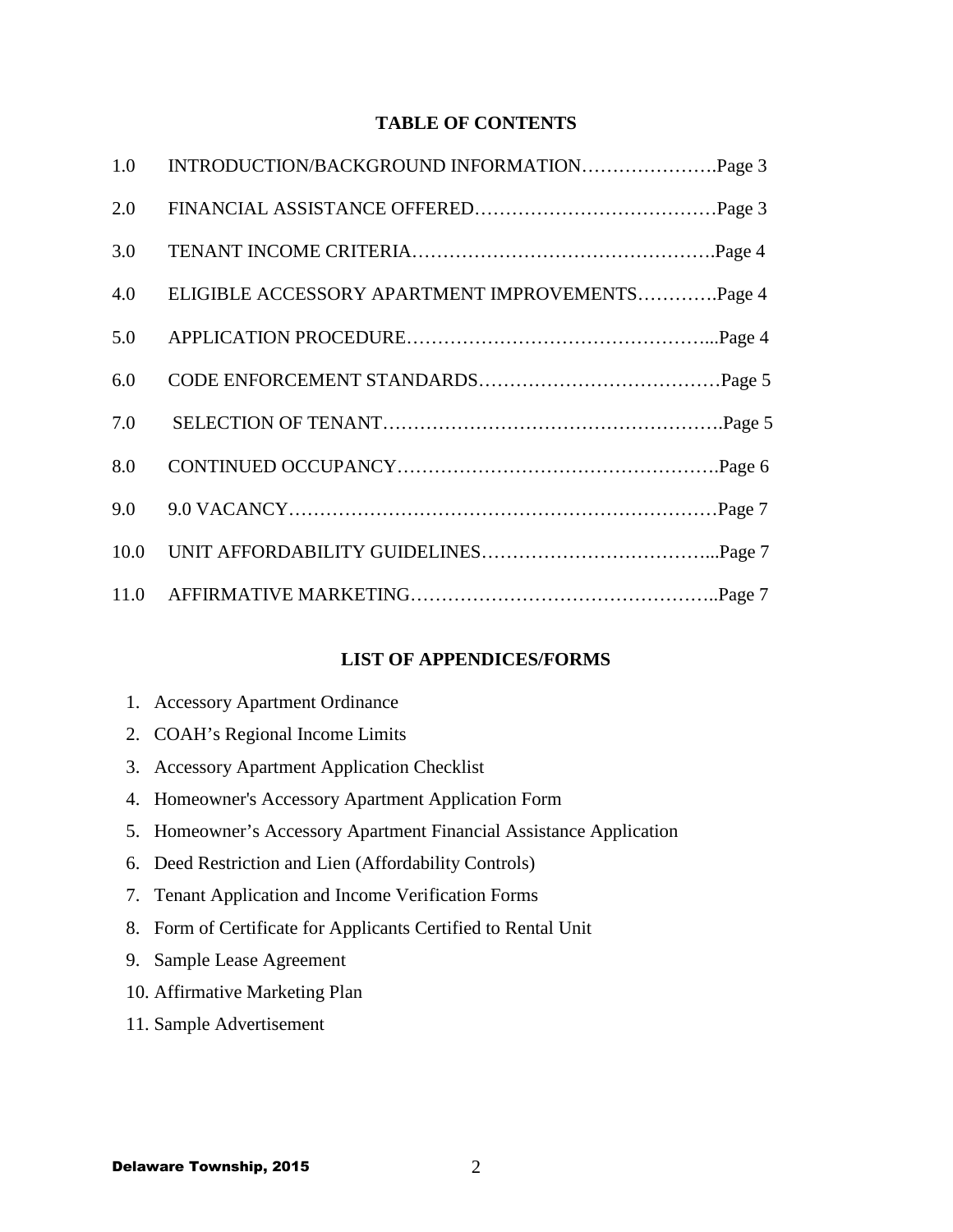# DELAWARE TOWNSHIP, HUNTERDON COUNTY ACCESSORY APARTMENT PROGRAM HANDBOOK March 2015

### 1.0 INTRODUCTION

The Fair Housing Act (N.J.S.A. 52:270-301 et seq.), enacted by the New Jersey State Legislature in 1985, created the Council on Affordable Housing (COAH) within the Department of Community Affairs. COAH is responsible for determining each municipality's allocation of low and moderate income housing, establishing guidelines for implementing the Fair Housing Act and evaluating proposed municipal compliance strategies.

COAH divided the state into six housing regions and established a methodology for municipalities to address a fair share obligation. Delaware Township is located within the West Central region which includes the counties of Hunterdon, Middlesex and Somerset.

NOTE: On June 29, 2011 Governor Christie issued Reorganization Plan No. 001-2001 that abolished the Council on Affordable Housing and transferred its functions, powers and duties to the Office of the Commissioner of the Department of Community Affairs. Delaware Township continues to work toward providing low and moderate income housing opportunities. All references to COAH revert to the DCA.

### **Delaware Township's Accessory Apartment Ordinance**

The Township adopted an accessory apartment ordinance that is amended to reflect the COAH regulations (see Appendix 1). The ordinance provisions meet all COAH requirements. Property owners can create an affordable housing accessory apartment and/or convert an existing accessory apartment into an affordable housing accessory apartment.

# 2.0 FINANCIAL ASSISTANCE OFFERED

The Township will provide home improvement grants to owners of properties in which accessory apartments are to be created. The subsidy must be utilized to create the accessory apartment. Grants of \$20,000 are available to subsidize the cost of creating an accessory apartment. In order to receive financial assistance from the Township, the owner of the unit must submit the Financial Assistance Application (Appendix 5) and certify the following:

- a. Rent on the family and moderate accessory apartment will be consistent with COAH regulations;
- b. The tenant(s) to occupy the moderate accessory apartment will meet the established income limitations for a moderate income household(s) for Delaware Township's housing region; and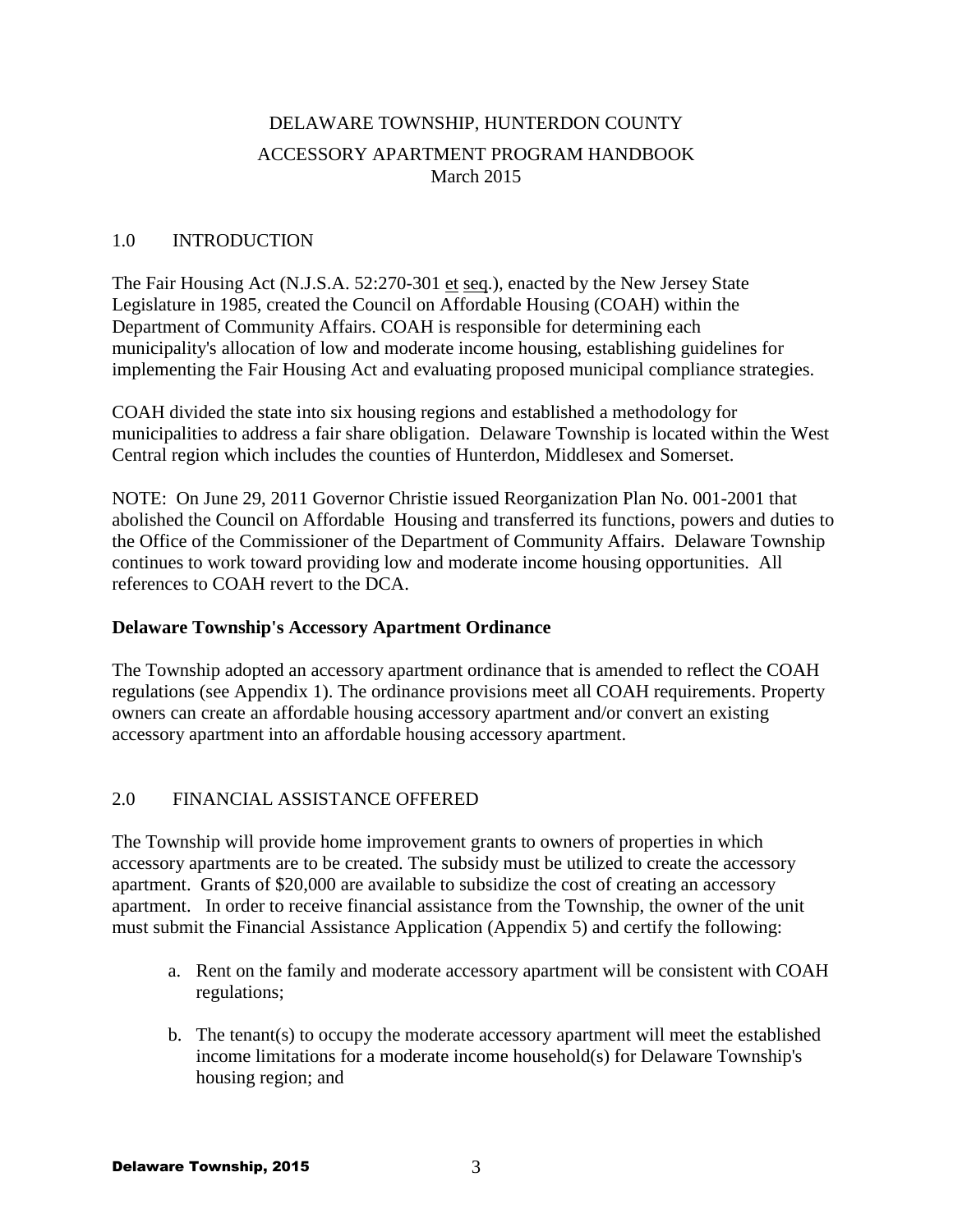c. A 10-year affordability control will be imposed via a deed restriction. (Appendix 6)

The grant money for renovation costs and permits will be provided to the accessory apartment owner as follows:

1. Twenty percent (\$4,000.00 will be provided once the deed restriction is recorded (Appendix 6).

2. Twenty percent (\$4,000.00) will be provided at the issuance of the building permit.

3. Twenty percent (\$4,000.00) will be provided after the project passes the framing inspection.

4. Twenty percent (\$4,000.00) will be provided at the issuance of the Certificate of Occupancy or the Certificate of Approval.

5. Twenty percent (\$4,000.00) will be provided when the lease is executed with the prospective tenant.

NOTE: Any accessory apartment owner who fails to complete construction of the unit and obtain a Certificate of Occupancy or Certificate of Approval shall be required to reimburse the Township for all funds paid to the owner.

Delaware Township reserves the right to phase approval of subsidized affordable housing accessory apartments according to the following schedule:

 $2012 - up$  to three units;  $2013 -$ up to two units;  $2014 -$ up to two units;  $2015 -$ up to two units; and  $2016 -$ up to one unit.

Applications will be accepted on a first come, first served basis. The Township Administrative Agent shall determine the completeness of each application.

### 3.0 TENANT INCOME CRITERIA

For a household to be eligible to lease an accessory apartment unit, combined current household income from all sources, including assets, must not exceed the amount established under COAH's regional income limits. The current income limits are in Appendix 2.

# 4.0 ELIGIBLE ACCESSORY APARTMENT IMPROVEMENTS

Pursuant to the Township's ordinance, accessory apartments will have a minimum of two rooms and provide living, sleeping, cooking and bathroom facilities. Direct access to the outside or to a hall with direct access to the outside must be provided. The egress door must not detract from the character of the exterior facades of the house. All improvements must be in full compliance with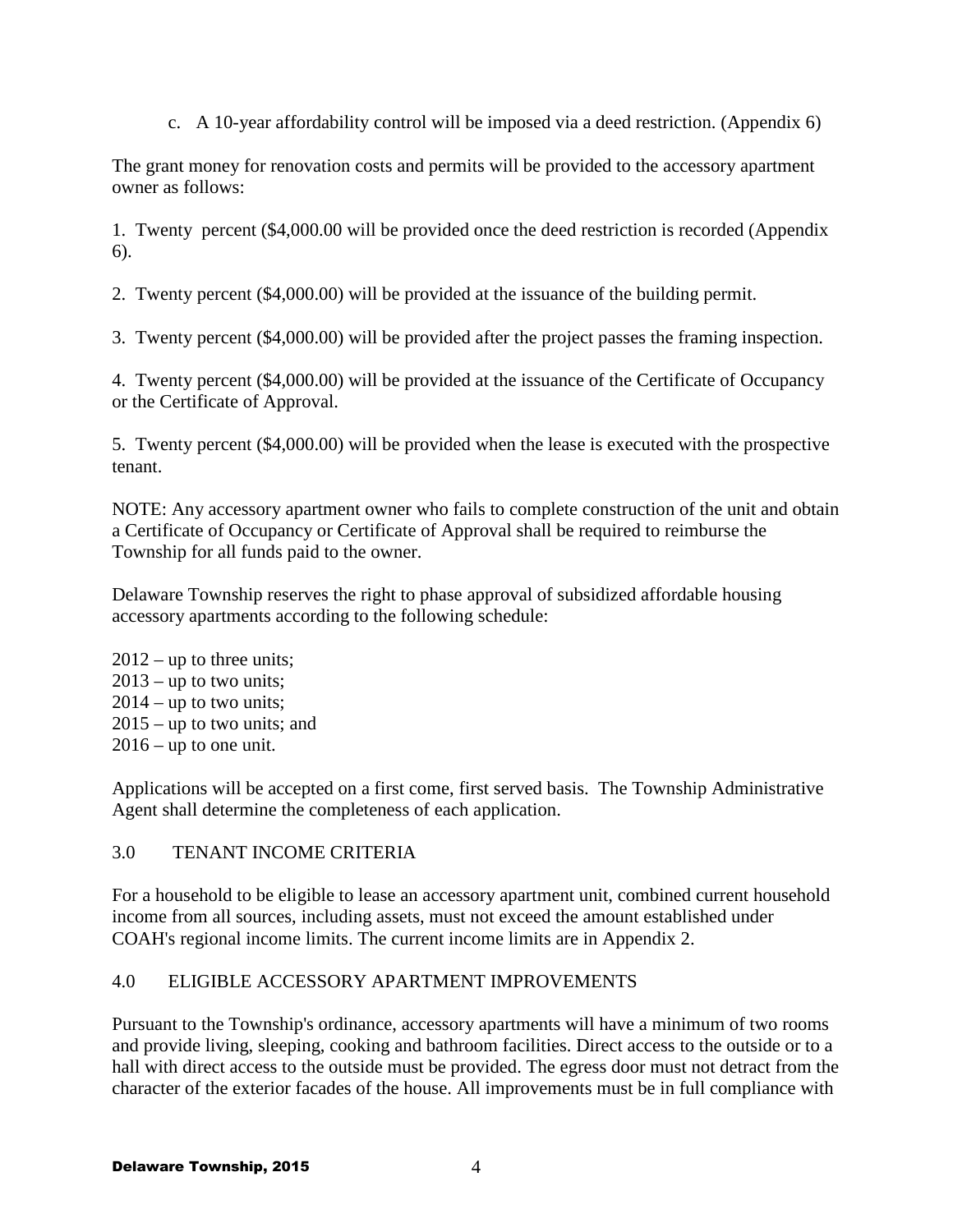applicable health codes as per the Hunterdon County Health Department and all construction codes per the Delaware Township Construction Official.

# 5.0 APPLICATION AND PROCEDURES

An owner should first obtain a copy of the Township's accessory apartment Ordinance #2009- 20LU (Appendix 1) and review its requirements.

The owner should then schedule a meeting with the Delaware Township Zoning Officer and Construction Official to review the construction aspects of the proposed accessory apartment unit and to identify any permits that will be needed to complete the work. The owner should also meet with the Township's Municipal Housing Liaison and Administrative Agent to register the unit and review all requirements relating to rent levels and income eligibility of prospective tenants.

The application must include the following:

- 1. All information required by the Township's Application Checklist #4 (Appendix 3)
- 2. Homeowner's Application Form (Appendix 4);
- 3. Existing floor plans to scale, with rooms labeled as to use, i.e. kitchen, bedroom, etc. Plans must be prepared or sealed by a NJ licensed architect or engineer.
- 4. Current property survey showing existing conditions, including the location and condition of the septic system and the well location subject to review and approval by the Township Zoning Officer. An applicant may submit an Affidavit of No Change if there have been no improvements without permits and no improvements that violate the lot lines.

The next step for the interested owner is to apply to the Delaware Township Construction Official for a construction permit to begin the required work on the accessory apartment.

# 6.0 CODE ENFORCEMENT STANDARDS

Once all work on the accessory unit has been completed and inspected by the Township Construction Office, and the owner has satisfied all prior approvals, including, but not limited to septic approval from the Hunterdon County Health Department, the Delaware Township Construction Official then issues a Certificate of Occupancy or a Certificate of Approval.

# 7.0 SELECTION OF TENANT

The final step in the process is the selection of a tenant to occupy the accessory apartment. Tenants will be selected from the waiting list established by the Township. Owners shall not select tenants who are not approved by the Delaware Township Administrative Agent.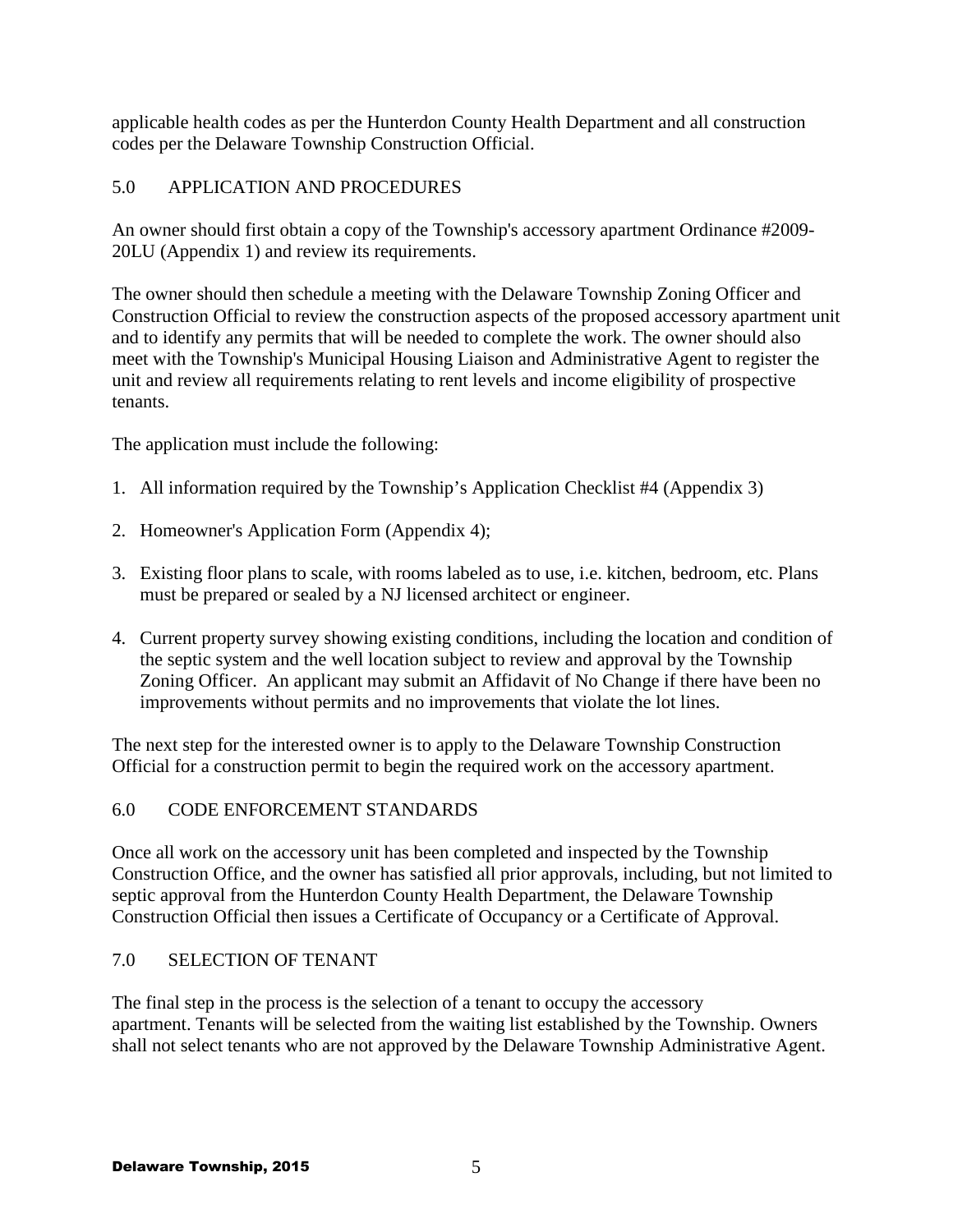Applications for accessory apartment occupancy are known as Tenant Application and Income Verification Forms (Appendix 7).

**If no current waiting list is available**, Delaware Township's Administrative Agent will place advertisements in the newspapers designated in the Affirmative Marketing Plan as well as conduct community outreach as per the Affirmative Marketing Plan. As applications are received by the Administrative Agent, each application will be date stamped and checked preliminarily to see if the prospective household is moderate income based on household size. If the household is not eligible, a letter of ineligibility will be sent notifying the applicant. If the household appears to be income eligible, a letter of preliminary eligibility is sent. Once there are sufficient applications for a lottery, a random drawing will take place at the Delaware Township Municipal Building. In attendance will be the Administrative Agent, Municipal Housing Liaison and one other public official of the Township.

When the Administrative Agent receives notice that an accessory apartment will become available, the Administrative Agent will contact the applicants matching the household size and income category to the unit size and income category in the order randomly selected to submit a final application with appropriate documentation within 10 days of receipt of the letter.

When an accessory apartment is ready for occupancy, the Administrative Agent will provide the owner with the name of the first prospective household randomly selected and determined eligible and the owner may accept or reject the household. The owner may not discriminate in renter selection based on the Affirmative Marketing Plan but consideration may be given to owner prohibition of smoking, pets, loud music, etc.

If the owner rejects the first prospective household, then the Administrative Agent forwards the next name on the qualified applicant list and continues to do so until the accessory apartment is rented. A prospective household may reject up to two units before losing its original position in the list. The prospective household that is not selected due to owner discretion is returned to the list in the original order.

It is understood that the first prospective household must be able to occupy the unit upon selection. If that is not possible, then the next prospective household in line is offered the unit.

It is recommended that the owner check references and request a credit report. Finally, the tenant will execute a Form of Certificate for Applicants Certified To Rental Unit (Appendix 8) and the owner and tenant will execute a lease agreement (Appendix 9). Then, the selected household occupies the accessory apartment.

# 8.0 CONTINUED OCCUPANCY

The owner of the accessory apartment must submit a copy of the initial lease and annual lease renewals within ten days of execution.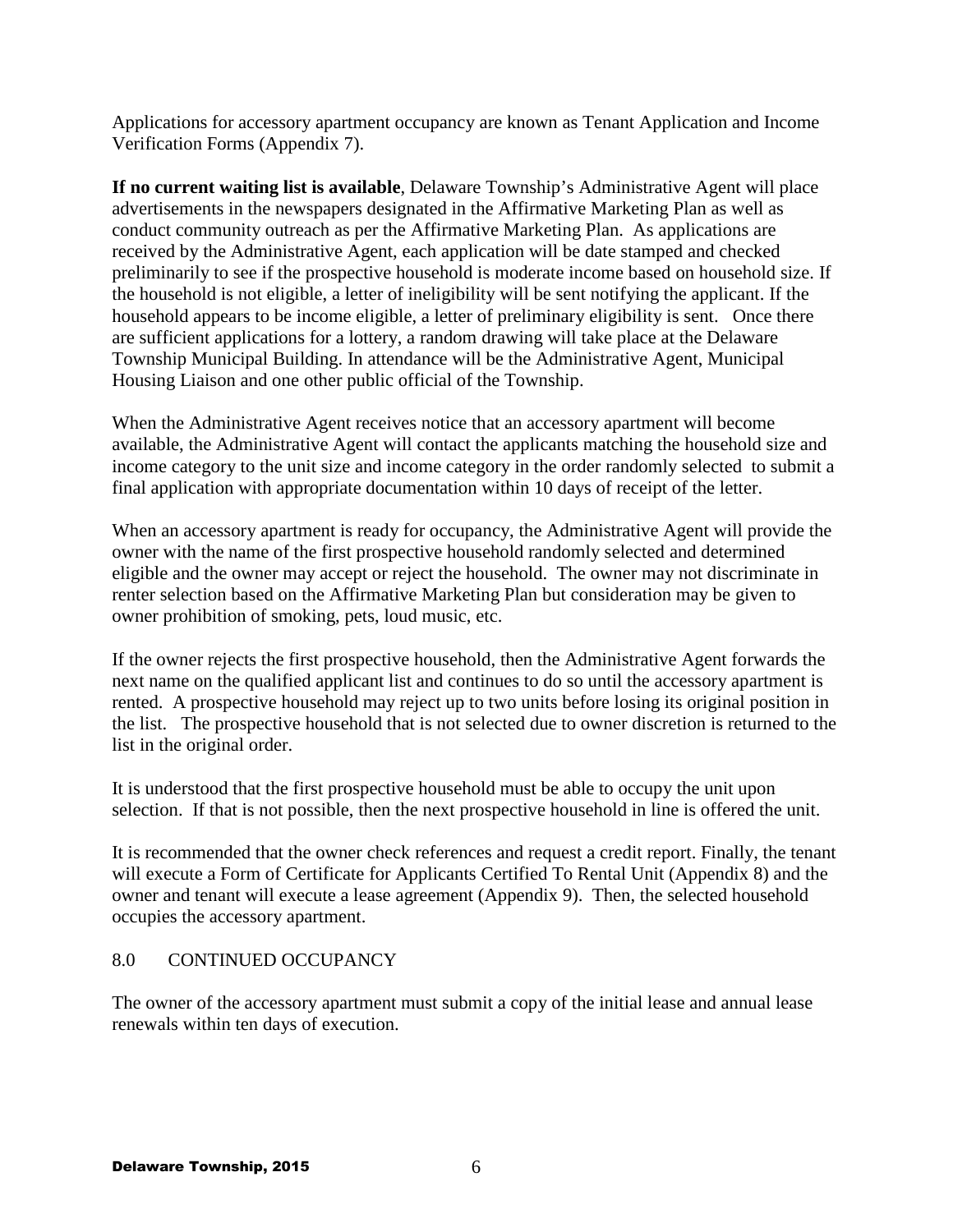### 9.0 VACANCY

As soon as the owner of the accessory apartment learns that the tenant intends to vacate the accessory apartment, he must immediately notify the Administrative Agent who will then follow Township procedures outlined in this Handbook to fill the vacancy.

#### 10. UNIT AFFORDABILITY GUIDELINES

COAH regulations require that rents on accessory apartments be set at 60 percent of median income, including utilities, and that rents be based on the number of bedrooms. In accordance with COAH regulations, rents on accessory apartments are affordable as follows:

- 1. One bedroom units are affordable to 1.5 person households;
- 2. Two bedroom units are affordable to three person households.

COAH regulations require controls on affordability for any accessory apartment created within the Township addressing a growth share obligation to remain in effect for 10 years. The rent may be adjusted annually based on the COAH percentage increase.

### 11.0 AFFIRMATIVE MARKETING

The accessory apartment program is governed by COAH's rules. However, the Uniform Housing Affordability Controls (UHAC) sets forth a procedure for affirmative marketing of the accessory apartments. The Township's Affirmative Marketing Plan is attached as Appendix 10 to this document. As part of the Affirmative Marketing Plan, the Township has created an advertisement for the accessory apartment program (Appendix 11).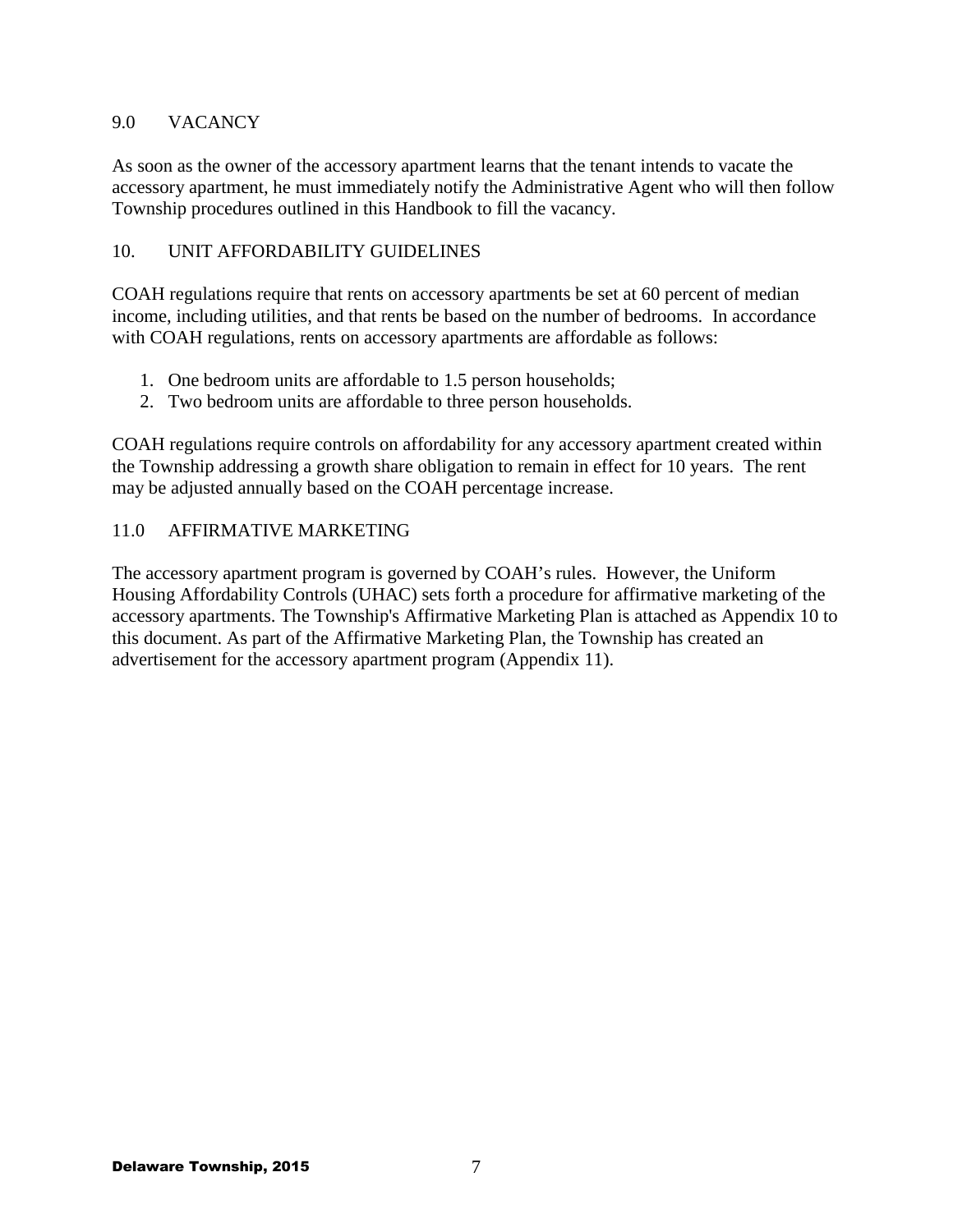Appendix 1 Accessory Apartment Ordinance

# ORDINANCE #2009-20LU AN ORDINANCE TO PROVIDE FOR THE CREATION OF ACCESSORY APARTMENTS IN CONJUNCTION WITH THE DELAWARE TOWNSHIP AFFORDABLE HOUSING PROGRAM.

See Ordinance.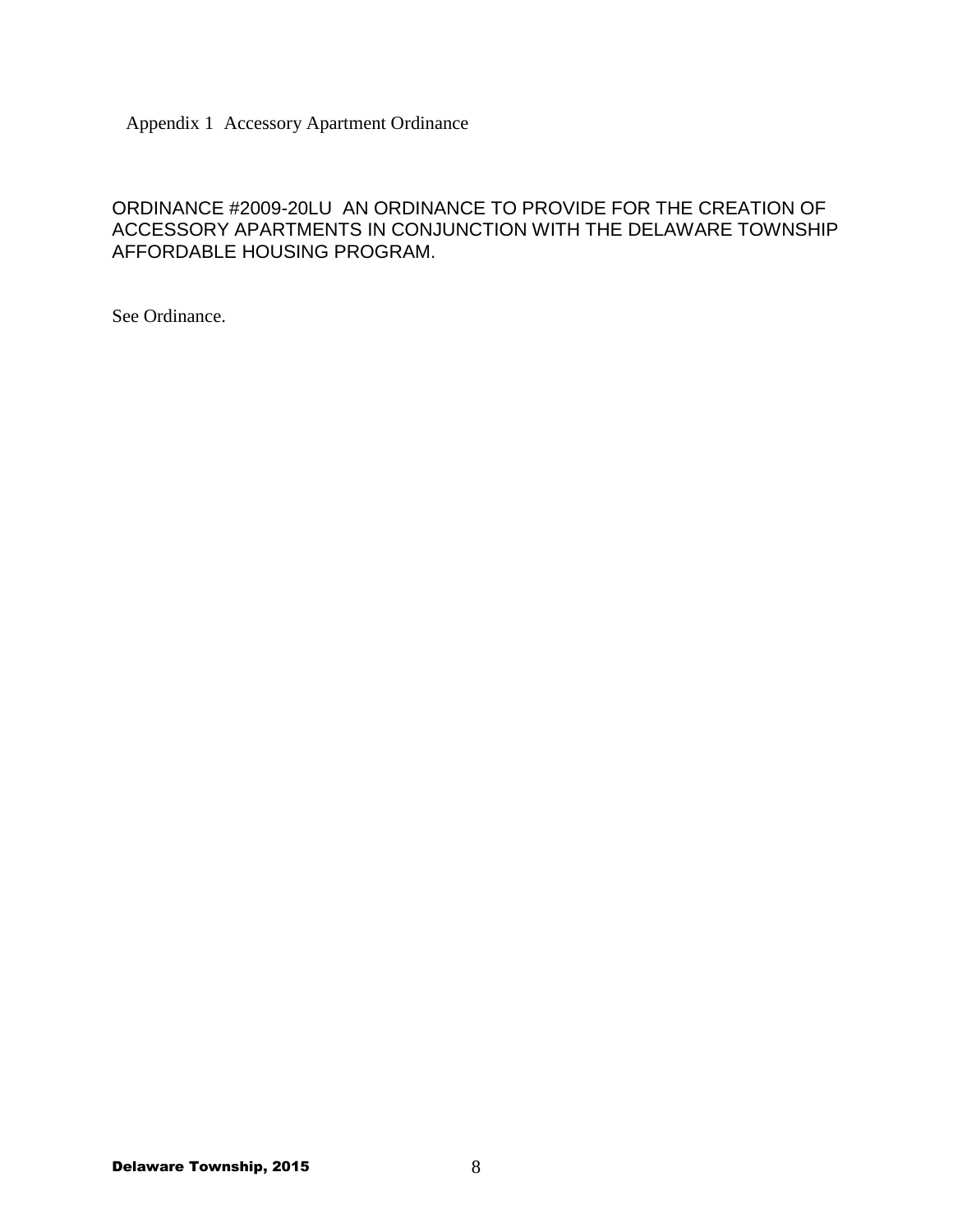# Appendix 2 COAH's Regional Income Limits

Updated Annually – see attached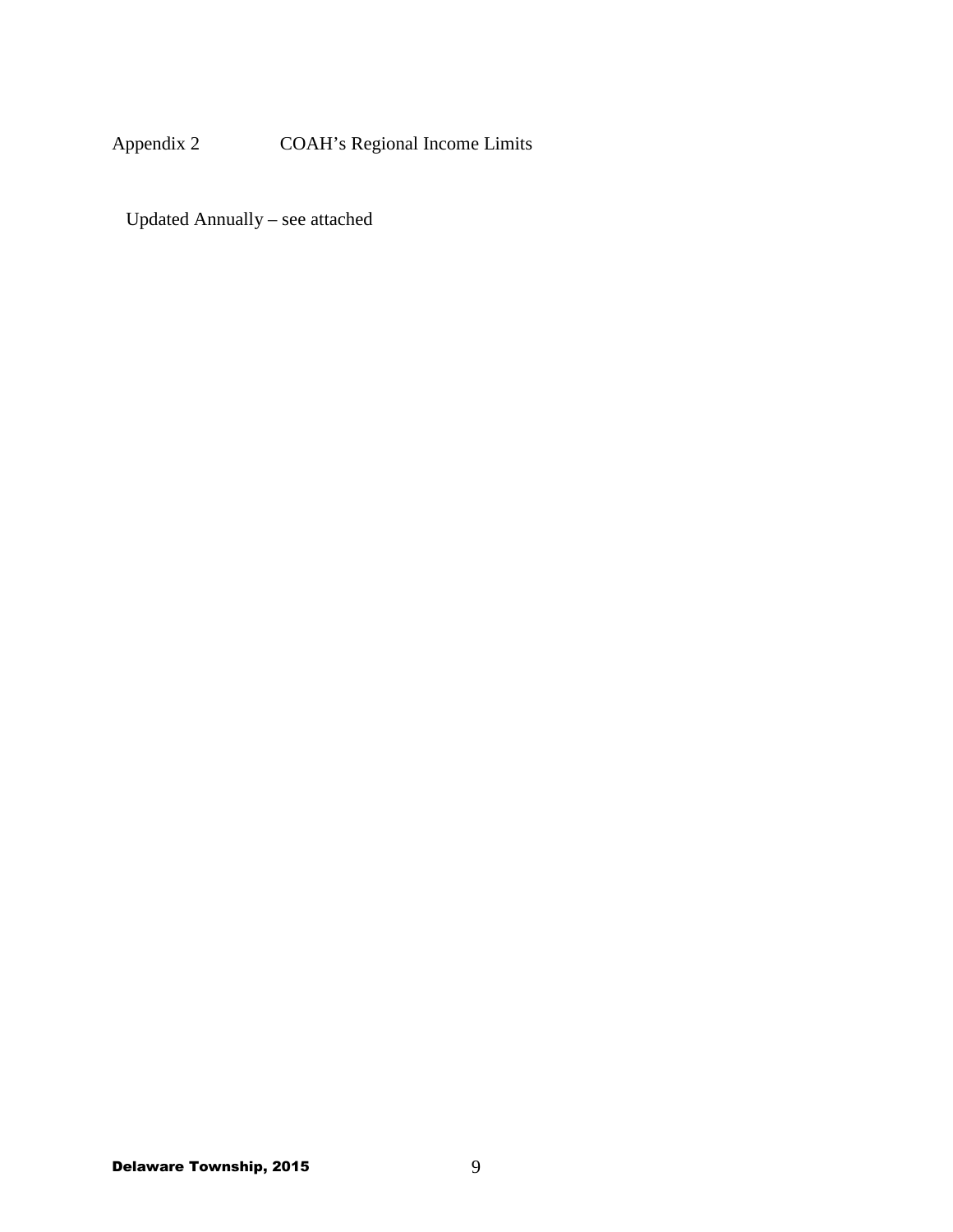# **Accessory Apartment Application Checklist**

A zoning permit and a construction are required to create an accessory apartment.

1. To obtain a zoning permit the following must be submitted to the Township Zoning Officer for his review and approval:

- o Completed zoning permit application.
- o Two (2) copies of the property survey showing the improvements.
- o Two (2) sets of building plans signed and sealed by a NJ licensed architect or engineer.
- o A copy of homeowner's association approval (if applicable)
- o When a new structure is proposed, a letter of interpretation (LOI) from NJDEP may be required.
- o Verification whether the lot is served by public sewer, on-site septic, public water or well. Their locations must be shown on the survey.
- o Plot plan showing any new LP or oil tanks, or underground storm drainage being installed.
- o Hunterdon County Health Department approvals for well and septic.
- o Hunterdon County Soil Conservation District approval, if required.
- o D&R Canal Commission approval, if required.
- 2. To obtain a construction permit the following must be submitted to the Township Construction Official for his review and approval:
	- o Proof of prior approvals listed in Ordinance 2009-20LU accessory apartments.
	- o Two copies of building plans signed and sealed by a NJ licensed architect or engineer (same two copies presented to Zoning Officer).
	- o Completed permit applications indicating that all work is to be conducted by NJ licensed contractors for all subcodes.
	- o Calculations indicating that the existing or proposed utilities are properly sized, including electric, water, sewer, gas and HVAC systems.
	- o Homeowner Warranty, where applicable.

3.The home owner shall pay all required permit fees.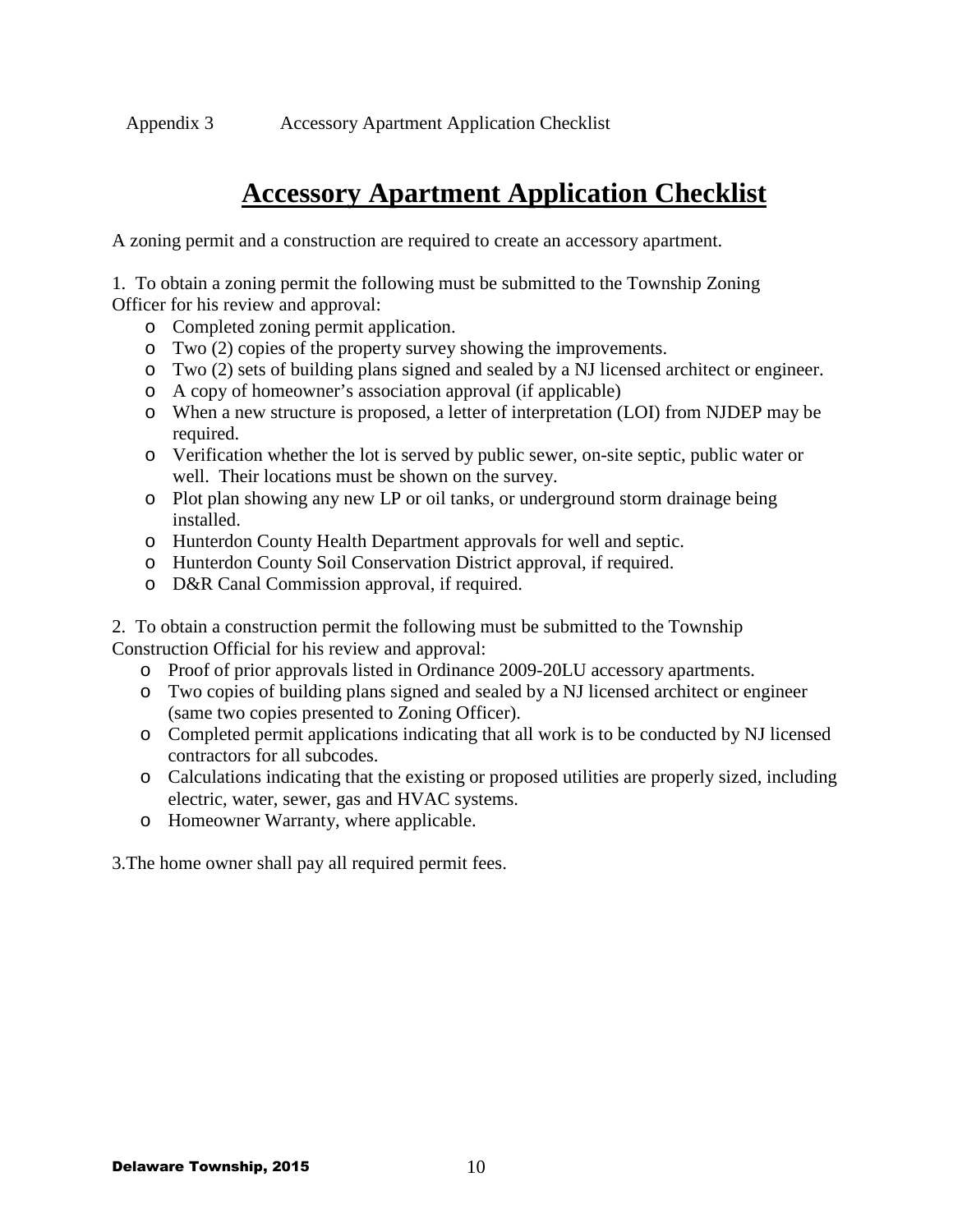# **DELAWARE TOWNSHIP ACCESSORY APARTMENT PROGRAM HOMEOWNER'S APPLICATION**

Homeowner: Address: Block: Lot:

I am the owner of the property described above. I wish to construct an accessory apartment in my house or renovate an existing apartment into an affordable housing accessory apartment. I understand and agree that:

A. I shall comply with all applicable ordinances, rules and regulations.

B. My accessory unit may be occupied only by a moderate income household which has been deemed qualified by the Township's designated Administrative Agent.

C. My property is located in a single family residential zone district. If I do not comply with the applicable ordinances, rules and regulations, the accessory apartment will have to be removed.

D. I cannot start construction on the accessory apartment until a deed restriction is recorded in the Hunterdon County Clerk's Office and proof of recording is submitted. (Appendix 6)

E. I cannot start construction on the accessory apartment until a construction permit is issued.

F. No one can occupy the accessory apartment until a Certificate of Occupancy is issued and the Delaware Township Administrative Agent has approved the prospective tenant.

G These restrictions are binding upon me, my successors, heirs and assigns.

H. I agree to provide a copy of the annual lease to Delaware Township within ten days of execution.

I certify that all the information contained in my application is true.

\_\_\_\_\_\_\_\_\_\_\_\_\_\_\_\_\_\_\_\_\_\_\_\_\_\_\_\_\_\_\_\_\_\_\_\_\_\_\_\_\_\_\_\_\_\_\_\_\_\_\_\_\_\_\_\_\_\_

**Signature** 

Sworn to and subscribed before me This day of this day of the set of  $\sim$  20  $\sim$ 

\_\_\_\_\_\_\_\_\_\_\_\_\_\_\_\_\_\_\_\_\_\_\_\_\_\_\_\_\_\_\_\_\_\_\_\_\_\_\_\_\_\_\_\_\_\_\_\_

Notary Public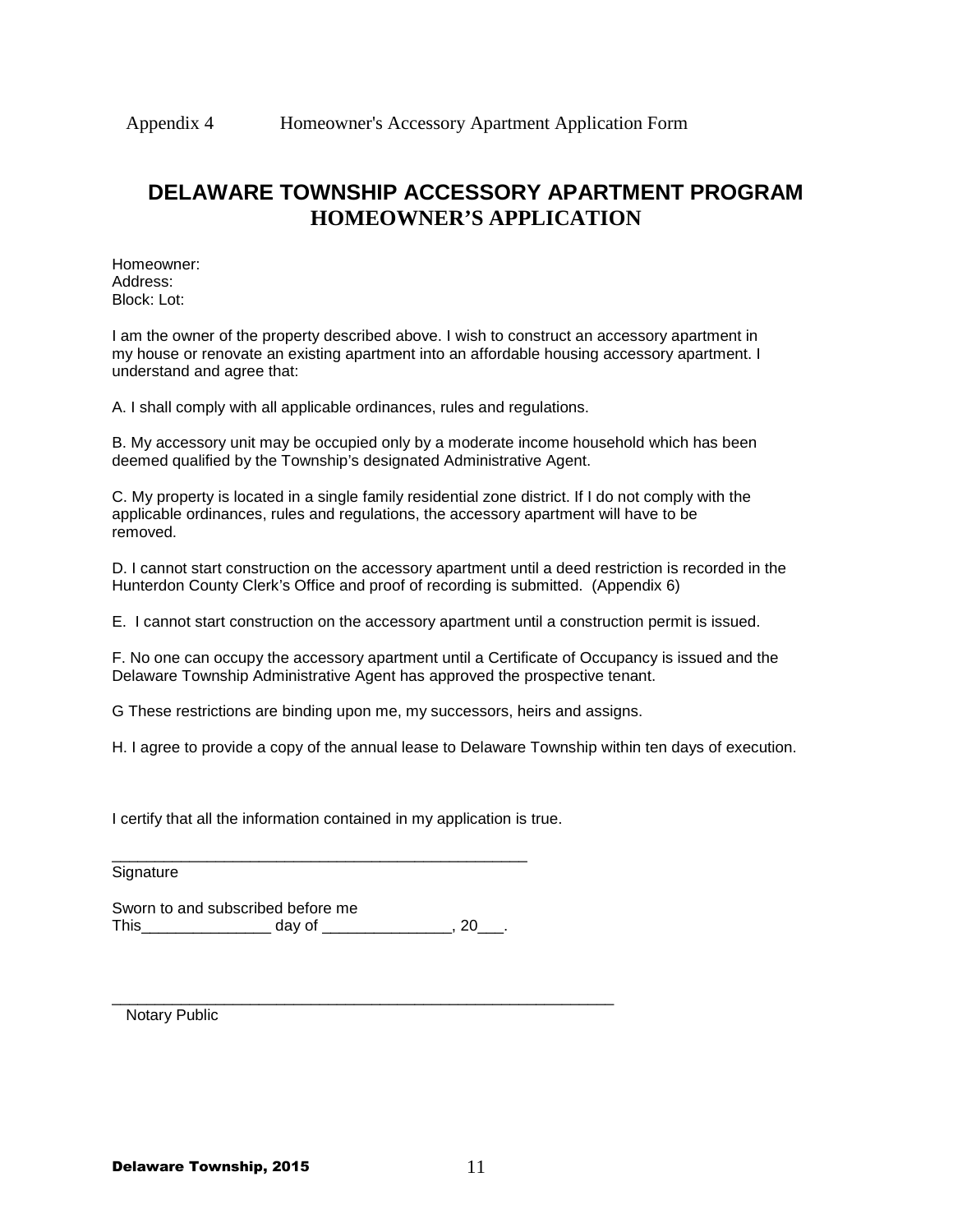Appendix 5 Homeowner's Accessory Apartment Financial Assistance Application

# **DELAWARE TOWNSHIP ACCESSORY APARTMENT PROGRAM FINANCIAL ASSISTANCE APPLICATION**

Applicant: \_\_\_\_\_\_\_\_\_\_\_\_\_\_\_\_\_\_\_\_\_\_\_\_\_\_\_\_\_\_\_\_\_ Address: \_\_\_\_\_\_\_\_\_\_\_\_\_\_\_\_\_\_\_\_\_\_\_\_\_\_\_\_\_\_\_\_\_

I/We hereby apply for a grant in the amount of \$\_\_\_\_\_\_\_\_\_\_\_\_ for the creation of an accessory apartment within my/our property in Delaware Township, New Jersey. I/We have approved the specifications and understand the scope of work to be performed by the contractor,

|                                         | I/We further request that Delaware Township manage the |
|-----------------------------------------|--------------------------------------------------------|
| grant under the terms of the AGREEMENT. |                                                        |

The Township of Delaware Township, or its agents or representatives, shall have the right to enter the accessory apartment property at any time within one (1) year of completion for the purpose of reviewing the completed work.

Any applicant making a false claim shall be required to reimburse the Township of Delaware Township for any benefits received.

NOTE: Any accessory apartment owner who fails to complete construction of the unit and obtain a Certificate of Occupancy or Certificate of Approval shall be required to reimburse the Township for all funds paid to the owner.

Property owner signature: Date:

Delaware Township Approval: \_\_\_\_\_\_\_\_\_\_\_\_\_\_\_\_\_\_\_\_\_\_\_\_\_\_\_\_\_\_\_\_\_\_

Date:

OR

I have read the above application and do not intend to accept any grant money from Delaware Township to assist in the creation of an accessory apartment.

| Property owner signature: | Date <sup>.</sup> |
|---------------------------|-------------------|
|                           |                   |

| Witnessed by: | Jate |  |
|---------------|------|--|
|---------------|------|--|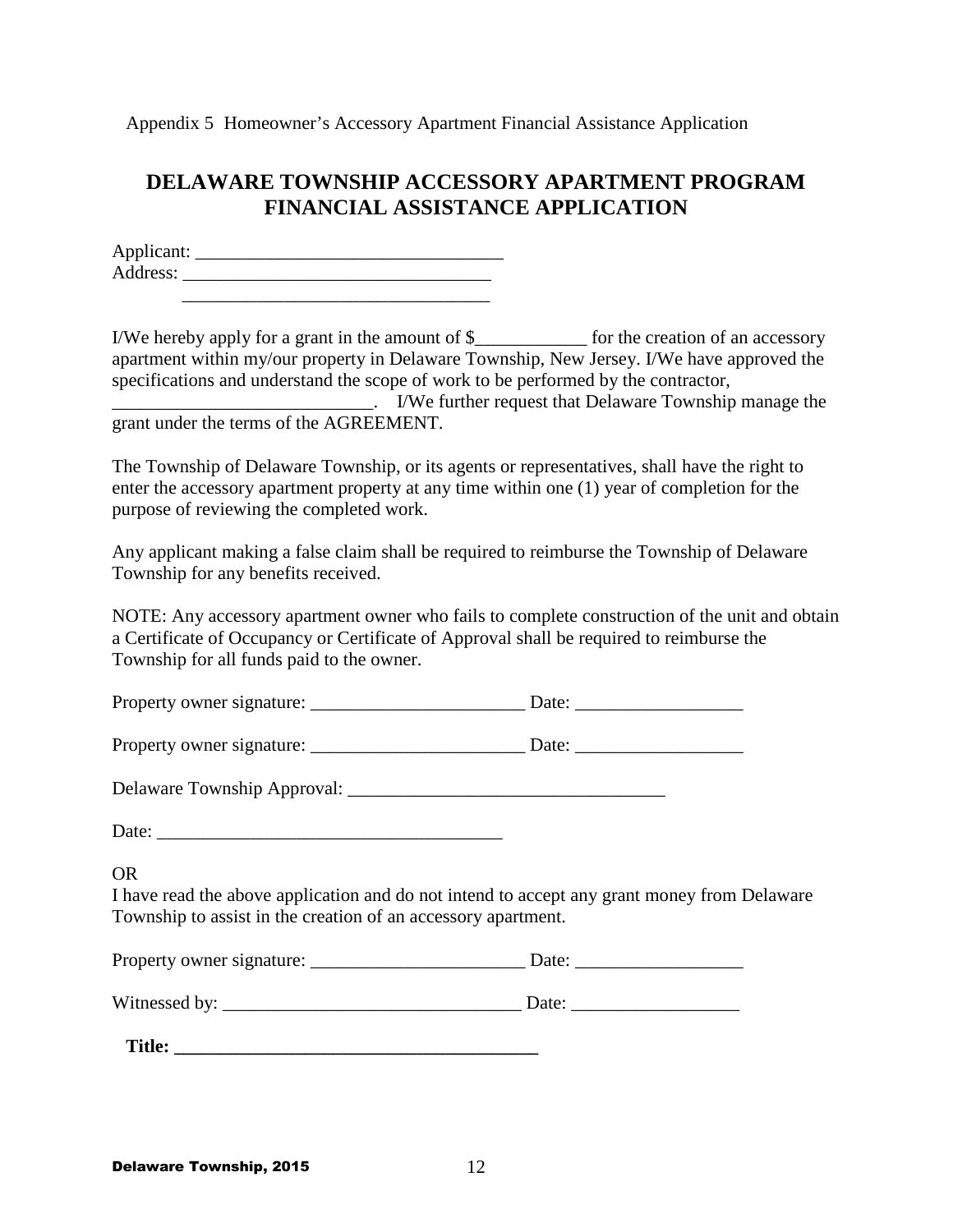# Deed Restriction

# **DEED-RESTRICTED AFFORDABLE HOUSING PROPERTY WITH RESTRICTIONS ON RESALE AND REFINANCING**

To Rental Property

With Covenants Restricting Rentals, Conveyance and Improvements And Requiring Notice of Foreclosure and Bankruptcy

THIS DEED RESTRICTION, entered into as of this the <u>quality day of success</u>, 20 and between the Danene Gooding ("Administrative Agent"), or its successor, acting on behalf of Delaware Township (Municipality), with offices at , and \_\_\_\_\_\_\_\_\_\_\_\_\_\_\_\_\_\_\_\_\_\_\_\_\_\_\_\_\_\_ a New Jersey [Individual / Corporation / Partnership / Limited Partnership] having offices at \_\_\_\_\_\_\_\_\_\_\_\_\_\_\_\_\_\_\_\_\_\_\_\_\_\_\_\_\_\_\_\_\_\_\_\_\_\_\_ the developer/sponsor (the "Owner") of a residential low- or moderate-income rental project (the "Project"):

WITNESSETH

Article 1. Consideration

In consideration of benefits and/or right to develop received by the Owner from the Municipality regarding this rental Project, the Owner hereby agrees to abide by the covenants, terms and conditions set forth in this Deed restriction, with respect to the land and improvements more specifically described in Article 2, hereof (the Property).

Article 2. Description of Property

\_\_\_\_\_\_\_\_\_\_\_\_\_\_\_\_\_\_\_\_\_\_\_\_\_\_\_\_\_\_\_\_\_\_\_\_\_\_\_\_\_\_\_

\_\_\_\_\_\_\_\_\_\_\_\_\_\_\_\_\_\_\_\_\_\_\_\_\_\_\_\_\_\_\_\_\_\_\_\_\_\_\_\_\_\_\_

The Property consists of all of the land, and a portion of the improvements thereon, that is located in the municipality of Delaware Township, County of Hunterdon, State of New Jersey, and described more specifically as Block No. \_\_\_\_\_\_\_\_ Lot No. \_\_\_\_\_\_\_, and known by the street address:

More specifically designated as:

(List specific affordable units by address or apartment number.)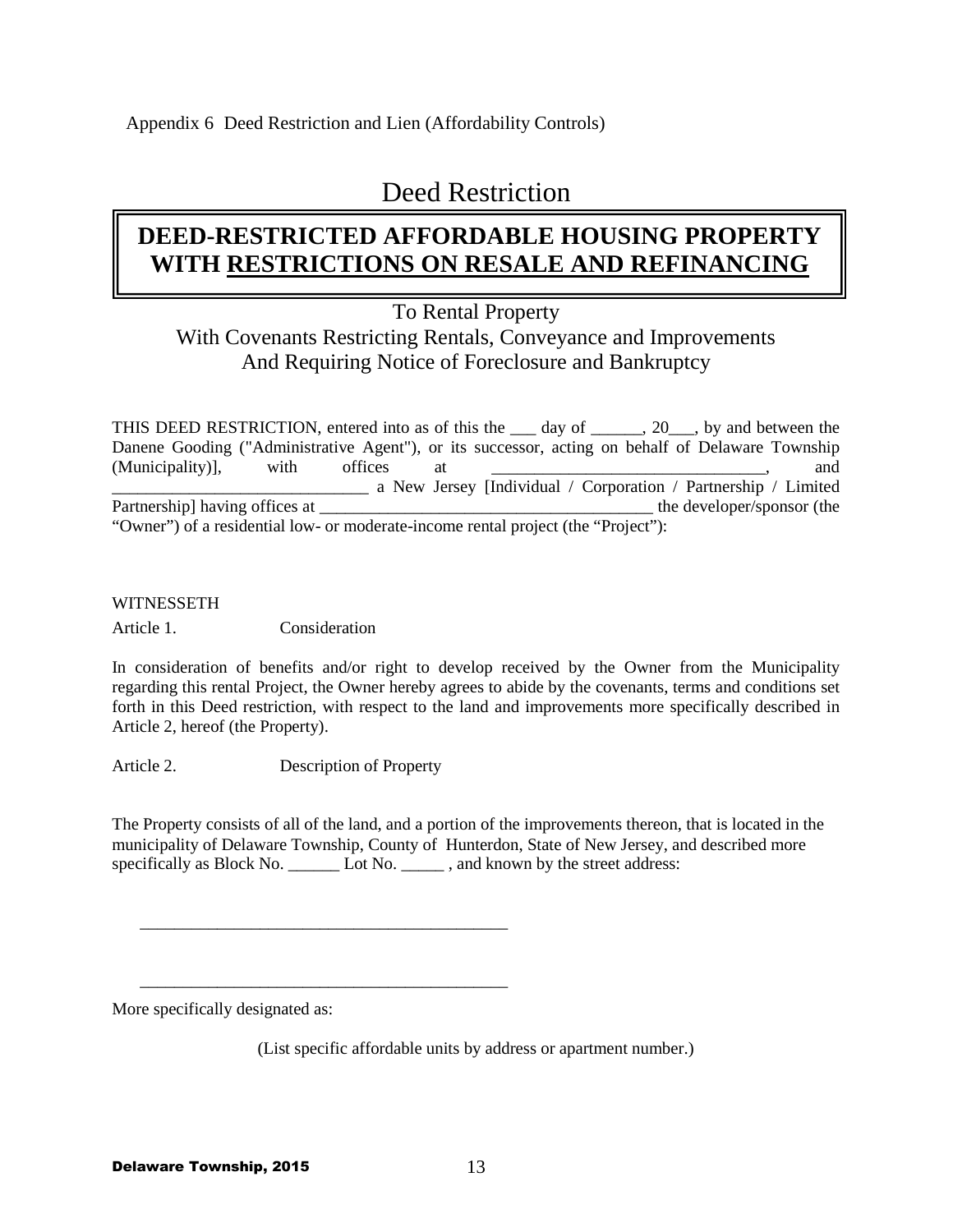#### Article 3. Affordable Housing Covenants

The following covenants (the "Covenants") shall run with the land for the period of time (the "Control Period"), determined separately with respect for each dwelling unit, commencing upon the earlier of the date hereof or the date on which the first certified household occupies the unit, and shall and expire as determined under the Uniform Controls, as defined below.

In accordance with N.J.A.C. 5:80-26.11, each restricted unit shall remain subject to the requirements of this subchapter, the "Control Period," until the municipality in which the unit is located elects to release the unit from such requirements. Prior to such a municipal release, a restricted unit must remain subject to the requirements of this subchapter for a period of at least ten (10) years.

- A. Sale and use of the Property is governed by regulations known as the Uniform Housing Affordability Controls, which are found in New Jersey Administrative Code at Title 5, chapter 80, subchapter 26 (N.J.A.C. 5:80-26.1, *et seq*, the "Uniform Controls").
- B. The Property shall be used solely for the purpose of providing rental dwelling units for low- or moderate-income households, and no commitment for any such dwelling unit shall be given or implied, without exception, to any person who has not been certified for that unit in writing by the Administrative Agent. So long as any dwelling unit remains within its Control Period, sale of the Property must be expressly subject to these Deed Restrictions, deeds of conveyance must have these Deed Restrictions appended thereto, and no sale of the Property shall be lawful, unless approved in advance and in writing by the Administrative Agent.
- C. No improvements may be made to the Property that would affect the bedroom configuration of any of its dwelling units, and any improvements to the Property must be approved in advance and in writing by the Administrative Agent.
- D. The Owner shall notify the Administrative Agent and the Municipality of any foreclosure actions filed with respect to the Property within five (5) business days of service upon Owner.
- E. The Owner shall notify the Administrative Agent and the Municipality within three (3) business days of the filing of any petition for protection from creditors or reorganization filed by or on behalf of the Owner.

Article 4. Remedies for Breach of Affordable Housing Covenants

A breach of the Covenants will cause irreparable harm to the Administrative Agent, to the Municipality and to the public, in light of the public policies set forth in the New Jersey Fair Housing Act, the Uniform Housing Affordability Control rules found at N.J.A.C. 5:80-26, and the obligation for the provision of low and moderate-income housing.

- A. In the event of a threatened breach of any of the Covenants by the Owner, or any successor in interest of the Property, the Administrative Agent and the Municipality shall have all remedies provided at law or equity, including the right to seek injunctive relief or specific performance.
- B. Upon the occurrence of a breach of any Covenants by the Grantee, or any successor in interest or other owner of the Property, the Administrative Agent and the Municipality shall have all remedies provided at law or equity including but not limited to forfeiture, foreclosure, acceleration of all sums due under any mortgage, recouping of any funds from a sale in violation of the Covenants, diverting of rent proceeds from illegal rentals, injunctive relief to prevent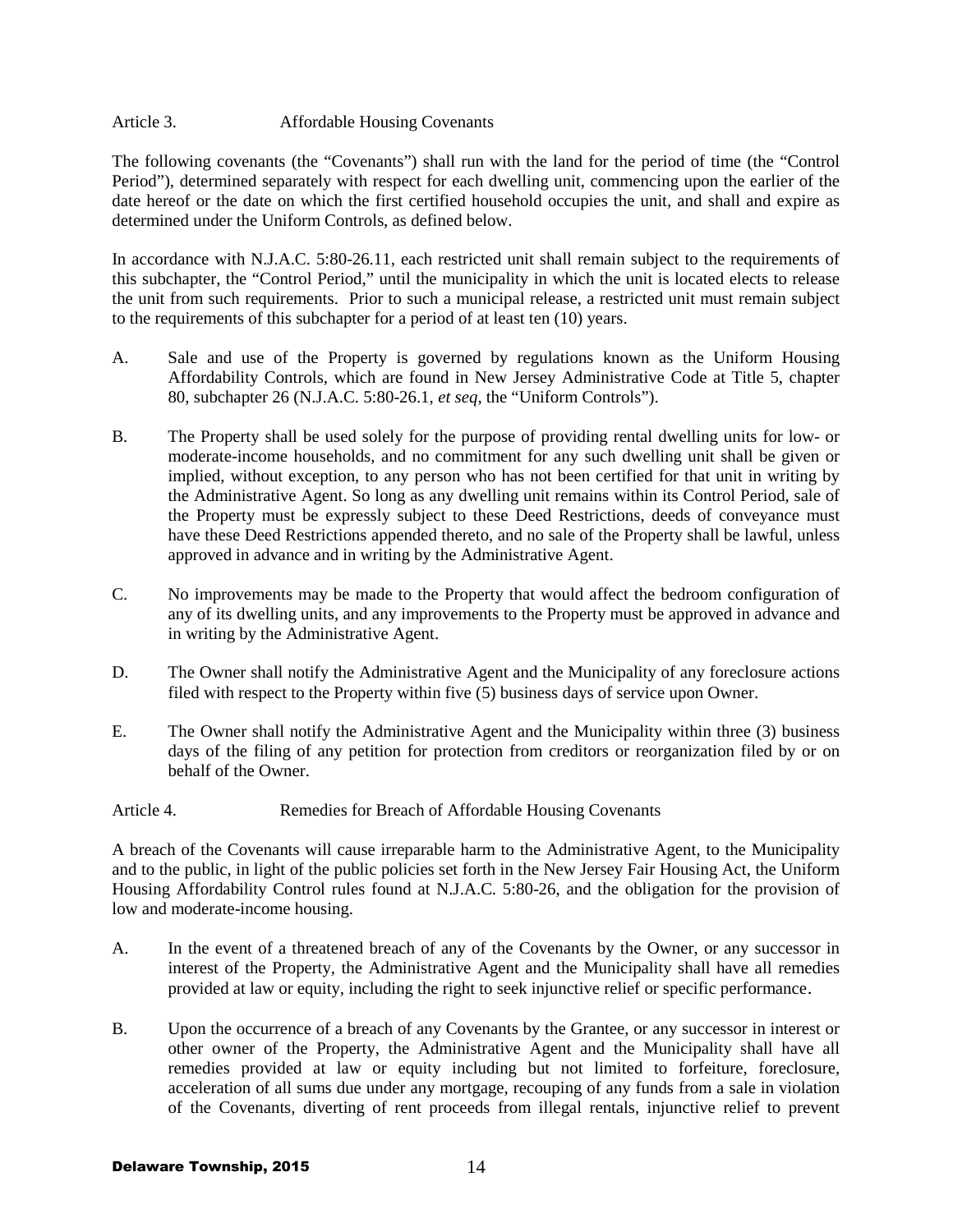further violation of said Covenants, entry on the premises, those provided under Title 5, Chapter 80, Subchapter 26 of the New Jersey Administrative Code and specific performance.

IN WITNESS WHEREOF, the Administrative Agent and the Owner have executed this Deed Restriction in triplicate as of the date first above written.

#### ADMINISTRATIVE AGENT DANENE GOODING

BY:\_\_\_\_\_\_\_\_\_\_\_\_\_\_\_\_\_\_\_\_\_\_\_\_\_\_\_\_\_\_\_\_\_\_\_\_\_\_\_\_\_\_\_\_\_ Danene Gooding Delaware Township Administrative Agent **OWNER** BY:\_\_\_\_\_\_\_\_\_\_\_\_\_\_\_\_\_\_\_\_\_\_\_\_\_\_\_\_\_\_\_\_\_\_\_\_\_\_\_\_\_\_\_\_\_ **Title**

APPROVED BY DELAWARE TOWNSHIP

 $BY:$ 

Roger Locandro, Mayor

\_\_\_\_\_\_\_\_\_\_\_\_\_\_\_\_\_\_\_\_\_\_\_\_\_\_\_\_\_\_\_\_\_\_\_\_\_\_\_\_\_\_\_\_\_\_\_\_\_\_\_\_\_

\_\_\_\_\_\_\_\_\_\_\_\_\_\_\_\_\_\_\_\_\_\_\_\_\_\_\_\_\_\_\_\_\_\_\_\_\_\_\_\_\_\_\_\_\_\_\_\_\_\_\_\_\_

#### *ACKNOWLEDGEMENTS*

On this the day of , 20 before me came Danene Gooding, to me known and known to me to be the Administrative Agent for Delaware Township, who states that (s)he has signed said Agreement on behalf of said Municipality for the purposes stated therein.

#### NOTARY PUBLIC

On this the day of , 20 before me came \_\_\_\_\_\_\_\_\_\_\_\_\_\_\_\_, to me known and known to me to be \_\_\_\_\_\_\_\_\_\_\_\_\_\_, the Owner of the Property, who states that (s) he has signed  $\frac{1}{\sqrt{1-\frac{1}{\sqrt{1-\frac{1}{\sqrt{1-\frac{1}{\sqrt{1-\frac{1}{\sqrt{1-\frac{1}{\sqrt{1-\frac{1}{\sqrt{1-\frac{1}{\sqrt{1-\frac{1}{\sqrt{1-\frac{1}{\sqrt{1-\frac{1}{\sqrt{1-\frac{1}{\sqrt{1-\frac{1}{\sqrt{1-\frac{1}{\sqrt{1-\frac{1}{\sqrt{1-\frac{1}{\sqrt{1-\frac{1}{\sqrt{1-\frac{1}{\sqrt{1-\frac{1}{\sqrt{1-\frac{1}{\sqrt{1-\frac{1}{\sqrt{1-\frac{1}{\sqrt{1-\frac{1}{\sqrt{1-\frac{1}{\sqrt{1-\frac{1$ said Agreement for the purposes stated therein.

### NOTARY PUBLIC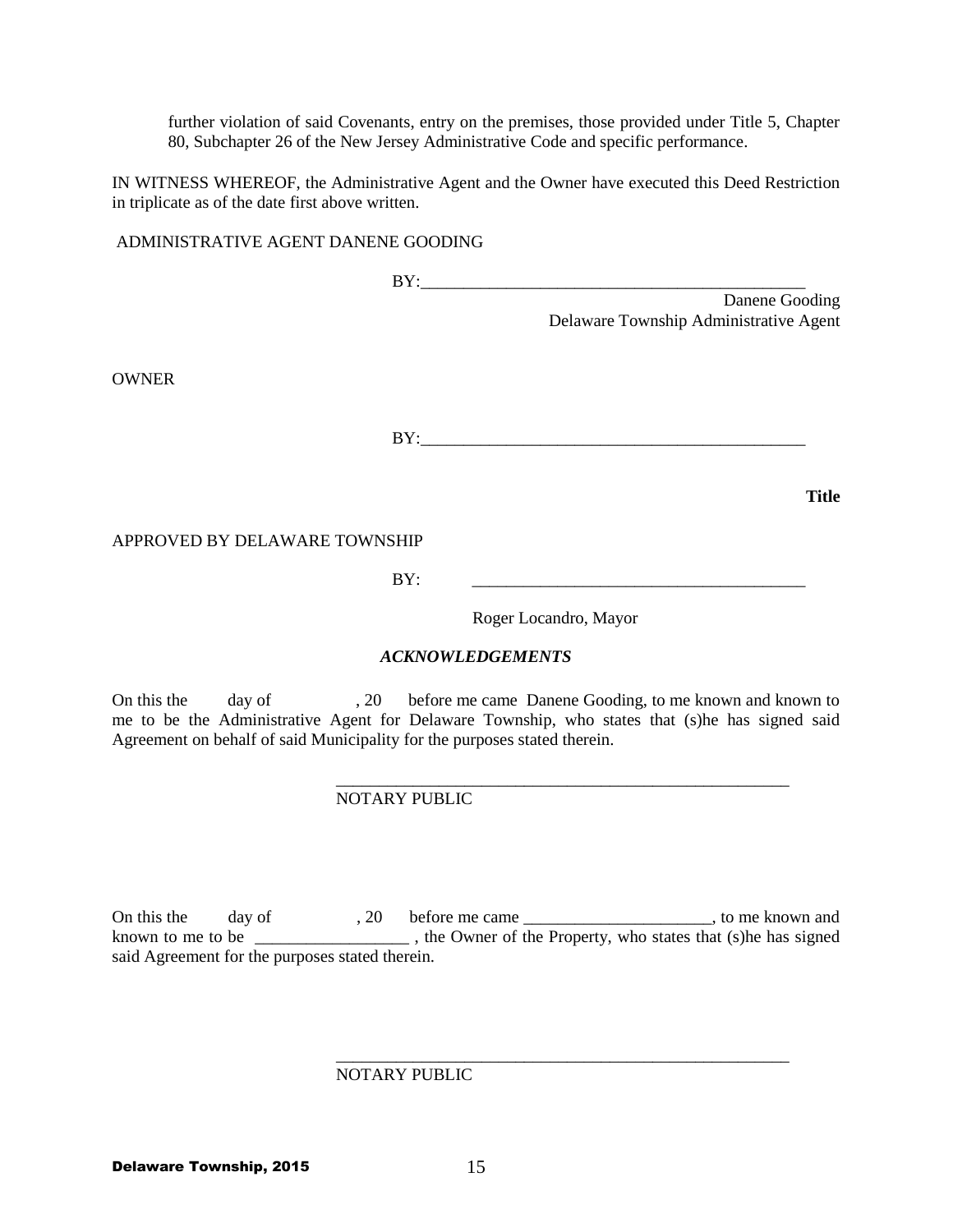On this the day of , 20 before me came Roger Locandro known to me to be Mayor of Delaware Township, the Municipality identified as such in the foregoing Agreement, who states that he is duly authorized to execute said Agreement on behalf of said Municipality, and that he has so executed the foregoing Agreement for the purposes stated therein

> \_\_\_\_\_\_\_\_\_\_\_\_\_\_\_\_\_\_\_\_\_\_\_\_\_\_\_\_\_\_\_\_\_\_\_\_\_\_\_\_\_\_\_\_\_\_\_\_\_\_\_\_\_ NOTARY PUBLIC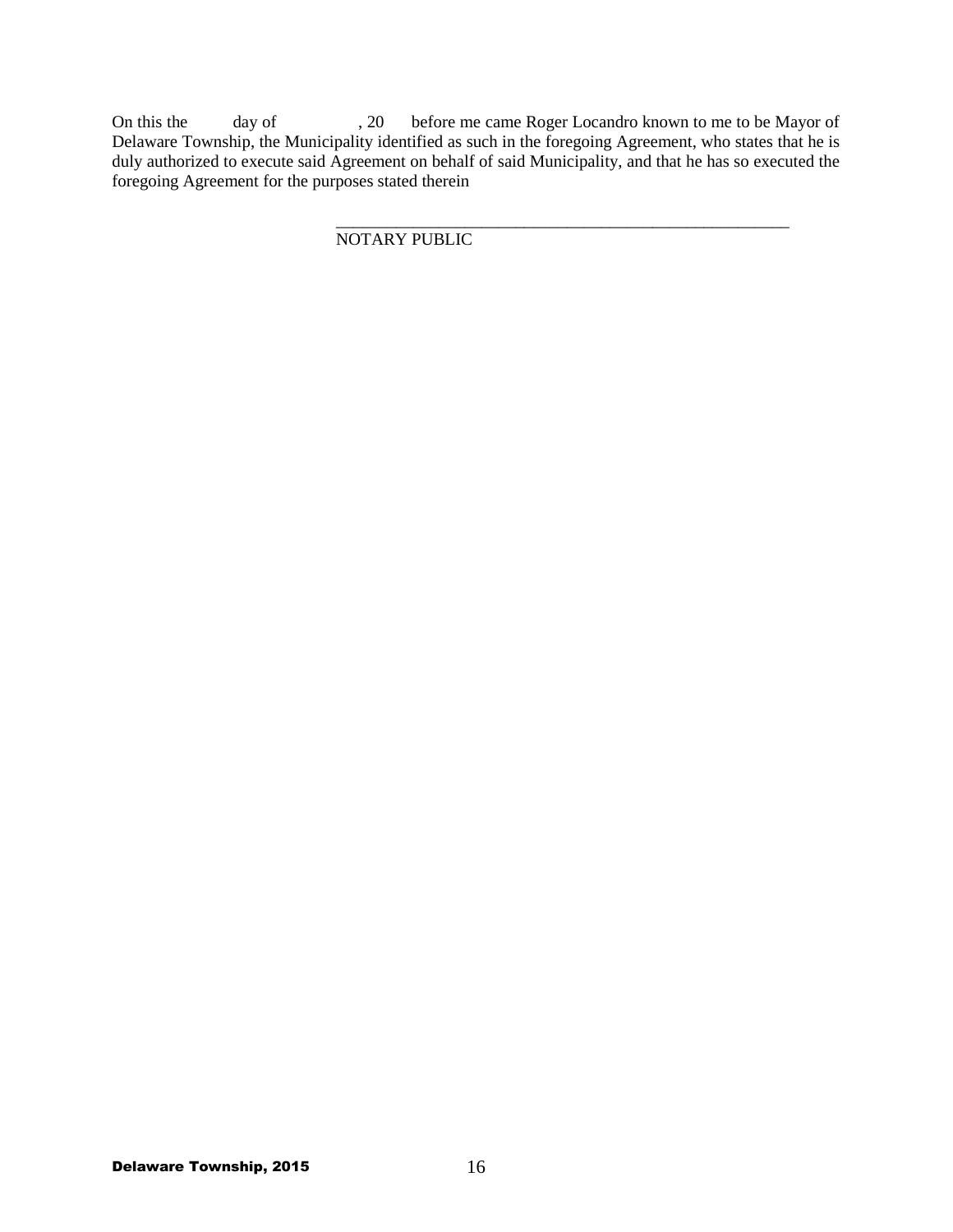## Appendix 7 Tenant Application and Income Verification Forms

Dear Affordable Housing Applicant:

Thank you for inquiring about affordable housing with Delaware Township.

In order to be eligible for an affordable housing unit, you must meet certain income limits as determined by the New Jersey Council on Affordable Housing. Income limits are determined by region. Our housing units are located in Region 3, which includes the following counties: Hunterdon, Middlesex and Somerset. Income limits can vary from year to year and depend upon the number of persons in the household. The income limits for 2014 are:

| Number of<br>persons in<br>household | Maximum<br>Maximum<br>Annual Income<br>Annual Income<br>Very Low-Income Units<br>$Low - Income Units$ |          | Maximum<br>Annual Income<br>Moderate – Income Units |  |
|--------------------------------------|-------------------------------------------------------------------------------------------------------|----------|-----------------------------------------------------|--|
|                                      | \$22,050                                                                                              | \$36,750 | \$58,800                                            |  |
|                                      | \$25,200                                                                                              | \$42,000 | \$67,200                                            |  |
|                                      | \$28,350                                                                                              | \$47,250 | \$75.600                                            |  |
|                                      | \$31,500                                                                                              | \$52,500 | \$84,0000                                           |  |

**If you believe your gross income falls within these income limits, fill out and submit this application for preliminary certification to our office.** If preliminarily certified, you will be placed in our applicant pool of eligible renters. Based on a random selection lottery your name will be placed on the service list. When a unit comes available we will start at the top of the service list to try and match an appropriate household based on size and income with the available unit. If the first household on the list is not an appropriate match it will be skipped and the next applicant household evaluated for a match. This process will continue until a properly sized household with sufficient income for the rent is reached. Please note that regional preference will be given to applicant households that currently live or work in Region 3. Prior to rental of the unit a final application with supporting documentation will be required for final determination of eligibility.

Please remember that all applications and documents are held in the strictest confidence. If you have any further questions please contact us at 609-397-3240 ext. 202.

> Danene L. Gooding Delaware Township Administrative Agent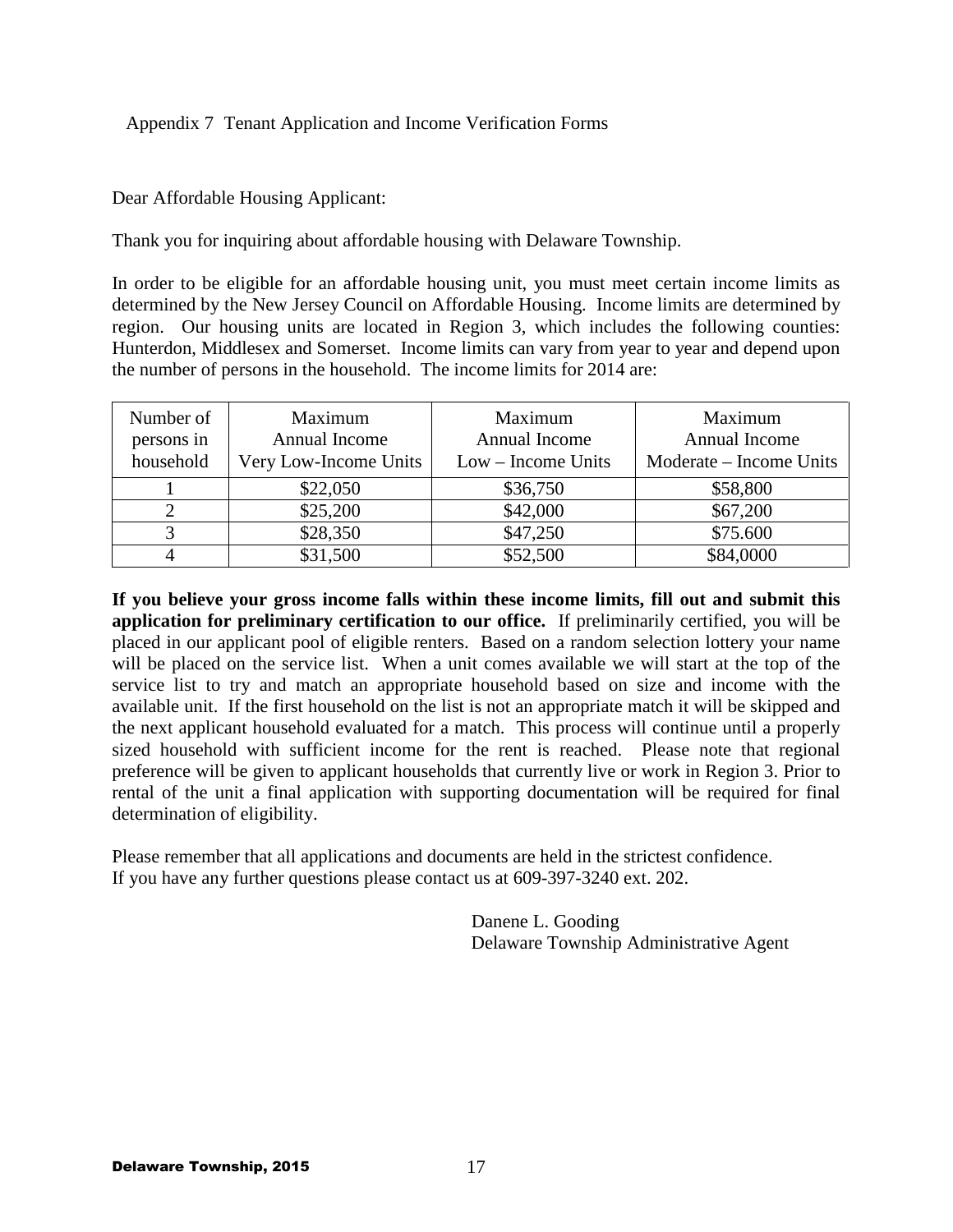Delaware Township 570 Rosemont Ringoes Road PO Box 500 Sergeantsville, NJ 08557<br>(609) 397-3240 Fax (60 Fax (609) 397-4893

# CONFIDENTIAL Preliminary Application for Affordable Housing

| <b>Applicant Name</b>  |         |                                                                                  |      |  |  |
|------------------------|---------|----------------------------------------------------------------------------------|------|--|--|
| (head of household)    |         |                                                                                  |      |  |  |
| <b>Current Address</b> | Street: |                                                                                  |      |  |  |
|                        | City:   | State:                                                                           | Zip: |  |  |
|                        | County: |                                                                                  |      |  |  |
| Telephone #            | Home:   |                                                                                  |      |  |  |
|                        | Work:   | Cell:                                                                            |      |  |  |
| E-mail Address:        |         |                                                                                  |      |  |  |
|                        |         | Optional: Do you or any members of your household work in Hunterdon, Somerset or |      |  |  |
| Middlesex County?      |         |                                                                                  |      |  |  |
| Number of individuals  | Adults: | Children:                                                                        |      |  |  |
| in household           |         |                                                                                  |      |  |  |
| Desired number of      |         | () One Bedroom () Two Bedroom () Three Bedroom                                   |      |  |  |
| bedrooms               |         |                                                                                  |      |  |  |

| People who will be part of my household in the housing for which I am applying: |                              |            |     |                                                |                        |  |  |
|---------------------------------------------------------------------------------|------------------------------|------------|-----|------------------------------------------------|------------------------|--|--|
| <b>Name</b>                                                                     | Relationship<br>to Applicant | <b>Sex</b> | Age | <b>Gross</b><br><b>Annual</b><br><b>Income</b> | Source(s) of<br>income |  |  |
| Applicant                                                                       | Self                         |            |     |                                                |                        |  |  |
|                                                                                 |                              |            |     |                                                |                        |  |  |
|                                                                                 |                              |            |     |                                                |                        |  |  |
|                                                                                 |                              |            |     |                                                |                        |  |  |
|                                                                                 |                              |            |     |                                                |                        |  |  |

**Total Income:\_\_\_\_\_\_\_\_\_\_\_\_\_\_**

Signed\_\_\_\_\_\_\_\_\_\_\_\_\_\_\_\_\_\_\_\_\_\_\_\_\_\_\_\_\_\_\_\_\_\_\_\_\_\_\_\_\_\_\_\_\_\_\_\_\_\_\_\_Date\_\_\_\_\_\_\_\_\_\_

**We Do Business in Accordance With the Federal Fair Housing Law (The Fair Housing Amendments Act of 1988). It is Illegal to Discriminate Against Any Person Because of Race, Color, Religion, Sex, Handicap, Familial Status, or National Origin.**

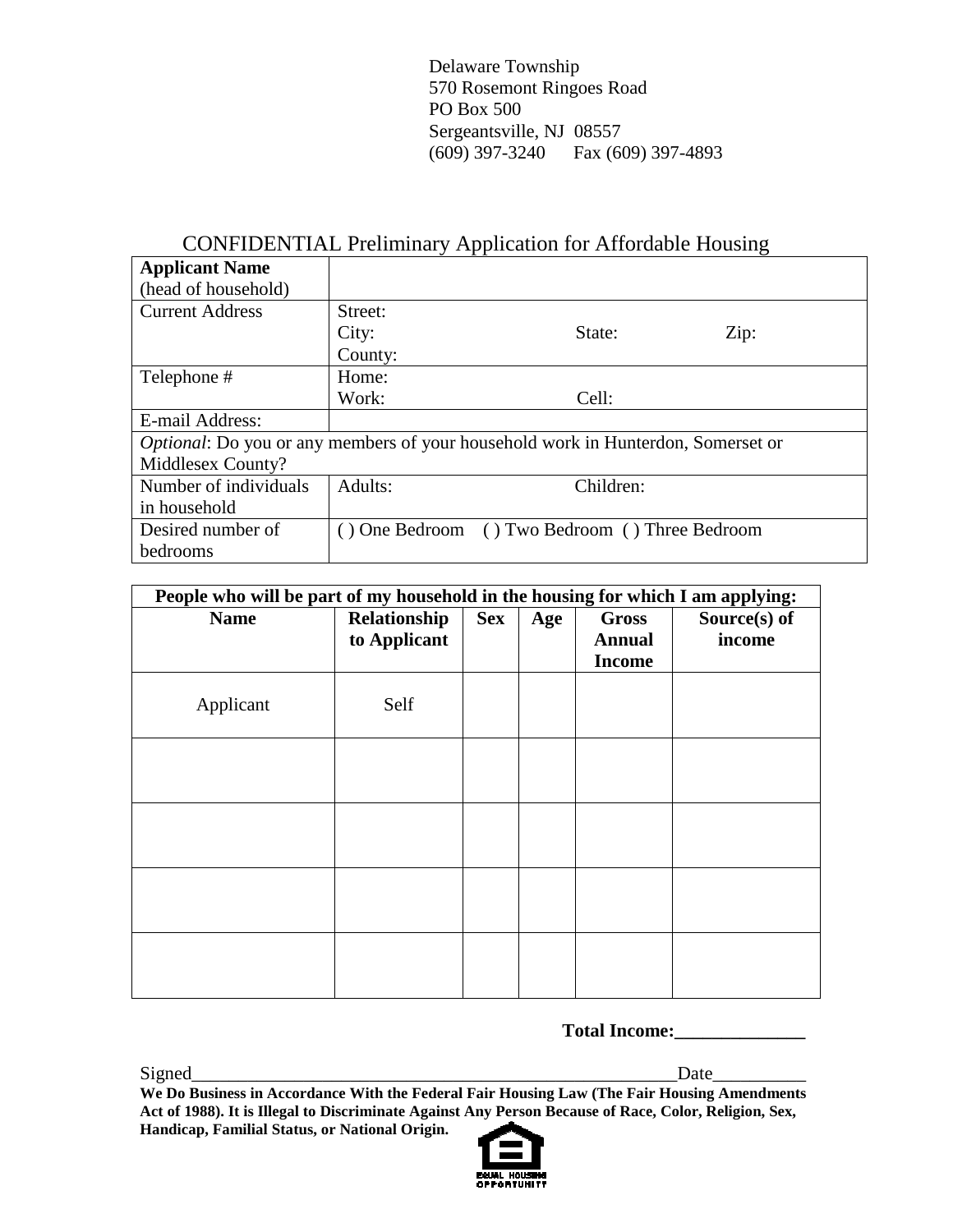# DELAWARE TOWNSHIP FINAL APPLICATION FOR AFFORDABLE HOUSING

| APPLICANT NAME:         |        |  |
|-------------------------|--------|--|
| <b>CURRENT ADDRESS:</b> |        |  |
| CITY, STATE, ZIP CODE:  |        |  |
| HOME PHONE: WORK PHONE: | OTHER: |  |
| EMAIL:                  |        |  |

# **HOUSEHOLD COMPOSITION AND CHARACTERISTICS**

1. List the Head of Household and all other members who will be living in the unit. Give the relationship of each family member to the head.

| # | <b>MEMBERS</b><br><b>FULL NAME</b> | <b>RELATION</b> | <b>BIRTH DATE</b> | SEX | <b>SOCIAL</b><br><b>SECURITY#</b> |
|---|------------------------------------|-----------------|-------------------|-----|-----------------------------------|
|   |                                    | Applicant       |                   |     |                                   |
|   |                                    |                 |                   |     |                                   |
|   |                                    |                 |                   |     |                                   |
|   |                                    |                 |                   |     |                                   |

|  |  |  | 2. Does anyone live with you now who is not listed above: Yes |  | N <sub>0</sub> |
|--|--|--|---------------------------------------------------------------|--|----------------|
|--|--|--|---------------------------------------------------------------|--|----------------|

| 3. Do you expect a change in your household composition? Yes | N <sub>0</sub> |
|--------------------------------------------------------------|----------------|
| Explain if you answered yes to either questions:             |                |

4. Please identify any special housing needs.

5. Number of bedrooms requested based on family composition:\_\_\_\_\_\_\_\_\_\_\_\_\_\_\_\_\_\_\_\_\_\_\_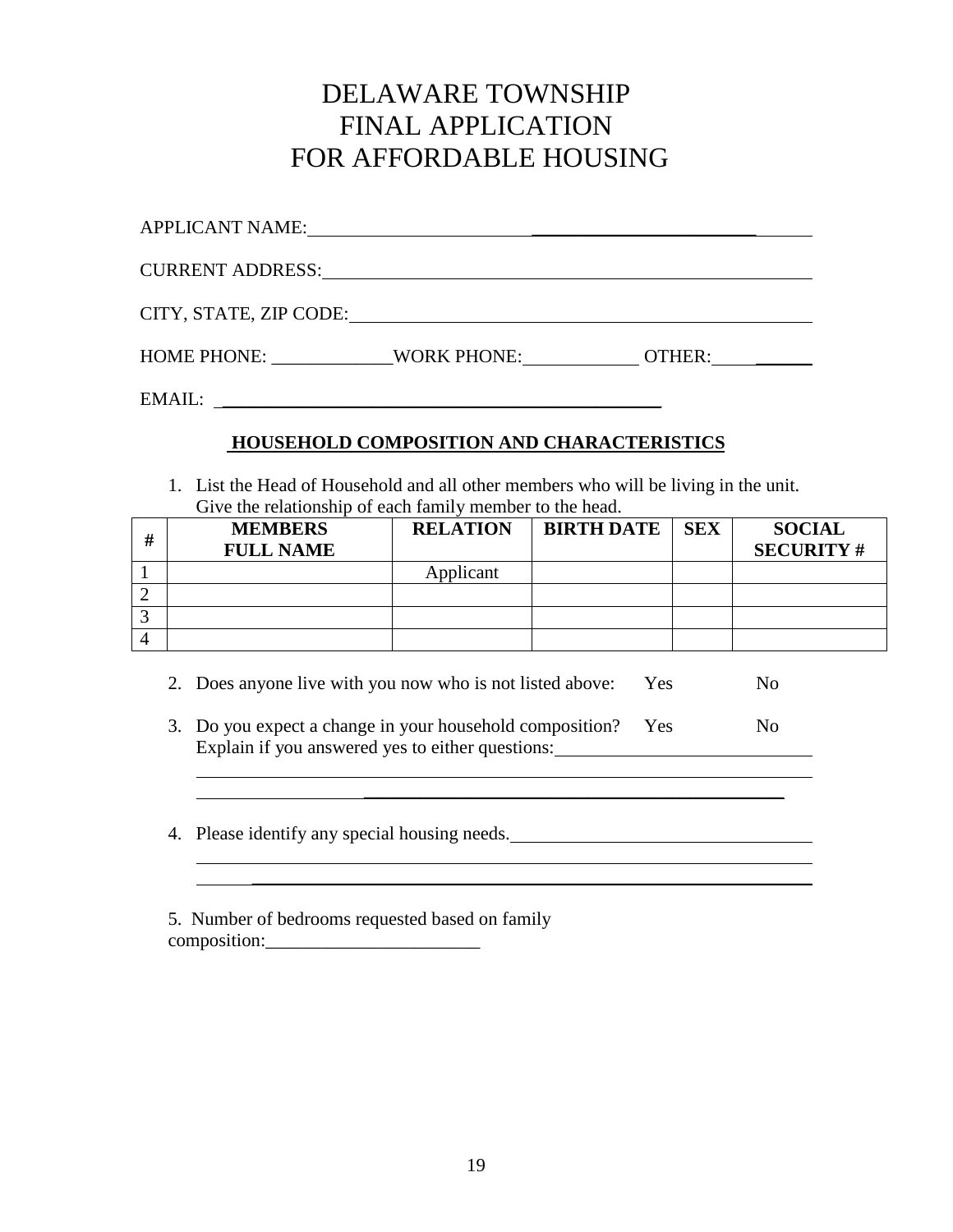# **INCOME AND ASSET INFORMATION**

Please answer each of the following questions. For each "yes", provide details in the charts below.

| Yes                          | N <sub>o</sub> | 1.                                                                   | Work full-time, part-time or seasonally?                                 |  |
|------------------------------|----------------|----------------------------------------------------------------------|--------------------------------------------------------------------------|--|
| Yes                          | N <sub>o</sub> | 2.                                                                   | Expect to work for any period during the next year?                      |  |
| Yes                          | N <sub>o</sub> | 3.                                                                   | Work for someone who pays you cash?                                      |  |
| Yes                          | N <sub>0</sub> | 4.                                                                   | Expect a leave of absence from work due to lay-off, medical, maternity   |  |
|                              |                |                                                                      | or military leave?                                                       |  |
| Yes                          | No             | 5.                                                                   | Now receive or expect to receive unemployment benefits?                  |  |
| Yes                          | N <sub>o</sub> | 6.                                                                   | Now receive or expect to receive child support?                          |  |
| Yes                          | N <sub>o</sub> | 7.                                                                   | Entitled to child support that he/she is not now receiving?              |  |
| Yes                          | No             | 8.                                                                   | Now receive or expect to receive alimony?                                |  |
| Yes                          | N <sub>o</sub> | 9.                                                                   | Have an entitlement to receive alimony that is not currently being       |  |
|                              |                |                                                                      | received?                                                                |  |
| Yes                          | No             | 10.                                                                  | Now receive or expect to receive public assistance (welfare)?            |  |
| Yes                          | No             | 11.                                                                  | Now receive or expect to receive Social Security or disability benefits? |  |
| Yes                          | N <sub>o</sub> | 12.                                                                  | Now receive or expect to receive income from a pension or annuity?       |  |
| Yes<br>13.<br>N <sub>o</sub> |                | Now receive or expect to receive regular contributions from          |                                                                          |  |
|                              |                |                                                                      | organizations or from individuals not living in the unit?                |  |
| Yes<br>N <sub>o</sub><br>14. |                | Receive income from assets including interest on checking or savings |                                                                          |  |
|                              |                |                                                                      | accounts, interest and dividends from certificates of deposit, stocks or |  |
|                              |                |                                                                      | bonds or income from rental property?                                    |  |
| Yes<br>N <sub>o</sub><br>15. |                | Own real estate or any assets for which you receive no income        |                                                                          |  |
| (checking account, cash)?    |                |                                                                      |                                                                          |  |
| Yes                          | N <sub>o</sub> | 16.                                                                  | If you own a home, do you maintain a mortgage on the property?           |  |
| Yes<br>17.<br>N <sub>o</sub> |                | Have you sold or given away real property or other assets (including |                                                                          |  |
| cash) in the past two years? |                |                                                                      |                                                                          |  |
| Yes<br>N <sub>o</sub><br>18. |                | Are you responsible for paying child support or alimony? This amount |                                                                          |  |
|                              |                |                                                                      | will be deducted from your total annual income. Amount Paid Monthly:     |  |
|                              |                |                                                                      | $\frac{1}{2}$                                                            |  |

Does any member of your household:

| <b>MEMBER</b> | SOURCE OF INCOME / TYPE OF | <b>TOTAL GROSS</b> |
|---------------|----------------------------|--------------------|
| NO.           | <b>INCOME</b>              | <b>ANNUAL</b>      |
|               |                            | <b>INCOME</b>      |
|               |                            |                    |
|               |                            |                    |
|               |                            |                    |
|               |                            |                    |
|               |                            |                    |
|               |                            |                    |
|               |                            |                    |
|               |                            |                    |
|               |                            |                    |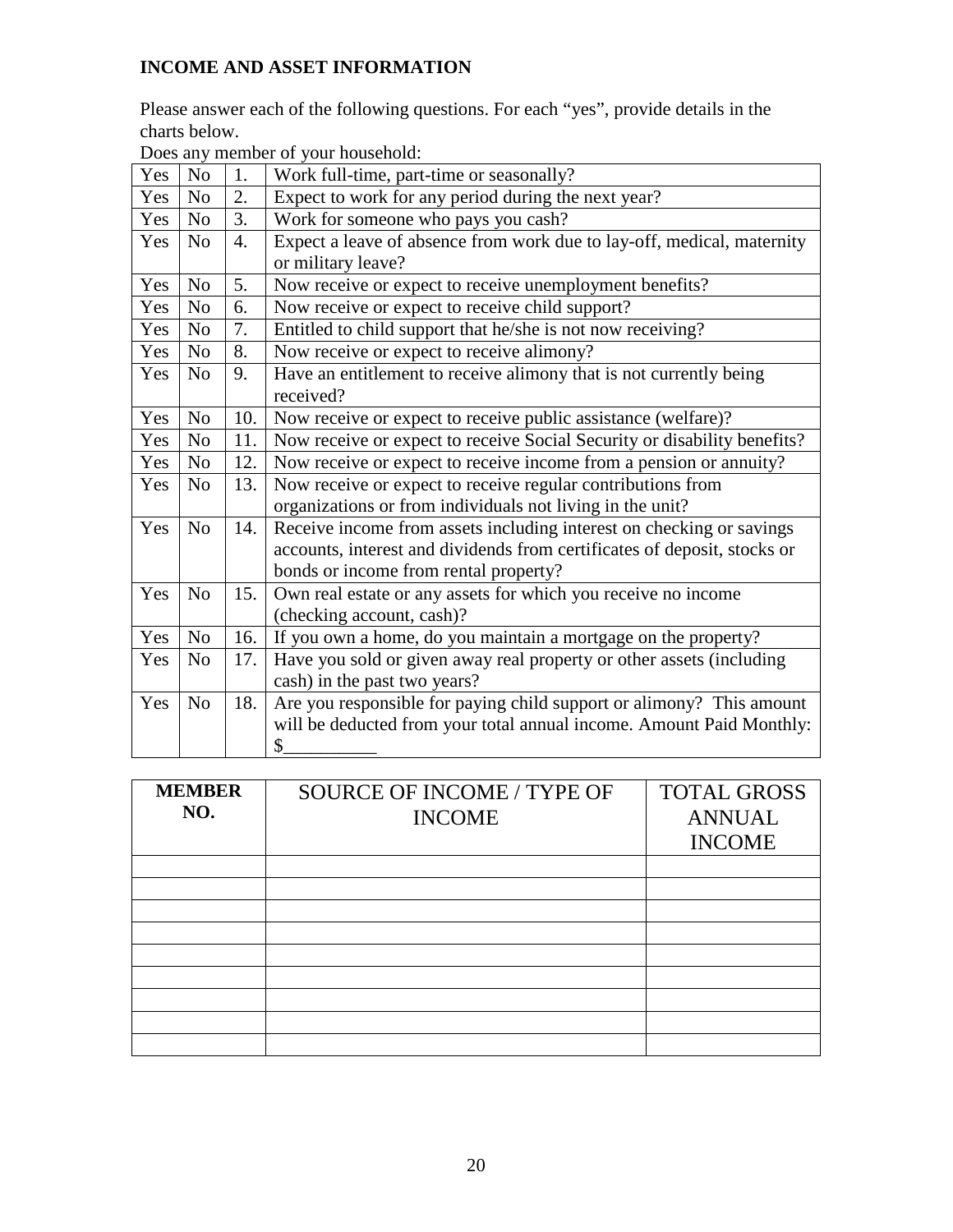## **ASSETS**

1. List all checking and savings accounts (including IRAs, Keogh accounts, and Certificate of Deposit) of all household members.

| <b>MEMBER</b><br>NO. | <b>BANK NAME</b> | <b>TYPE OF</b><br><b>ACCOUNT</b> | <b>ACCOUNT</b><br><b>NUMBER</b> | <b>BALANCE</b> |
|----------------------|------------------|----------------------------------|---------------------------------|----------------|
|                      |                  |                                  |                                 |                |
|                      |                  |                                  |                                 |                |
|                      |                  |                                  |                                 |                |
|                      |                  |                                  |                                 |                |
|                      |                  |                                  |                                 |                |
|                      |                  |                                  |                                 |                |
|                      |                  |                                  |                                 |                |
|                      |                  |                                  |                                 |                |
|                      |                  |                                  |                                 |                |

- 2. List all stocks, bonds, trusts, pensions, or other assets, including a house, and their value, owned by any household member:
- 3. List any assets disposed of for less than their fair market value during the past two years:

# **PREVIOUS RENTAL HISTORY OR OWNERSHIP HISTORY**

Name and address of your Present Landlord or Current Address:

| Telephone:                  |
|-----------------------------|
| How long have you lived re? |
| Reason for leaving?         |
|                             |

Name and address of your Former Landlord or Previous Address:

<u> 1980 - Johann Barn, mars ann an t-Amhain Aonaich an t-Aonaich an t-Aonaich ann an t-Aonaich ann an t-Aonaich</u>

| Telephone:                   |
|------------------------------|
| How long did you live there? |
| Reason for leaving?          |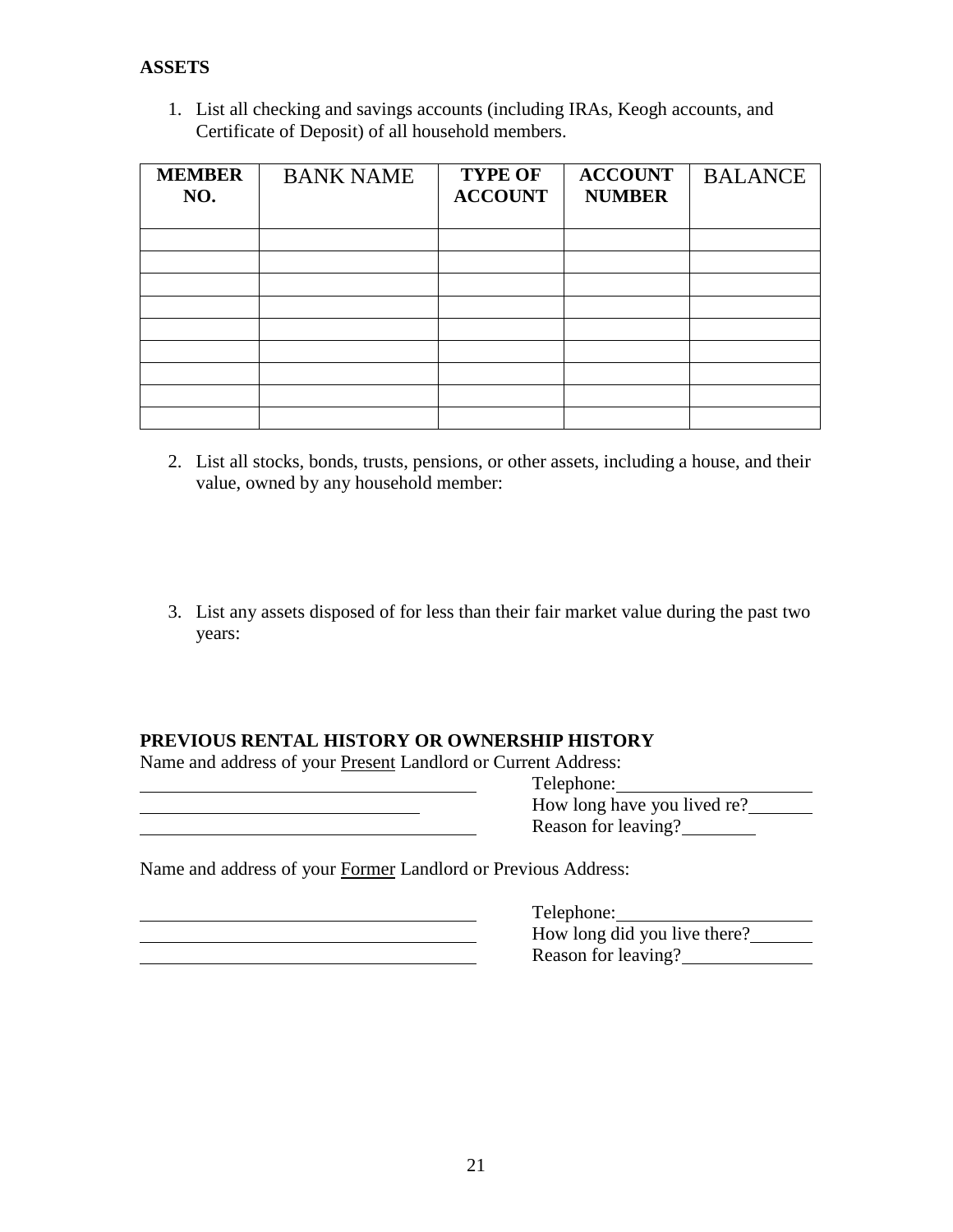### **EMPLOYMENT HISTORY**

Name and address of Head of Household's present employment:

|                                                   | Telephone:<br>Supervisor's Name? |
|---------------------------------------------------|----------------------------------|
|                                                   | How long have you worked there?  |
| Name and address of spouse's or co-head employer: |                                  |

Telephone: Supervisor's Name? How long have you worked there?\_\_

### **APPLICANT CERTIFICATION**

I/we certify that if selected to receive assistance, the unit I/we occupy will be my/our only residence. I/we understand that the above information is being collected to determine my/our eligibility. I/we authorize the owner/manager to verify all information provided on this application and to contact previous or current landlords or other sources of credit and verification information which may be released to appropriate Federal, State, or local agencies. I/we certify that the statements made in this application are true and complete to the best of my/our knowledge and belief. I/we understand that false statements or information are punishable under Federal Law.

| Signature of Head of Household    | Date: |
|-----------------------------------|-------|
| Signature of Spouse/Co-Head       | Date: |
| Signature of Administrative Agent | Date: |
|                                   |       |

**We Do Business in Accordance With the Federal Fair Housing Law (The Fair Housing Amendments Act of 1988). It is Illegal to Discriminate Against Any Person Because of Race, Color, Religion, Sex, Handicap, Familial Status, or National Origin.**

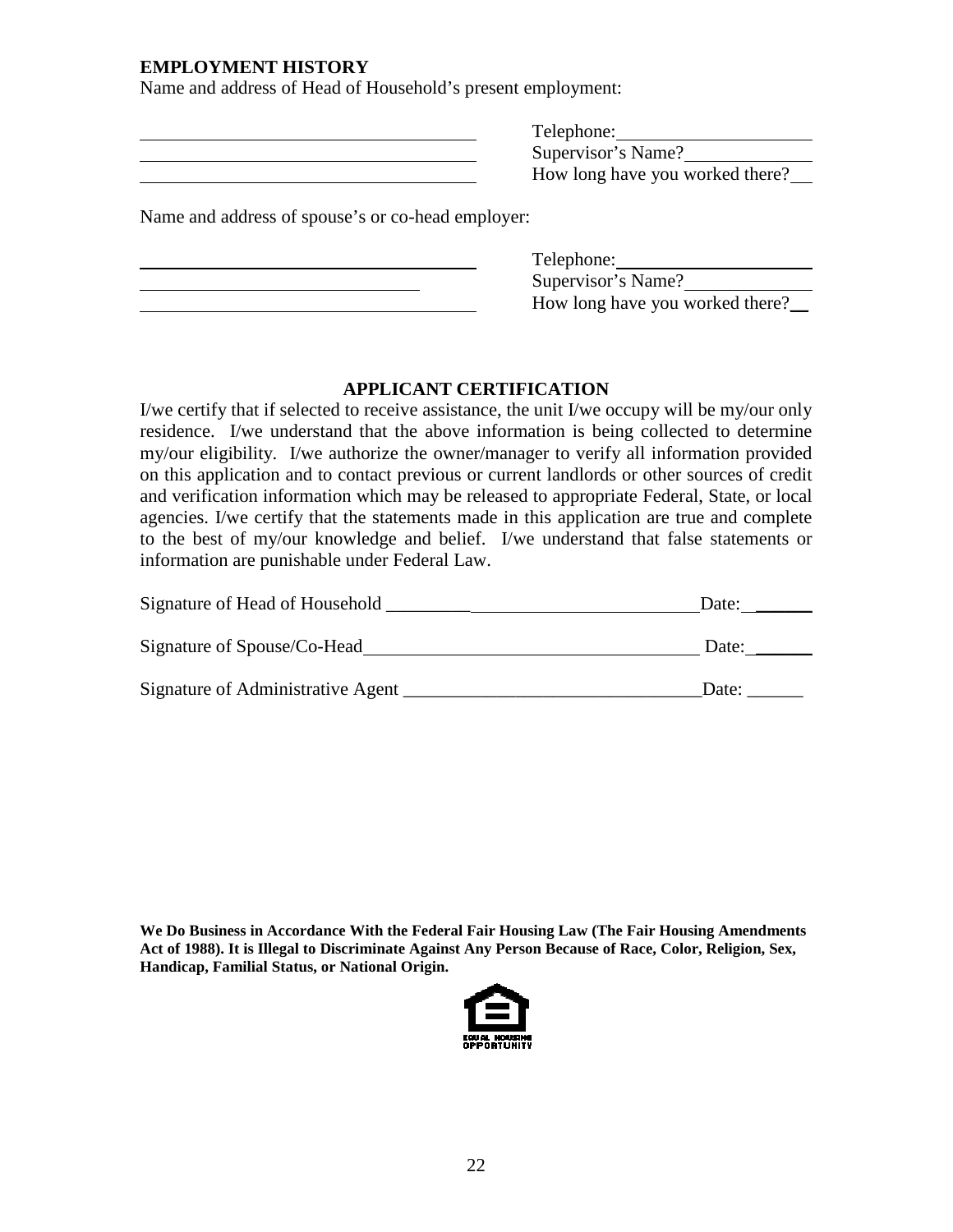**The following documentation (if it applies) must be provided so we can verify your income and household size.**

- o Personal identification (Driver's License, passport, birth certificate, social security card, etc.)
- o Checking 6 months of statements
- o Savings Account (CD's, IRA's, etc) statements and current interest rates
- o Bonds
- o Stocks
- o Real Estate (total value minus any outstanding mortgage balance, closing costs, broker's fees, etc) and income from real estate or businesses.
- o (4) most recent consecutive pay stubs for all employed household members
- o Social Security: S.S. Computer Printout or Award Letter
- o Pension Letter received from pension fund
- o Verification of Temporary Assistance for Needy Families (TANF)
- o Verification of Support (Child Support and/or Alimony)
- o Verification of Military Pay
- o Workers' Compensation Letter from Workmen's Compensation.
- o Verification of Unemployment Benefits
- o 1040 Federal Tax Return (Both front and back) (last 3 years)
- o State Tax Return (last 3 years)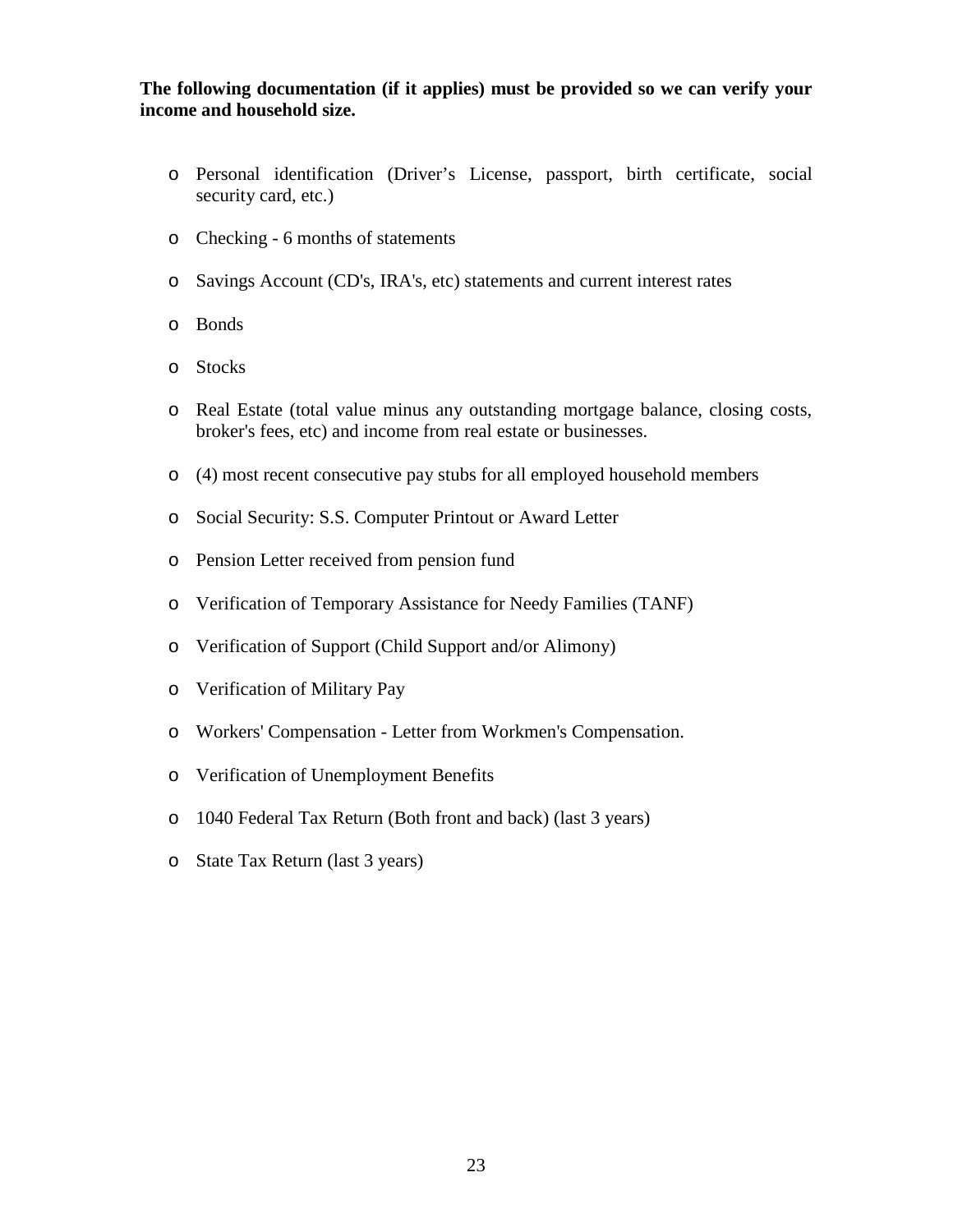# DELAWARE TOWNSHIP ACCESSORY APARTMENT PROGRAM FORM OF CERTIFICATE FOR APPLICANTS CERTIFIED TO RENTAL UNIT, REQUIRED BY SECTION 5:80-26.18(c)(2)

# CERTIFICATE FOR APPLICANT CERTIFIED TO A RENTAL UNIT SUBJECT TO AFFORDABLE HOUSING RESTRICTIONS

**My name is and I am making this certificate in connection with my certification to rent the Affordable Housing unit located at**

**\_\_\_\_\_\_\_\_\_\_\_\_\_\_\_\_\_\_\_\_\_\_\_\_\_\_\_\_\_\_\_\_\_\_\_\_\_\_\_\_\_\_\_\_\_\_\_\_\_\_\_\_\_\_\_\_\_\_\_\_.**

I am aware, as the renter of an Affordable unit, that from this date until \_\_\_\_\_\_\_\_\_\_\_, 20\_\_ as long as I am renting the unit described above, my renting the apartment is subject to the requirements that are listed below:

- 1. I am required to pay all rent set forth in my lease on time and in the manner provided for in my lease.
- 2. I know that I am required to live in my apartment, and that I cannot sublease it or rent it out to any other person, not even to members of my family.
- 3. I know that the maximum rent I am supposed to pay to my landlord is limited by law, that it is announced each year by  $\Box$ , and that I can call \_\_\_\_\_\_\_\_\_\_\_\_\_\_\_\_\_ at any time if I have any questions about what rent I am supposed to be paying.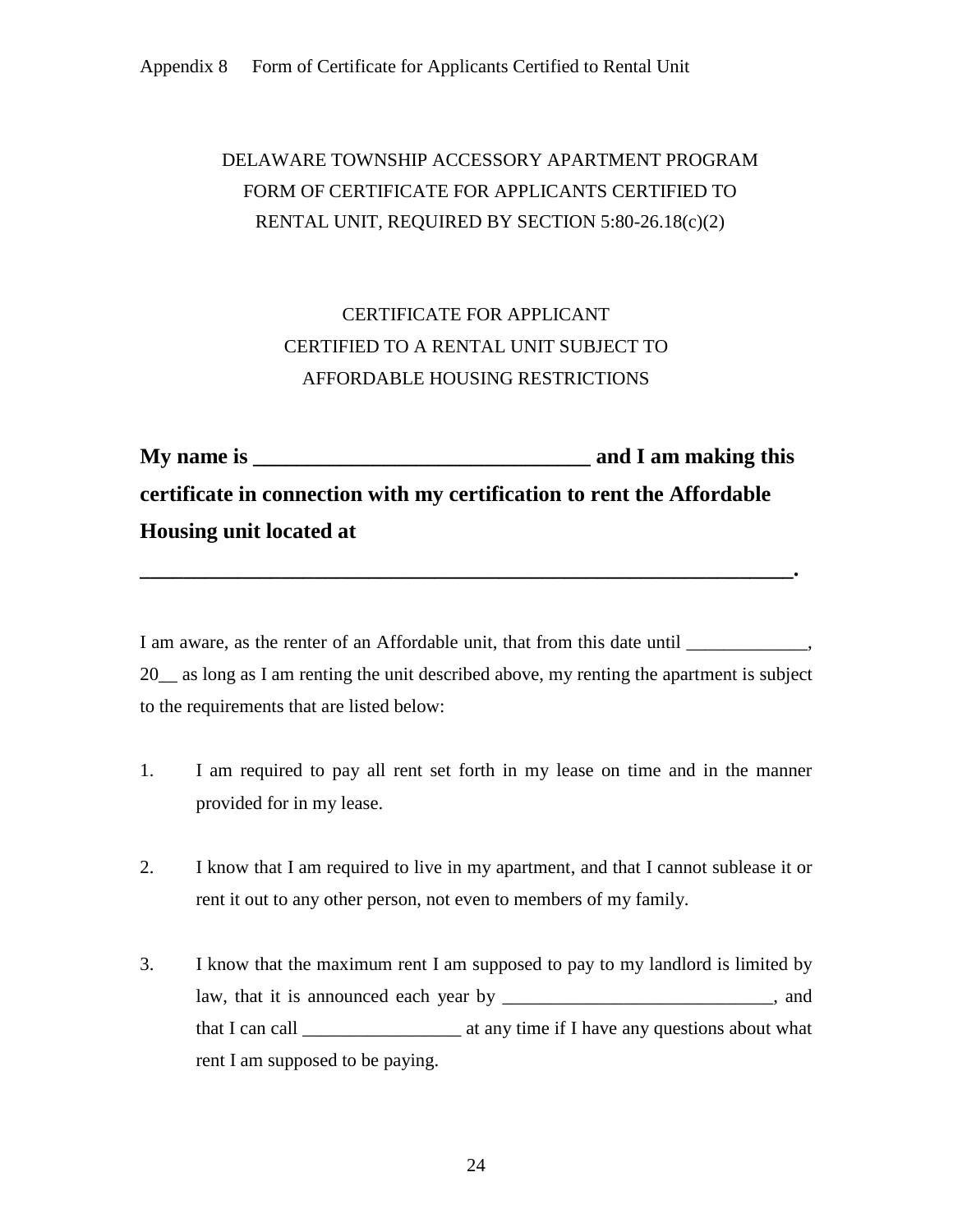# 4. I know that I am not allowed to make any improvements to my apartment unless they have been approved in writing by

BE IT REMEMBERED, that on this the \_\_\_\_\_\_ day of \_\_\_\_\_\_\_\_\_, 20\_\_\_ the signer of this Certificate example appeared appeared personally before me and who, being duly sworn by me, deposed and made proof to my satisfaction (i) that he/she is the renter of the Affordable unit that is identified as said renter in the foregoing Certificate, and (ii) and that he/she has executed said Certificate with respect to the lease of the property described in the Certificate and for the purposes described and set forth therein.

Applicant Signature Date

 $\mathcal{L}_\text{max}$  , where  $\mathcal{L}_\text{max}$  and  $\mathcal{L}_\text{max}$  and  $\mathcal{L}_\text{max}$ 

\_\_\_\_\_\_\_\_\_\_\_\_\_\_\_\_\_\_\_\_\_\_\_\_\_\_\_\_\_\_

| Sworn to and subscribed before me, | on the |
|------------------------------------|--------|
| date set forth above.              |        |

NOTARY PUBLIC

**\_\_\_\_\_\_\_\_\_\_\_\_\_\_\_\_\_\_\_\_\_\_\_\_\_\_\_\_\_\_\_\_\_\_\_\_\_\_\_\_\_\_\_\_\_\_\_**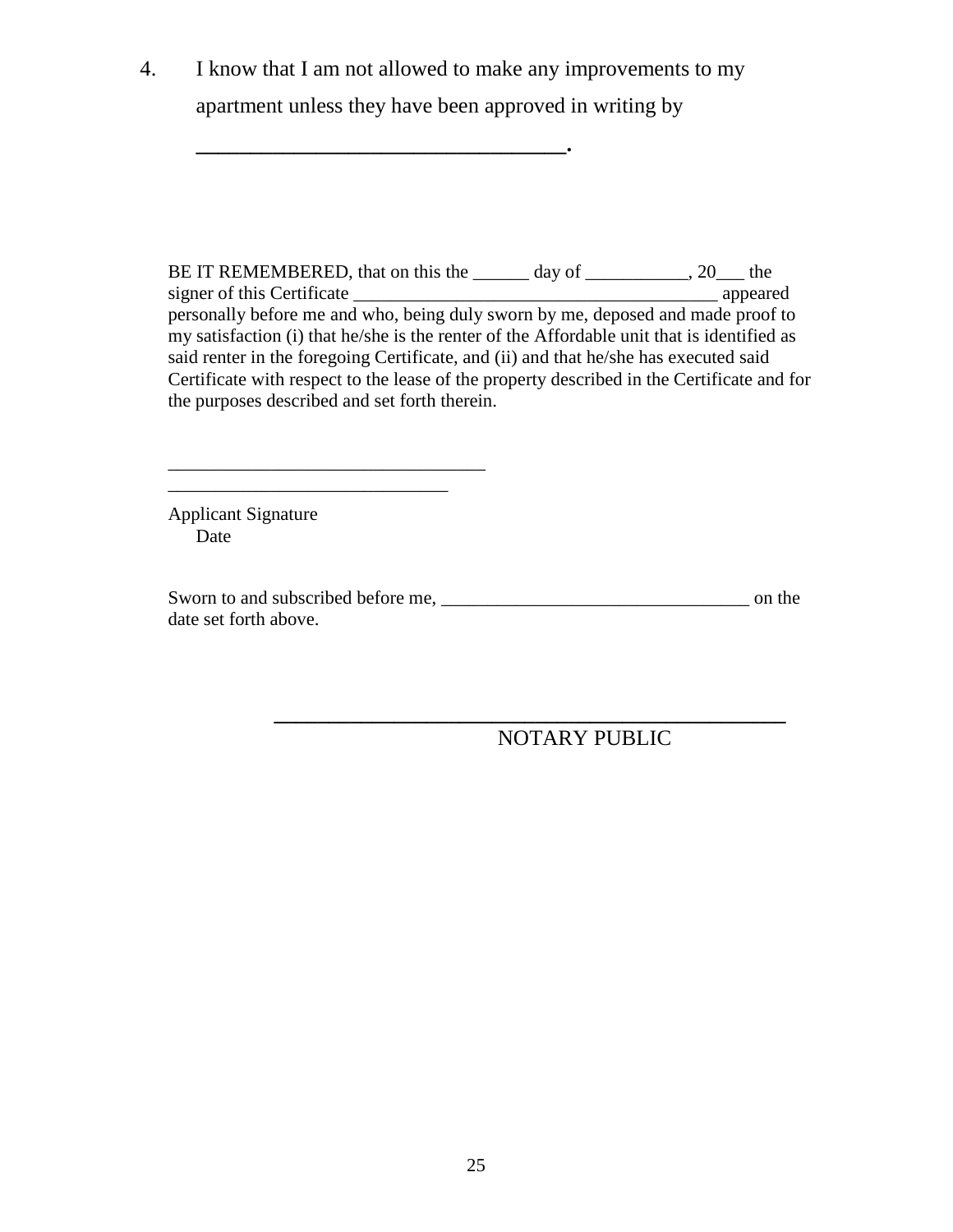Appendix 9 Sample Lease Agreement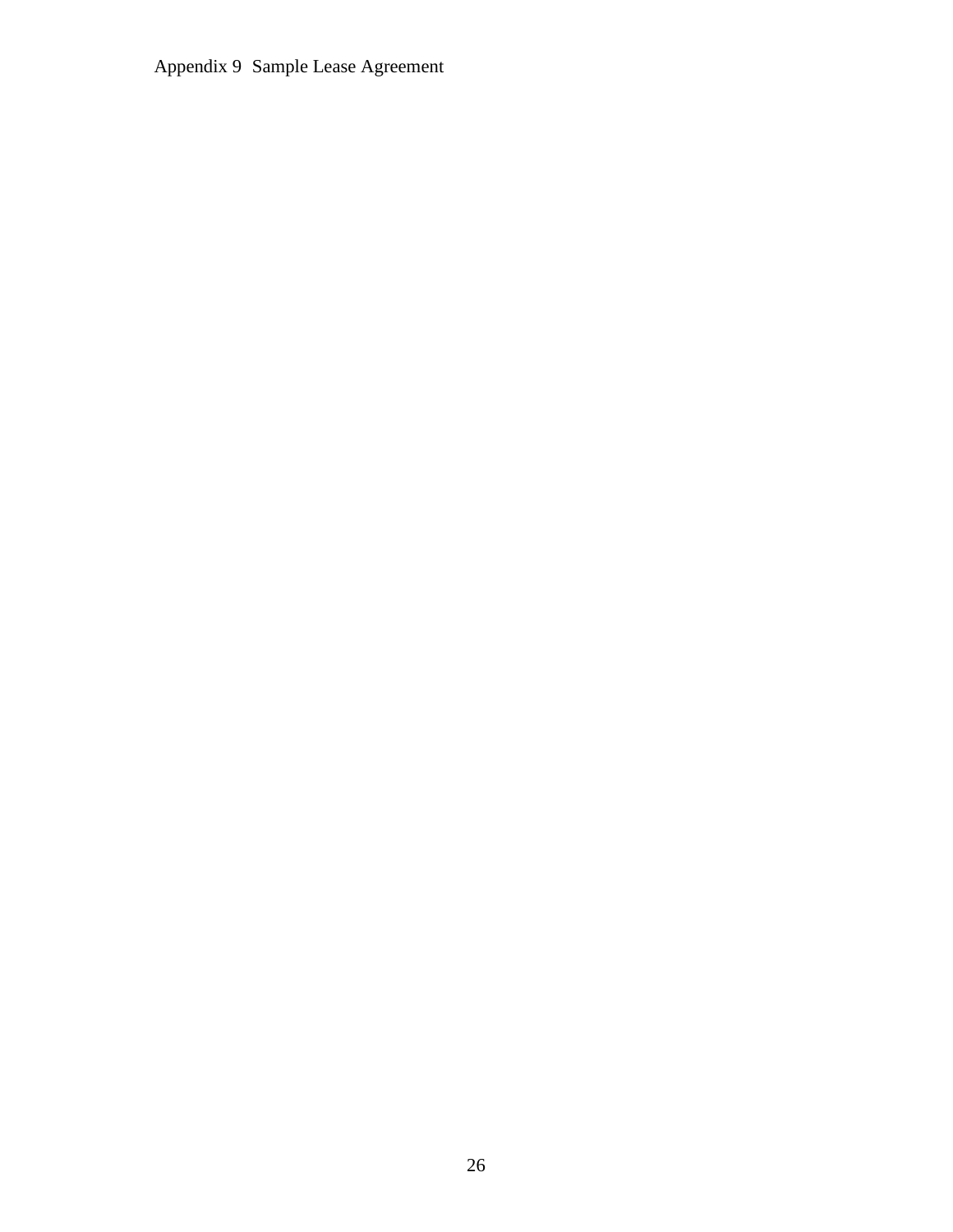### **DELAWARE TOWNSHIP LEASE RENTAL AGREEMENT**

This Rental Agreement or Residential Lease shall evidence the complete terms and conditions under which the parties whose signatures appear below have agreed. Landlord/Lessor/Agent, the contract of the shall be stated as a shall be stated as  $\mu$ referred to as "OWNER" and Tenant(s)/Lessee,

\_\_\_\_\_\_\_\_\_\_\_\_\_\_\_\_\_\_\_\_\_\_\_\_\_\_\_\_\_, shall be referred to as "RESIDENT." As consideration for this agreement, OWNER agrees to rent/lease to RESIDENT and RESIDENT agrees to rent/lease from OWNER for use solely as a private residence, the premises located at

\_\_\_\_\_\_\_\_\_\_\_\_\_\_\_\_\_\_\_\_\_\_\_\_\_\_\_\_\_\_\_\_\_\_\_\_\_\_\_\_\_\_\_\_\_in the Township of

Delaware Township.

1. **TERMS:** RESIDENT agrees to pay in advance \$\_\_\_\_\_\_ per month on the day of each month. This agreement shall commence on  $\qquad \qquad$ , and continue until \_\_\_\_\_\_\_, \_\_\_ as a leasehold. If RESIDENT should move from the premises prior to the expiration of this time period, he shall be liable for all rent due until the expiration of said time period, or the residence is re- occupied by a RESIDENT approved under the guidelines of COAH, whichever is shorter.

2. **PAYMENTS:** Rent and/or other charges are to be paid at such place or method designated by the owner as follows

| . All payments are to be made by                                                                                 |       |
|------------------------------------------------------------------------------------------------------------------|-------|
| check, or money order or cash shall be acceptable. OWNER acknowledges                                            |       |
| receipt of the First Month's rent of \$____________, and a Security Deposit of                                   |       |
| $\mathbb{S}$<br>$\Box$ , and additional charges/fees in the amount of \$ $\Box$ for                              |       |
| , for a total payment of \$                                                                                      | . All |
| the common contractors are the common of the common full contract of the second state of the second state of the |       |

payments are to be made payable to \_\_\_\_\_\_\_\_\_\_\_\_\_\_\_\_\_\_\_\_\_\_\_\_\_\_\_\_\_\_\_\_\_\_.

3. **SECURITY DEPOSITS:** The total of the above deposits shall secure compliance with the terms and conditions of this agreement and shall be refunded to RESIDENT within days after the premises have been completely vacated less any amount necessary to pay OWNER; a) any unpaid rent, b) cleaning costs, c) key replacement costs, d) cost for repair of damages to premises and/or common areas above ordinary wear and tear, and e) any other amount legally allowable under the terms of this agreement. A written accounting of said charges shall be presented to RESIDENT within days of move-out. If deposits no not cover such costs and damages, the RESIDENT shall immediately pay said additional costs for damages to OWNER.

4. **LATE CHARGE:** A late fee of \$ , (not to exceed  $\%$  of the monthly rent), shall be added and due for any payment of rent made after the \_\_\_\_\_\_\_\_\_\_\_\_ of the month. Any bounced check shall be treated as unpaid rent, and subject to an additional fee of \$\_\_\_\_\_\_\_\_.

5. **UTILITIES:** The owner will pay all utilities.

6. **OCCUPANTS:** Guest(s) staying over 15 days without the written consent of OWNER shall be considered a breach of this agreement. ONLY the following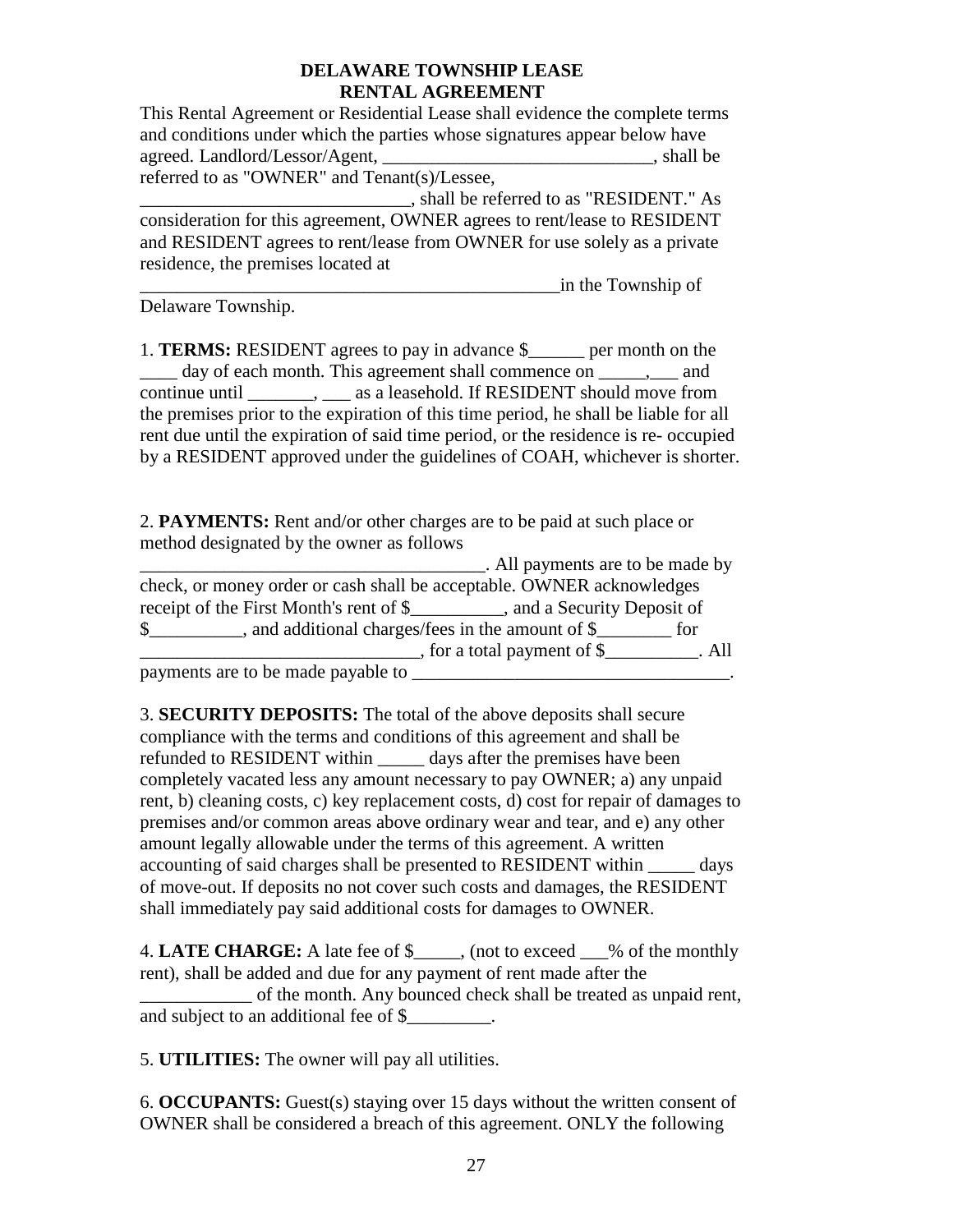individuals and/or animals, AND NO OTHERS shall occupy the subject residence for more than 15 days unless the expressed written consent of OWNER is obtained in advance

\_\_\_\_\_\_\_\_\_\_\_\_\_\_\_\_\_\_\_\_\_\_\_\_\_\_\_\_\_\_\_\_\_\_\_\_\_\_\_\_\_\_\_\_\_\_\_\_\_\_.

7. **PETS:** No animal, fowl, fish, reptile, and/or pet of any kind shall be kept on or about the premises, for any amount of time, without obtaining the prior written consent and meeting the requirements of the OWNER. Such consent if granted, shall be revocable at OWNER'S option upon giving a 30 day written notice. In the event laws are passed or permission is granted to have a pet and/or animal of any kind, an additional deposit in the amount of \$\_\_\_\_\_\_\_\_\_ shall be required along with additional monthly rent of \$\_\_\_\_\_\_\_ along with the signing of OWNER'S Pet Agreement. RESIDENT also agrees to carry insurance deemed appropriate by OWNER to cover possible liability and damages that may be caused by such animals.

8. **LIQUID FILLED FURNISHINGS:** No liquid filled furniture, receptacle containing more than ten gallons of liquid is permitted without prior written consent and meeting the requirements of the OWNER. RESIDENT also agrees to carry insurance deemed appropriate by OWNER to cover possible losses that may be caused by such items.

9. **PARKING:** When the RESIDENT is assigned a parking area/space on OWNER'S property, the parking area/space shall be used exclusively for parking of passenger automobiles. RESIDENT is hereby assigned or permitted to park only in the following area or space \_

Said space shall not be used for the washing, painting, or repair of vehicles. No other parking space shall be used by RESIDENT or RESIDENT'S guest(s). RESIDENT is responsible for oil leaks and other vehicle discharges for which RESIDENT shall be charged for cleaning if deemed necessary by OWNER.

10. **NOISE:** RESIDENT agrees not to cause or allow any noise or activity on the premises which might disturb the peace and quiet of another RESIDENT and/or neighbor. Said noise and/or activity shall be a breach of this agreement.

11. **DESTRUCTION OF PREMISES:** If the premises become totally or partially destroyed during the term of this Agreement so that RESIDENT'S use is seriously impaired, OWNER or RESIDENT may terminate this Agreement immediately upon three day written notice to the other.

12. **CONDITION OF PREMISES:** RESIDENT acknowledges that he has examined the premises and that said premises, fixtures, plumbing, heating, electrical facilities, all items listed on the attached property condition checklist, if any, and/or all other items provided by OWNER are all clean, and in good satisfactory condition except as may be indicated elsewhere in this Agreement. RESIDENT agrees to keep the premises and all items in good order and good condition and to immediately pay for costs to repair and/or replace any portion of the above damaged by RESIDENT, his guests and/or invitees, except as provided by law. At the termination of this Agreement, all of above items in this provision shall be returned to OWNER in clean and good condition except for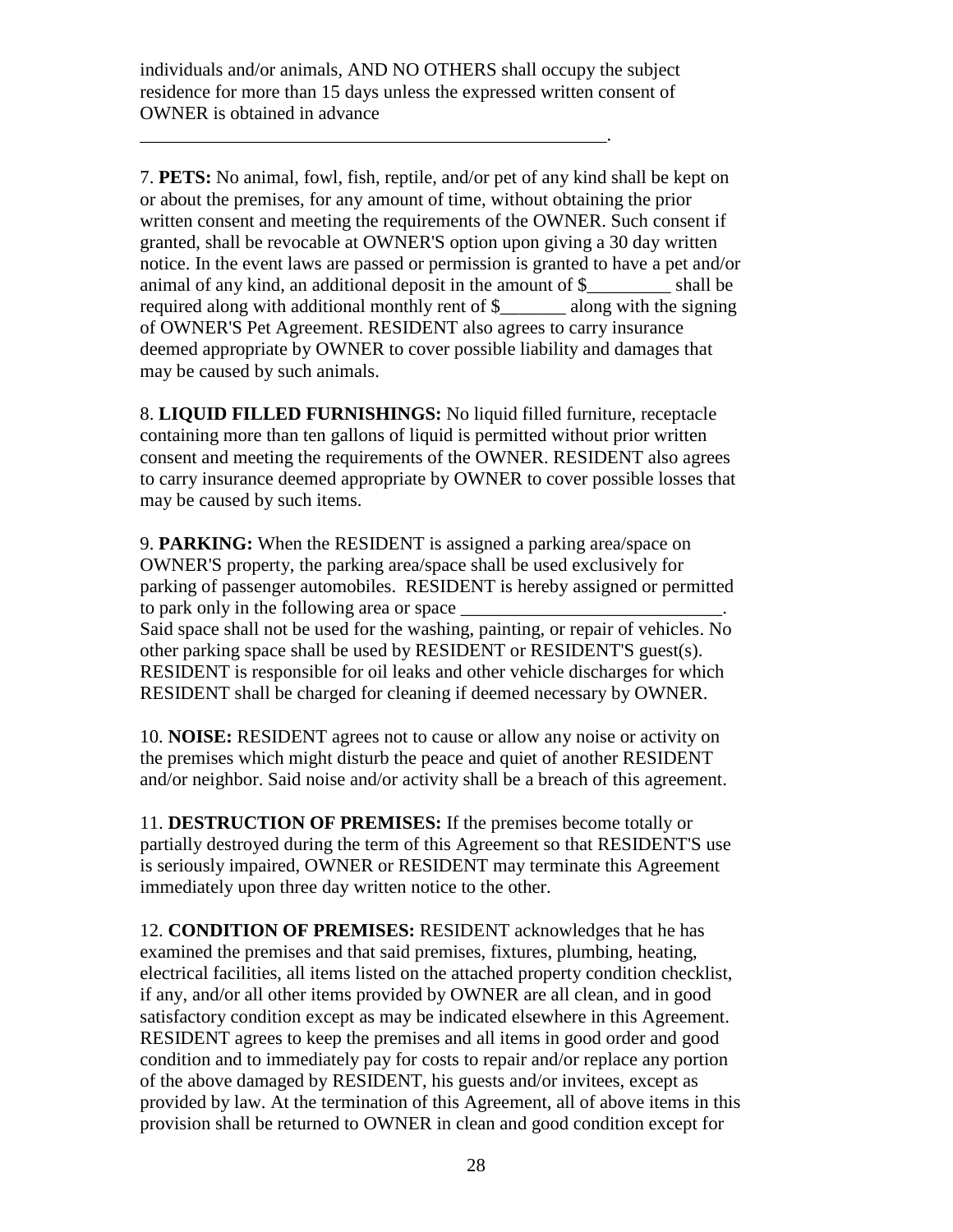reasonable wear and tear and the premises shall be free of all personal property and trash not belonging to OWNER. It is agreed that all dirt, holes, tears, burns, and stains of any size or amount in the carpets, drapes, walls, fixtures, and/or any other part of the premises, do not constitute reasonable wear and tear.

13. **ALTERATIONS:** RESIDENT shall not paint, wallpaper, alter or redecorate, change or install locks, install antenna or other equipment, screws, fastening devices, large nails, or adhesive materials, place signs, displays, or other exhibits, on or in any portion of the premises without the written consent of the OWNER except as may be provided by law.

14: **PROPERTY MAINTENANCE:** RESIDENT shall deposit all garbage and waste in a clean and sanitary manner into the proper receptacles and shall cooperate in keeping the garbage area neat and clean. RESIDENT shall be responsible for disposing of items of such size and nature as are not normally acceptable by the garbage hauler. RESIDENT shall be responsible for keeping the kitchen and bathroom drains free of things that may tend to cause clogging of the drains. RESIDENT shall pay for the cleaning out of any plumbing fixture that may need to be cleared of stoppage and for the expense or damage caused by stopping of waste pipes or overflow from bathtubs, wash basins, or sinks.

15. **HOUSE RULES:** RESIDENT shall comply with all house rules as stated on separate addendum, but which are deemed part of this rental agreement, and a violation of any of the house rules is considered a breach of this agreement.

16. **CHANGE OF TERMS:** The terms and conditions of this agreement are subject to future change by OWNER after the expiration of the agreed lease period upon 60-day written notice setting forth such change and delivered to RESIDENT. Any changes are subject to laws in existence at the time of the Notice of Change Of Terms.

17. **TERMINATION:** After expiration of the leasing period, this agreement is automatically renewed from month to month for another year, but may be terminated by either party giving to the other a 30-day written notice of intention to terminate. Where laws require "just cause", such just cause shall be so stated on said notice. The premises shall be considered vacated only after all areas including storage areas are clear of all RESIDENT'S belongings, and keys and other property furnished for RESIDENT'S use are returned to OWNER. Should the RESIDENT hold over beyond the termination date or fail to vacate all possessions on or before the termination date, RESIDENT shall be liable for additional rent and damages which may include damages due to OWNER'S loss of prospective new renters.

18. **POSSESSION:** If OWNER is unable to deliver possession of the residence to RESIDENTS on the agreed date, because of the loss or destruction of the residence or because of the failure of the prior residents to vacate or for any other reason, the RESIDENT and/or OWNER may immediately cancel and terminate this agreement upon written notice to the other party at their last known address, whereupon neither party shall have liability to the other, and any sums paid under this Agreement shall be refunded in full. If neither party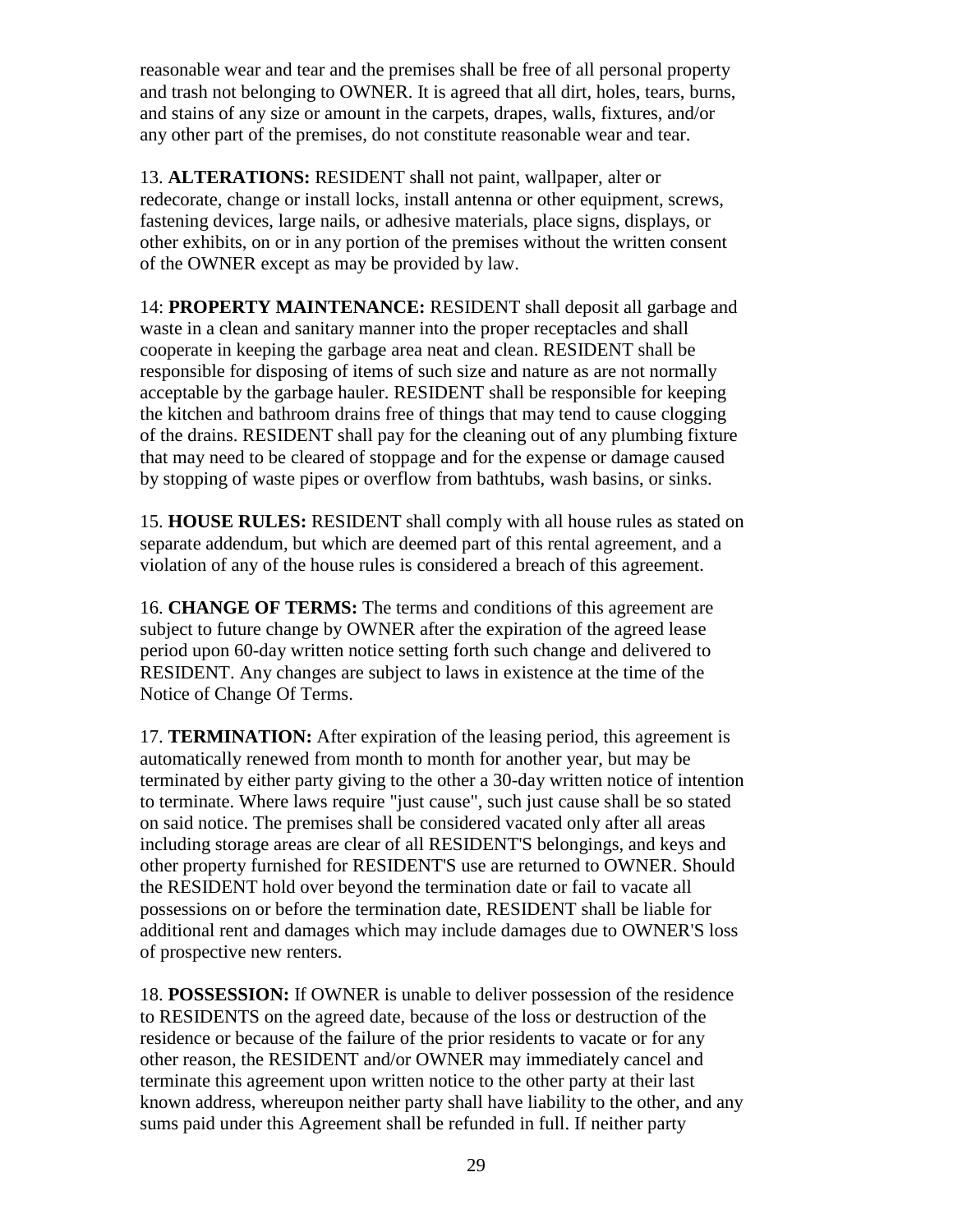cancels, this Agreement shall be prorated and begin on the date of actual possession.

19. **INSURANCE:** RESIDENT acknowledges that OWNERS insurance does not cover personal property damage caused by fire, theft, rain, war, acts of God, acts of others, and/or any other causes, nor shall OWNER be held liable for such losses. RESIDENT is hereby advised to obtain his own insurance policy to cover any personal losses.

20. **RIGHT OF ENTRY AND INSPECTION:** OWNER may enter, inspect, and/or repair the premises at any time in case of emergency or suspected abandonment. OWNER shall give 24 hours advance notice and may enter for the purpose of showing the premises during normal business hours to prospective renters, buyers, lenders, for smoke alarm inspections, and/or for normal inspections and repairs. OWNER is permitted to make all alterations, repairs and maintenance that in OWNER'S judgment is necessary to perform.

21. **ASSIGNMENT:** RESIDENT agrees not to transfer, assign or sublet the premises or any part thereof.

22. **PARTIAL INVALIDITY:** Nothing contained in this Agreement shall be construed as waiving any of the OWNER'S or RESIDENT'S rights under the law. If any part of this Agreement shall be in conflict with the law, that part shall be void to the extent that it is in conflict, but shall not invalidate this Agreement nor shall it affect the validity or enforceability of any other provision of this Agreement.

23. **NO WAIVER:** OWNER'S acceptance of rent with knowledge of any default by RESIDENT or waiver by OWNER of any breach of any term of this Agreement shall not constitute a waiver of subsequent breaches. Failure to require compliance or to exercise any right shall not be constituted as a waiver by OWNER of said term, condition, and/or right, and shall not affect the validity or enforceability of any provision of this Agreement.

24. **ATTORNEY FEES:** If any legal action or proceedings be brought by either party of this Agreement, the prevailing party shall be reimbursed for all reasonable attorney's fees and costs in addition to other damages awarded.

25. **JOINTLY AND SEVERALLY:** The undersigned RESIDENTS are jointly and severally responsible and liable for all obligations under this agreement.

26. **REPORT TO CREDIT/TENANT AGENCIES:** You are hereby notified that a nonpayment, late payment or breach of any of the terms of this rental agreement may be submitted/reported to a credit and/or tenant reporting agency, and may create a negative credit record on your credit report.

\_\_\_\_\_\_\_\_\_\_\_\_\_\_\_\_\_\_\_\_\_\_\_\_\_\_\_\_\_\_\_\_\_\_\_\_\_\_\_\_\_\_\_\_\_\_\_\_\_\_\_\_\_\_\_\_\_\_\_\_\_\_\_ \_\_\_\_\_\_\_\_\_\_\_\_\_\_\_\_\_\_\_\_\_\_\_\_\_\_\_\_\_\_\_\_\_\_\_\_\_\_\_\_\_\_\_\_\_\_\_\_\_\_\_\_\_\_\_\_\_\_\_\_\_\_\_.

# 27. **ADDITIONS AND/OR EXCEPTIONS**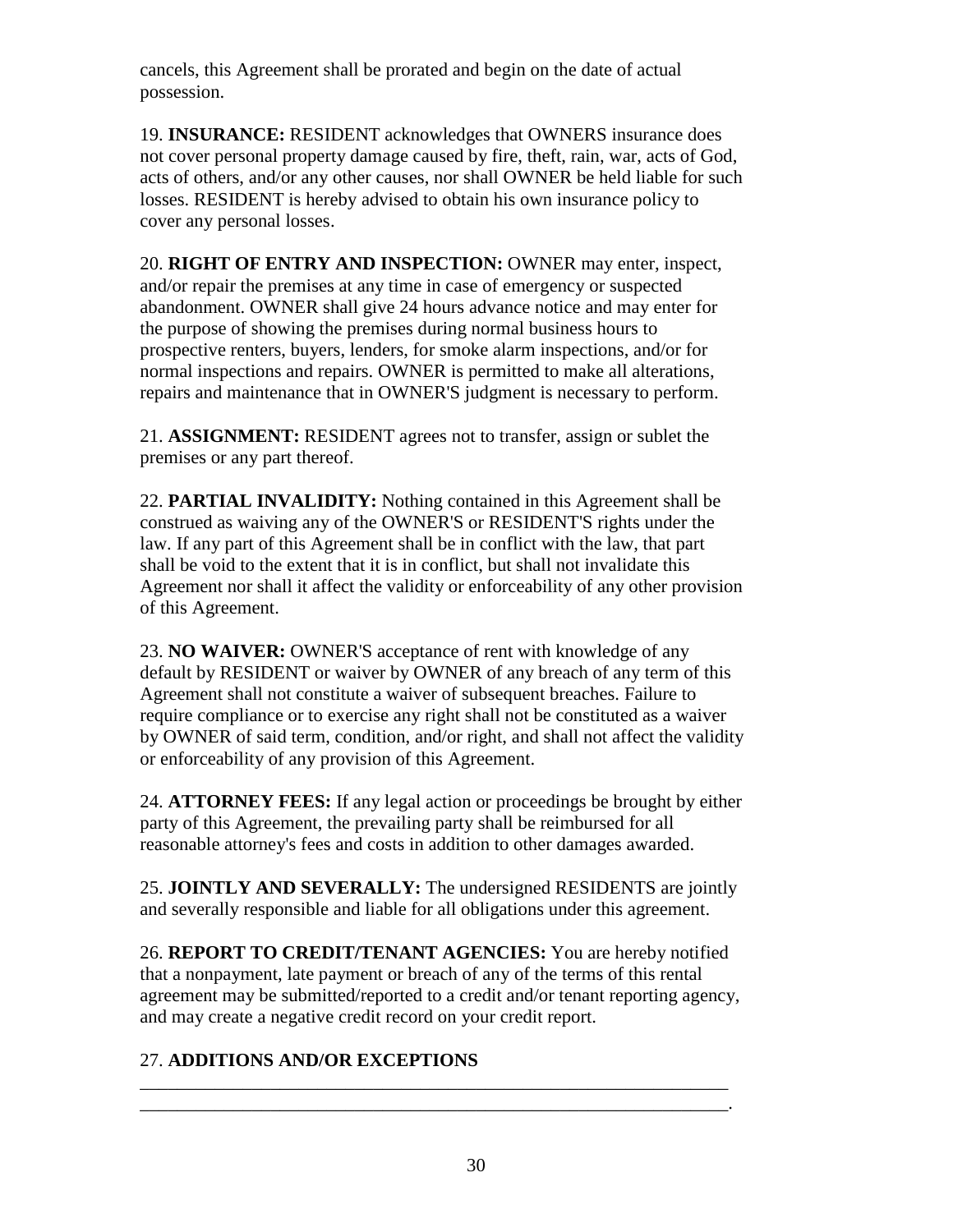\_\_\_\_\_\_\_\_\_\_\_\_\_\_\_\_\_\_\_\_\_\_\_\_\_\_\_\_\_\_\_\_\_\_\_\_\_\_\_\_\_\_\_\_\_\_\_\_\_\_\_\_\_\_\_\_\_\_\_\_\_\_\_.

\_\_\_\_\_\_\_\_\_\_\_\_\_\_\_\_\_\_\_\_\_\_\_\_\_\_\_\_\_\_\_\_\_\_\_\_\_\_\_\_\_\_\_\_\_\_\_\_\_\_\_\_\_\_\_\_\_\_\_\_\_\_\_.

29. **INVENTORY:** The premise contains the following items, that the RESIDENT may use.

30. **KEYS AND ADDDENDUMS:** RESIDENT acknowledges receipt of the following which shall be deemed part of this Agreement: (Please check) \_\_\_ Keys #of keys and purposes

\_\_\_ House Rules \_\_\_ Pet Agreement \_\_\_ Other

\_\_\_\_\_\_\_\_\_\_\_\_\_\_\_\_\_\_\_\_\_\_\_\_\_\_\_\_\_\_\_\_\_\_\_\_\_\_\_\_\_\_\_

 $\_$ 

\_\_\_\_\_\_\_\_\_\_\_\_\_\_\_\_\_\_\_\_\_\_\_\_\_\_\_\_\_\_\_\_\_\_\_\_\_\_\_\_\_\_\_\_\_\_\_\_\_\_\_

\_\_\_\_\_\_\_\_\_\_\_\_\_\_\_\_\_\_\_\_\_\_\_\_\_\_\_\_\_\_\_\_\_\_\_\_\_\_\_\_\_\_\_\_\_\_\_\_\_\_\_

\_\_\_\_\_\_\_\_\_\_\_\_\_\_\_\_\_\_\_\_\_\_\_\_\_\_\_\_\_\_\_\_\_\_\_\_\_\_\_\_\_\_\_\_

31. **ENTIRE AGREEMENT:** This Agreement along with the House Rules constitutes the entire Agreement between OWNER and RESIDENT. No oral agreements have been entered into, and all modifications or notices shall be in writing to be valid.

32. **RECEIPT OF AGREEMENT:** The undersigned RESIDENTS have read and understand this Agreement and hereby acknowledge receipt of a copy of this Rental Agreement.

RESIDENT'S Signature

Date and the set of  $\sim$ 

RESIDENT'S Signature

Date\_\_\_\_\_\_\_\_\_\_\_\_\_\_\_\_\_\_

OWNER'S or Agent's Signature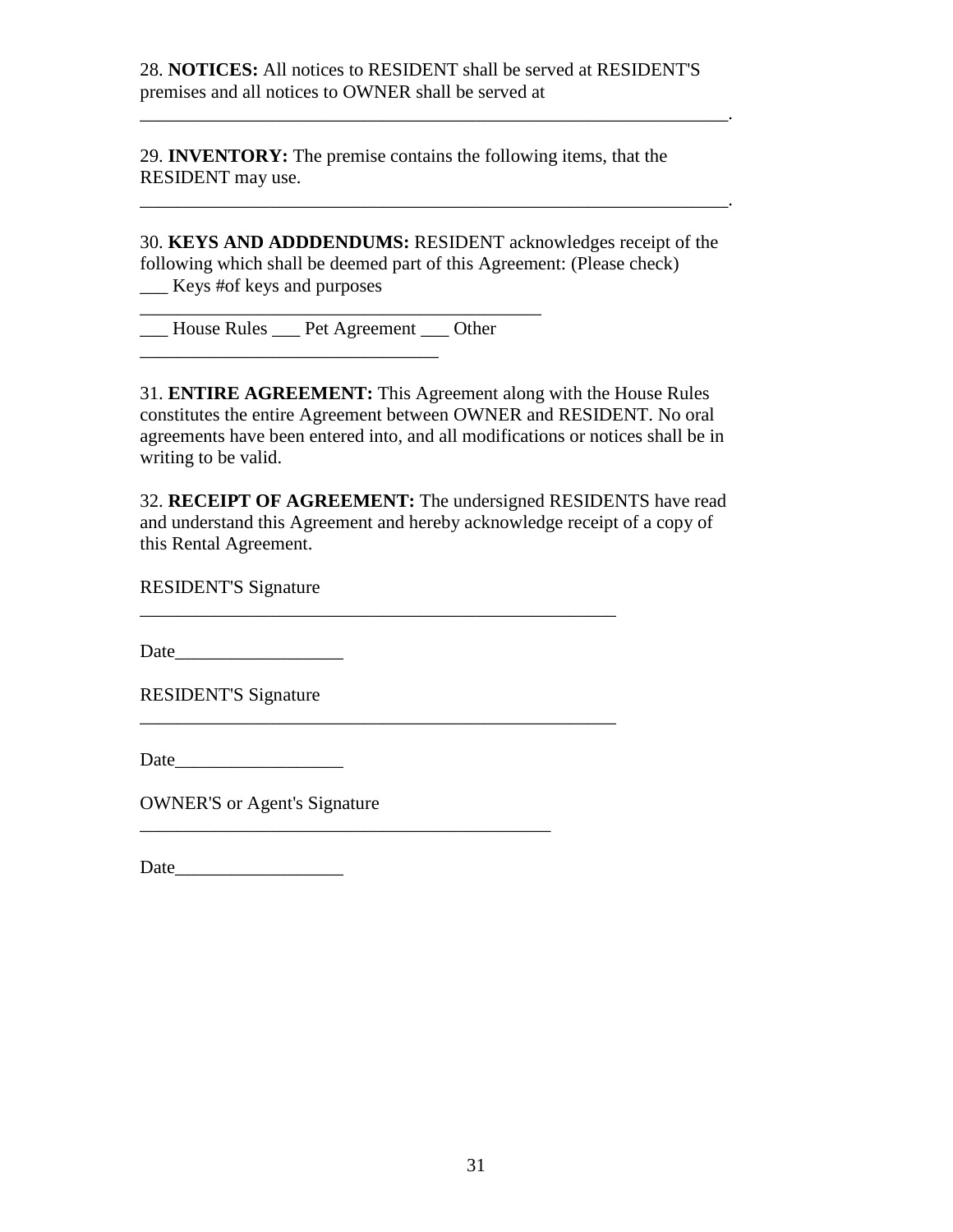Appendix 10 Affirmative Marketing Plan

# AFFIRMATIVE FAIR HOUSING MARKETING PLAN For Affordable Housing in **(REGION 3)**

#### I. APPLICANT AND PROJECT INFORMATION

(Complete Section I individually for all developments or programs within the municipality.)

1a. Administrative Agent Name, Address, Phone Number 1b. Development or Program Name, Address

Danene Gooding, AA for Delaware Township Delaware Township Municipal Building 570 Rosemont Ringoes Rd. PO Box 500 Sergeantsville, NJ 08557 (609) 397-3240 Delaware Township Accessory Apartments 1c. Number of Affordable Units: 10 additional in Round 3 Plan Number of Rental Units: All Number of For-Sale Units: 1d. Price or Rental Range From \$500 To \$1000 1e. State and Federal Funding Sources (if any) Not Applicable 1f. □ Age Restricted X Non-Age Restricted 1g. Approximate Starting Dates Existing Accessory Apartments, initial advertising and occupancy was completed many years ago. The list has remained open with continued marketing and out reach. Advertising: Occupancy: 1h. County **Hunterdon, Middlesex, Somerset** 1i. Census Tract(s): 118

1j. Managing/Sales Agent's Name, Address, Phone Number

Accessory Apartments - 10 proposed

1k. Application Fees (if any): None

(Sections II through IV should be consistent for all affordable housing developments and programs within the municipality. Sections that differ must be described in the approved contract between the municipality and the administrative agent and in the approved Operating Manual.)

#### II. RANDOM SELECTION

2. Describe the random selection process that will be used once applications are received.

Advertisements will be placed in the appropriate newspapers with a deadline for filing applications. Each application will be date stamped and checked preliminarily to see if the prospective household is income eligible based on household income and household size. If the household is not eligible, a letter of ineligibility will be sent notifying the applicant. If the household appears to be income eligible, a letter of preliminary eligibility is sent. Thirty days after publication a random drawling will take place at the Delaware Township Municipal Building. In attendance will be the Municipal Housing Liaison/Administrative Agent and one other public official from the Township. The applications will be placed on the service list in the order in which they are drawn in the lottery.

The applicant pool may be kept open after the initial lottery for re-rentals. If kept open monthly advertising will take place. Additional applications can be added to the bottom of the service list based on the date and time of the submission.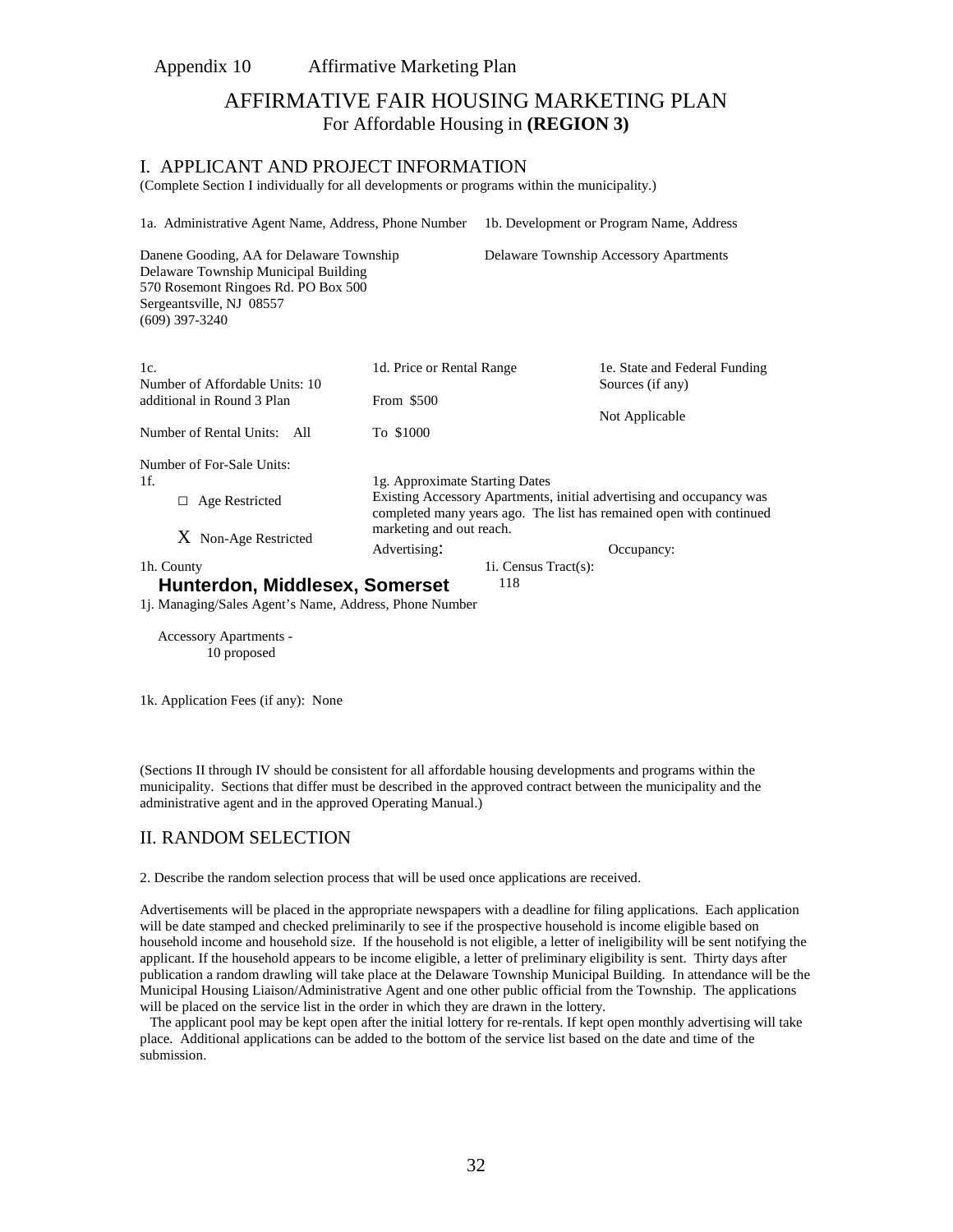#### III. MARKETING

3a. Direction of Marketing Activity: (indicate which group(s) in the housing region are least likely to apply for the housing without special outreach efforts because of its location and other factors)

 $\Box$  White (non-Hispanic  $X_{\text{Black (non-Hispanic)}} X_{\text{Hispanic}} \Box$  American Indian or Alaskan Native

 $\overline{X}$  Asian or Pacific Islander □ Other group:

3b. Commercial Media (required) (Check all that applies)

|                  | <b>DURATION &amp; FREQUENCY</b>                            | <b>NAMES OF REGIONAL</b>       |                            |
|------------------|------------------------------------------------------------|--------------------------------|----------------------------|
|                  | OF OUTREACH                                                | <b>NEWSPAPER(S)</b>            | <b>CIRCULATION AREA</b>    |
|                  | <b>TARGETS ENTIRE COAH REGION 3</b>                        |                                |                            |
|                  |                                                            |                                |                            |
| X                | Continuous ad for initial                                  | NJ Housing Resource Center     |                            |
|                  | occupancy of project and as                                | WWW.njhousing.gov              |                            |
|                  | needed when list has less<br>than two year wait for units, |                                |                            |
|                  | and when specific units are                                |                                |                            |
|                  | coming available. If list is                               |                                |                            |
|                  | kept open a permanent ad                                   |                                |                            |
|                  | will be kept on this site.                                 |                                |                            |
|                  |                                                            |                                |                            |
|                  | <b>TARGETS PARTIAL COAH REGION 3</b>                       |                                |                            |
| Daily Newspaper  |                                                            |                                |                            |
|                  | One time for initial<br>occupancy and as needed            | Home News Tribune              |                            |
| X                | when list has less than two                                |                                | Middlesex, Somerset, Union |
|                  | year wait for units.                                       |                                |                            |
|                  | One time for initial                                       |                                |                            |
|                  | occupancy and as needed                                    | <b>Courier News</b>            | Somerset and Hunterdon     |
| X                | when list has less than two                                |                                |                            |
|                  | year wait for units.                                       |                                |                            |
| Weekly Newspaper |                                                            |                                |                            |
|                  | One time for initial                                       |                                |                            |
| X                | occupancy and as needed                                    | Lambertville Beacon            | Hunterdon                  |
|                  | when list has less than two                                |                                |                            |
|                  | year wait for units                                        |                                |                            |
| □                |                                                            | Delaware Valley News           | Hunterdon                  |
|                  | One time for initial                                       |                                |                            |
|                  | occupancy and as needed                                    | Hunterdon County Democrat /    |                            |
| X                | when list has less than two                                | Hunterdon Observer             | Hunterdon                  |
|                  | year wait for units                                        |                                |                            |
| П                |                                                            | <b>Hunterdon Review</b>        | Hunterdon                  |
|                  |                                                            |                                |                            |
| ΙI               |                                                            | Amboy Beacon                   | Middlesex                  |
|                  |                                                            |                                |                            |
| ┑                |                                                            | Colonia Corner                 | Middlesex                  |
| ΙI               |                                                            | <b>Cranbury Press</b>          | Middlesex                  |
|                  |                                                            |                                |                            |
| $\Box$           |                                                            | <b>East Brunswick Sentinel</b> | Middlesex                  |
| ΙI               |                                                            | <b>Edison Sentinel</b>         | Middlesex                  |
|                  |                                                            |                                |                            |
| ΙI               |                                                            | South Brunswick Post           | Middlesex                  |
|                  |                                                            | South Plainfield Observer      | Middlesex                  |
| $\mathsf{L}$     |                                                            |                                |                            |
| П                |                                                            | Suburban, The                  | Middlesex                  |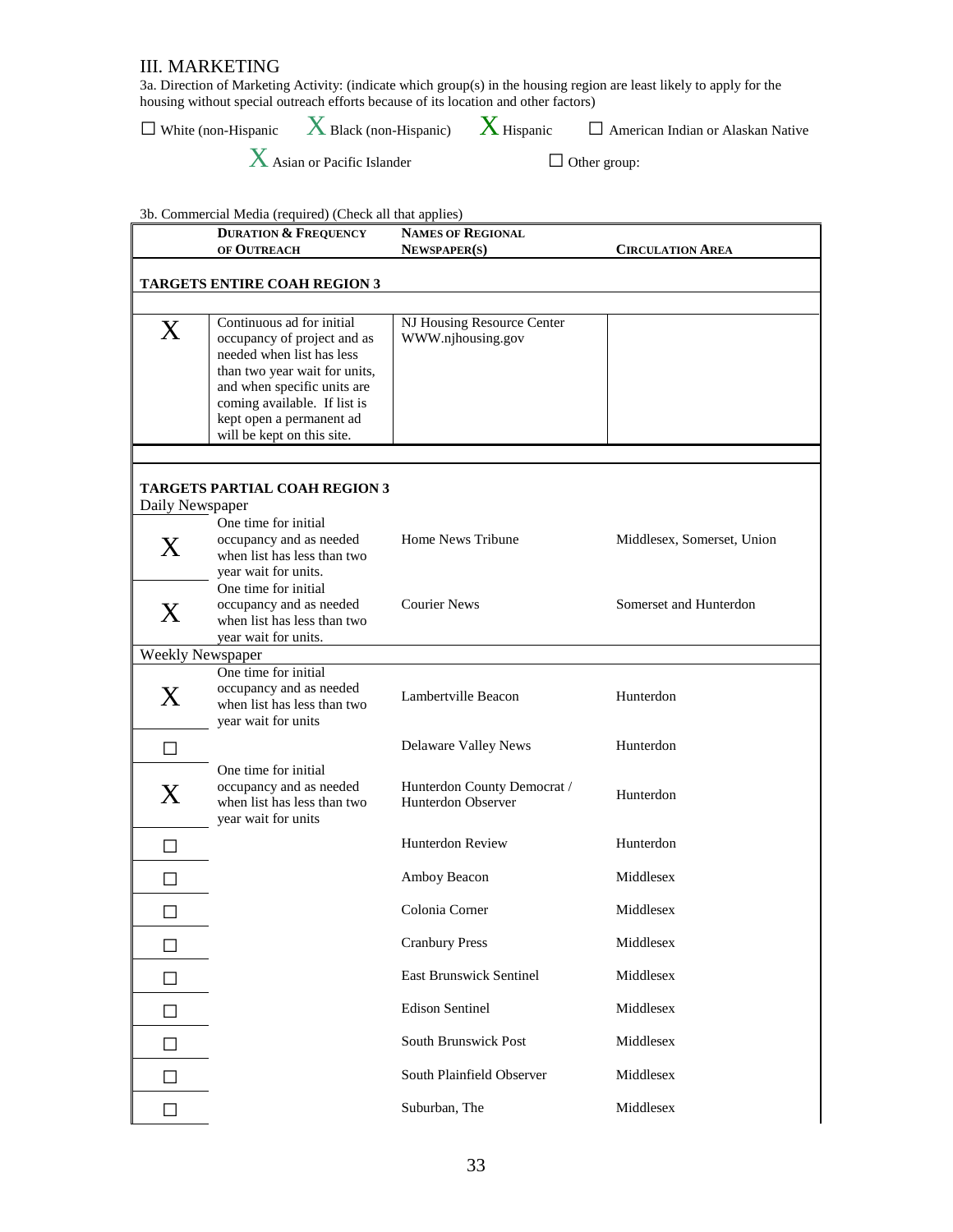| X                 | One time for initial<br>occupancy and as needed<br>when list has less than two<br>year wait for units | Princeton Packet                                                   | Middlesex, Somerset                                                                          |
|-------------------|-------------------------------------------------------------------------------------------------------|--------------------------------------------------------------------|----------------------------------------------------------------------------------------------|
| $\Box$            |                                                                                                       | Sentinel, The                                                      | Middlesex, Somerset                                                                          |
| $\vert \ \ \vert$ |                                                                                                       | Atom Tabloid & Citizen Gazette                                     | Middlesex, Union                                                                             |
| ΙI                |                                                                                                       | Parsippany Life                                                    | Morris                                                                                       |
| П                 |                                                                                                       | <b>Echoes Sentinel</b>                                             | Morris, Somerset                                                                             |
| ΙI                |                                                                                                       | <b>Bernardsville News</b>                                          | Somerset                                                                                     |
| $\vert \ \ \vert$ |                                                                                                       | <b>Branchburg News</b>                                             | Somerset                                                                                     |
| $\perp$           |                                                                                                       | Chronicle                                                          | Somerset                                                                                     |
| ΙI                |                                                                                                       | Hills-Bedminster Press                                             | Somerset                                                                                     |
| $\mathsf{L}$      |                                                                                                       | Hillsborough Beacon                                                | Somerset                                                                                     |
| ΙI                |                                                                                                       | <b>Manville News</b>                                               | Somerset                                                                                     |
| ΙI                |                                                                                                       | Messenger-Gazette                                                  | Somerset                                                                                     |
|                   |                                                                                                       | Reporter                                                           | Somerset                                                                                     |
| ΙI                |                                                                                                       | Somerset Spectator                                                 | Somerset                                                                                     |
| Monthly Newspaper |                                                                                                       |                                                                    |                                                                                              |
|                   |                                                                                                       | About Our Town/Community                                           | Middlesex, Somerset                                                                          |
| ΙI                |                                                                                                       | <b>News</b>                                                        |                                                                                              |
|                   |                                                                                                       |                                                                    |                                                                                              |
|                   | <b>DURATION &amp; FREQUENCY</b><br>OF OUTREACH                                                        | <b>NAMES OF REGIONAL TV</b><br>STATION(S)                          | <b>CIRCULATION AREA AND/OR</b><br><b>RACIAL/ETHNIC IDENTIFICATION</b><br>OF READERS/AUDIENCE |
|                   |                                                                                                       |                                                                    |                                                                                              |
|                   | <b>TARGETS ENTIRE COAH REGION 3</b>                                                                   | 2 WCBS-TV                                                          |                                                                                              |
|                   |                                                                                                       | CBS Broadcasting Inc.<br>3 KYW-TV                                  |                                                                                              |
|                   |                                                                                                       | CBS Broadcasting Inc.<br>4 WNBC                                    |                                                                                              |
| $\mathsf{L}$      |                                                                                                       | NBC Telemundo License Co.<br>(General Electric)                    |                                                                                              |
| $\Box$            |                                                                                                       | 5 WNYW<br>Fox Television Stations, Inc.<br>(News Corp.)            |                                                                                              |
| ΙI                |                                                                                                       | 6 WPVI-TV<br>American Broadcasting<br>Companies, Inc (Walt Disney) |                                                                                              |
|                   |                                                                                                       | 7 WABC-TV<br>American Broadcasting<br>Companies, Inc (Walt Disney) |                                                                                              |
| $\blacksquare$    |                                                                                                       | 9 WWOR-TV<br>Fox Television Stations, Inc.<br>(News Corp.)         |                                                                                              |
| ΙI                |                                                                                                       | 10 WCAU<br>NBC Telemundo License Co.<br>(General Electric)         |                                                                                              |
| $\mathsf{L}$      |                                                                                                       | 11 WPIX<br>Wpix, Inc. (Tribune)                                    |                                                                                              |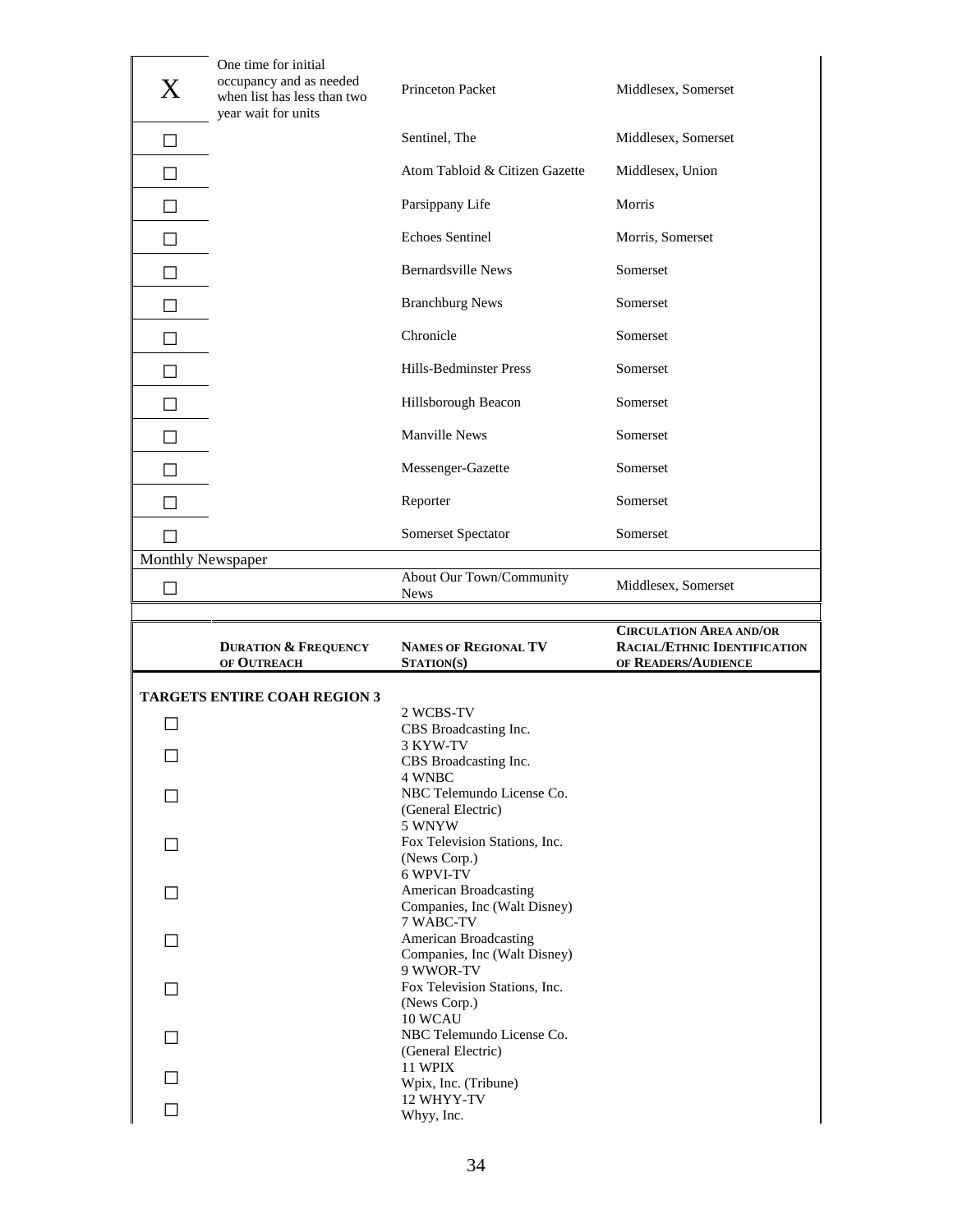|                                      | 13 WNET                                                           |                      |
|--------------------------------------|-------------------------------------------------------------------|----------------------|
|                                      | <b>Educational Broadcasting</b><br>Corporation                    |                      |
|                                      | 17 WPHL-TV                                                        |                      |
|                                      | <b>Tribune Company</b><br>31 WPXN-TV                              |                      |
|                                      | <b>Paxson Communications License</b>                              |                      |
|                                      | Company, Llc<br>35 WYBE                                           |                      |
|                                      | Independence Public Media Of                                      |                      |
|                                      | Philadelphia, Inc.<br>39 WLVT-TV                                  |                      |
|                                      | Lehigh Valley Public<br>Telecommunications Corp.                  |                      |
|                                      | 41 WXTV                                                           |                      |
| $\mathsf{L}$                         | Wxtv License Partnership, G.p.<br>(Univision Communications Inc.) |                      |
|                                      | 48 WGTW-TV                                                        |                      |
|                                      | Trinity Broadcasting Network<br>50 WNJN                           |                      |
|                                      | New Jersey Public Broadcasting                                    |                      |
|                                      | Authority<br>52 WNJT                                              |                      |
|                                      | New Jersey Public Broadcasting<br>Authority                       |                      |
| $\mathsf{L}$                         | 57 WPSG                                                           |                      |
|                                      | Cbs Broadcasting Inc.<br>58 WNJB                                  |                      |
|                                      | New Jersey Public Broadcasting                                    |                      |
|                                      | Authority<br>61 WPPX                                              |                      |
|                                      | Paxson Communications License<br>Company, Llc                     |                      |
| $\mathsf{L}$                         | 63 WMBC-TV                                                        |                      |
|                                      | Mountain Broadcating Corporation<br>65 WUVP-TV                    |                      |
|                                      | Univision Communications, Inc.                                    |                      |
| П                                    | 68 WFUT-TV<br>Univision New York Llc                              | Spanish              |
|                                      |                                                                   |                      |
| <b>TARGETS PARTIAL COAH REGION 3</b> |                                                                   |                      |
| $\Box$                               | 16 WNEP-TV<br>New York Times Co.                                  | Hunterdon            |
|                                      | 46 W46BL                                                          |                      |
|                                      | Maranatha Broadcasting<br>Company, Inc.                           | Hunterdon            |
|                                      | 51 WTVE                                                           | Hunterdon            |
|                                      | Reading Broadcasting, Inc<br>25 W25BB                             | (Christian)          |
|                                      | New Jersey Public Broadcasting<br>Authority                       | Hunterdon, Middlesex |
|                                      | 22 WYOU                                                           |                      |
|                                      | Nexstar Broadcasting, Inc<br>28 WBRE-TV                           | Hunterdon, Somerset  |
|                                      | Nexstar Broadcasting, Inc.                                        | Hunterdon, Somerset  |
|                                      | 44 WVIA-TV<br>Ne Pa Ed Tv Association                             | Hunterdon, Somerset  |
|                                      | 56 WOLF-TV<br>Wolf License Corp                                   | Hunterdon, Somerset  |
|                                      | 60 WBPH-TV                                                        |                      |
|                                      | Sonshine Family Television Corp<br>69 WFMZ-TV                     | Hunterdon, Somerset  |
|                                      | Maranatha Broadcasting                                            |                      |
|                                      | Company, Inc.<br>29 WTXF-TV                                       | Hunterdon, Somerset  |
| $\Box$                               | Fox Television Stations, Inc.                                     |                      |
|                                      | (News Corp.)<br>35                                                | Middlesex, Somerset  |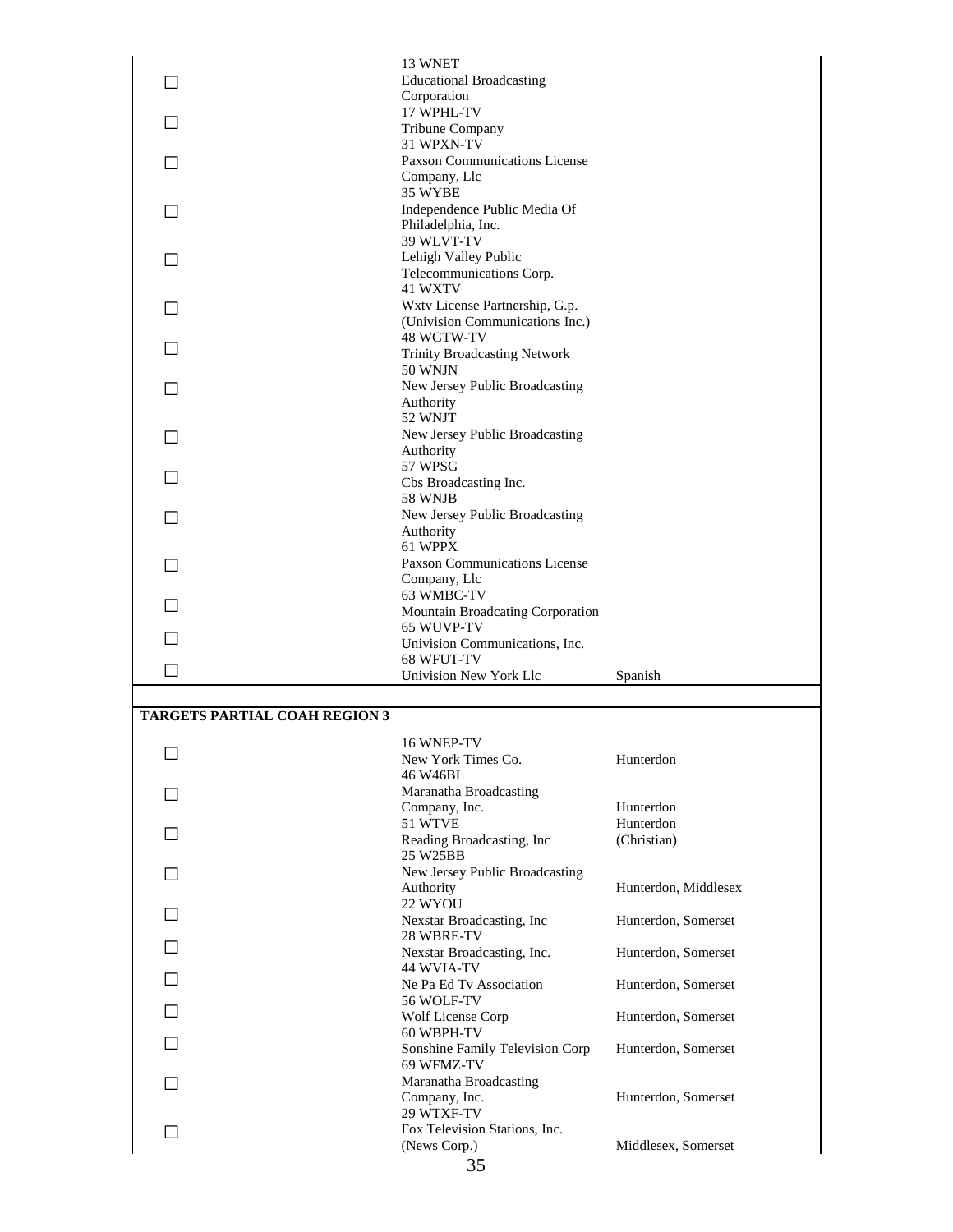| 47 WNJU                        |                     |
|--------------------------------|---------------------|
| NBC Telemundo License Co.      |                     |
| (General Electric)             | Middlesex, Somerset |
| 66 WFME-TV                     |                     |
| Family Stations of New Jersey, | Middlesex, Somerset |
| Inc.                           | (Christian)         |
| 25 WNYE-TV                     |                     |
| New York City Dept. Of Info    |                     |
| Technology &                   |                     |
| Telecommunications             | Somerset            |

|   | <b>DURATION &amp; FREQUENCY</b><br>OF OUTREACH                                                         | <b>NAMES OF CABLE PROVIDER(S)</b>                  | <b>BROADCAST AREA</b>       |
|---|--------------------------------------------------------------------------------------------------------|----------------------------------------------------|-----------------------------|
|   | <b>TARGETS PARTIAL COAH REGION 3</b>                                                                   |                                                    |                             |
|   |                                                                                                        | Comcast of Northwest NJ,<br>Southeast Pennsylvania | <b>Partial Hunterdon</b>    |
| X | One time for initial<br>occupancy and as needed<br>when list has less than two<br>year wait for units. | Patriot Media & Communications                     | Partial Hunterdon, Somerset |
|   |                                                                                                        | Service Electric Cable TV of<br>Hunterdon          | Partial Hunterdon           |
|   |                                                                                                        | Cablevision of Raritan Valley                      | Partial Middlesex, Somerset |
|   |                                                                                                        | Comcast of Central NJ, NJ (Union<br>System)        | Partial Middlesex           |
| X | One time for initial<br>occupancy and as needed<br>when list has less than two<br>year wait for units  | Comcast of Plainfield                              | Partial Middlesex, Somerset |

|           | <b>DURATION &amp; FREQUENCY</b><br>OF OUTREACH                                                                                             | <b>NAMES OF REGIONAL RADIO</b><br>STATION(S) | <b>BROADCAST AREA AND/OR</b><br><b>RACIAL/ETHNIC IDENTIFICATION</b><br>OF READERS/AUDIENCE |
|-----------|--------------------------------------------------------------------------------------------------------------------------------------------|----------------------------------------------|--------------------------------------------------------------------------------------------|
| AM        | <b>TARGETS ENTIRE COAH REGION 3</b>                                                                                                        |                                              |                                                                                            |
|           |                                                                                                                                            | <b>WFAN 660</b>                              |                                                                                            |
|           |                                                                                                                                            | <b>WOR 710</b>                               |                                                                                            |
|           |                                                                                                                                            | <b>WABC 770</b>                              |                                                                                            |
| П         |                                                                                                                                            | <b>WCBS 880</b>                              |                                                                                            |
| П         |                                                                                                                                            | <b>WBBR 1130</b>                             |                                                                                            |
| П         |                                                                                                                                            | <b>WWTR 1170</b>                             |                                                                                            |
| X         | <b>Public Service</b><br>Announcement at least 4<br>times a year as part of<br>monthly advertising rotation                                |                                              | Spanish, Asian, etc.                                                                       |
| <b>FM</b> | when the list remains open.                                                                                                                | <b>WTTM 1680</b>                             |                                                                                            |
| П         |                                                                                                                                            | <b>WFNY-FM 92.3</b>                          |                                                                                            |
| X         | <b>Public Service</b><br>Announcement at least 4<br>times a year as part of<br>monthly advertising rotation<br>when the list remains open. | <b>WPAT-FM 93.1</b>                          | Spanish                                                                                    |
|           |                                                                                                                                            | <b>WNYC-FM 93.9</b>                          |                                                                                            |
|           |                                                                                                                                            | <b>WPST 94.5</b>                             |                                                                                            |
|           |                                                                                                                                            | 36                                           |                                                                                            |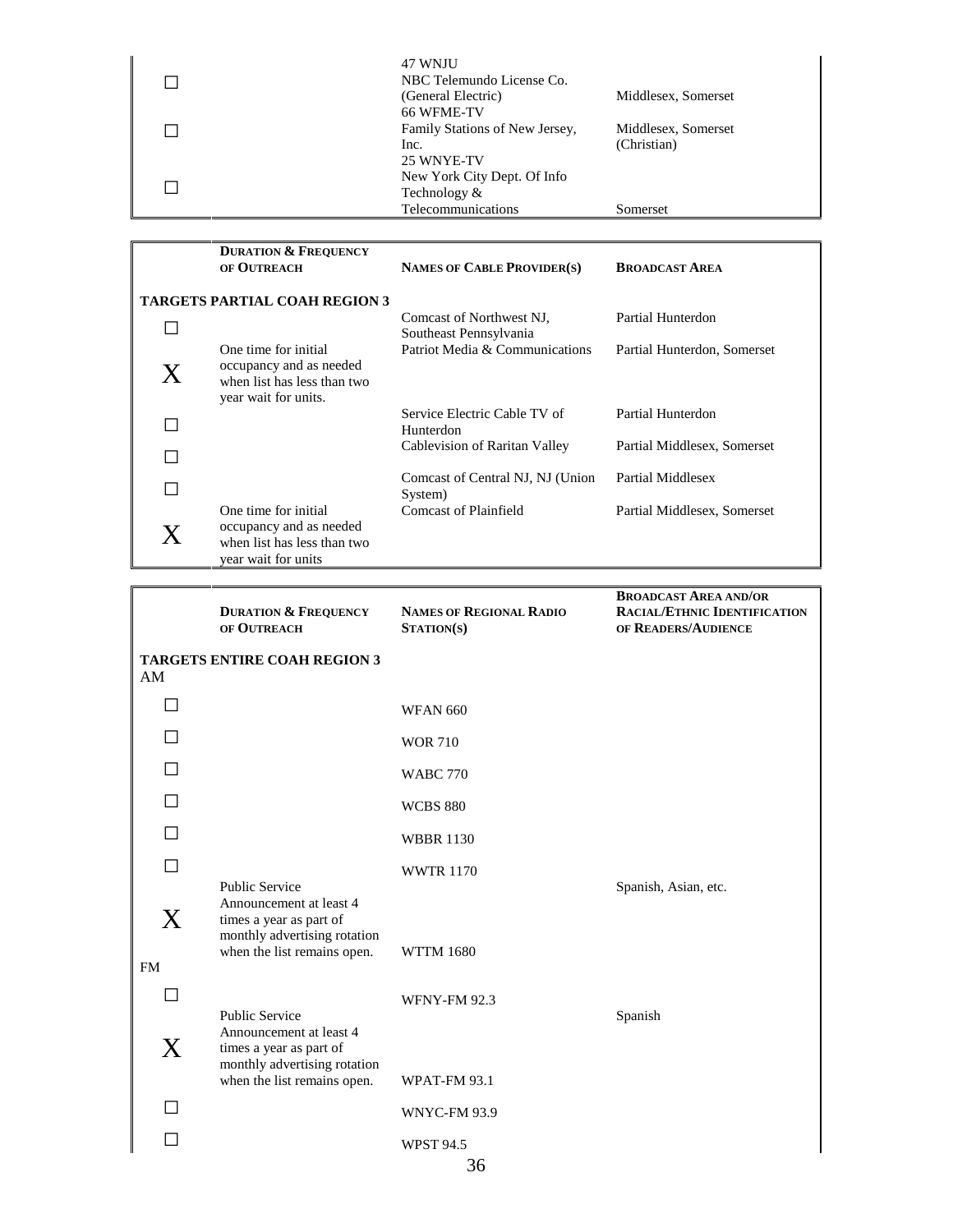| П       |                                                         | <b>WFME 94.7</b>     |                      |
|---------|---------------------------------------------------------|----------------------|----------------------|
| П       |                                                         | <b>WPLJ 95.5</b>     |                      |
| $\Box$  |                                                         | <b>WQXR-FM 96.3</b>  |                      |
| П       |                                                         | <b>WQHT 97.1</b>     |                      |
|         | Public Service<br>Announcement at least 4               |                      | Spanish              |
| X       | times a year as part of<br>monthly advertising rotation |                      |                      |
|         | when the list remains open.                             | <b>WSKQ-FM 97.9</b>  |                      |
| $\perp$ |                                                         | <b>WRKS 98.7</b>     | Christian            |
| $\Box$  |                                                         | <b>WAWZ 99.1</b>     |                      |
| $\Box$  |                                                         | <b>WBAI 99.5</b>     |                      |
| $\Box$  |                                                         | WPHI-FM 100.3        |                      |
| $\Box$  |                                                         | <b>WCBS-FM 101.1</b> |                      |
| $\Box$  |                                                         | <b>WKXW-FM 101.5</b> |                      |
| $\Box$  |                                                         | WQCD 101.9           |                      |
| $\Box$  |                                                         | <b>WNEW 102.7</b>    |                      |
| $\Box$  |                                                         | <b>WPRB 103.3</b>    |                      |
| $\Box$  |                                                         | <b>WKTU 103.5</b>    |                      |
| $\Box$  |                                                         | <b>WWPR-FM 105.1</b> |                      |
| $\Box$  |                                                         | <b>WDAS-FM 105.3</b> |                      |
| П       |                                                         | <b>WLTW 106.7</b>    |                      |
|         | <b>TARGETS PARTIAL COAH REGION 3</b>                    |                      |                      |
| AM      |                                                         |                      |                      |
| $\Box$  |                                                         | <b>WFIL 560</b>      | Hunterdon            |
| П       |                                                         | WIP 610              | Hunterdon            |
| П       |                                                         | <b>WAEB 790</b>      | Hunterdon            |
| П       |                                                         | <b>WCHR 1040</b>     | Hunterdon            |
| $\Box$  |                                                         | <b>WGPA 1100</b>     | Hunterdon            |
| $\perp$ |                                                         | <b>WEEX 1230</b>     | Hunterdon            |
| $\Box$  |                                                         | <b>WKAP 1470</b>     | Hunterdon            |
| $\Box$  |                                                         | <b>WRNJ 1510</b>     | Hunterdon            |
| $\Box$  |                                                         | WWJZ 640             | Hunterdon, Middlesex |
| П       |                                                         | <b>WPHY 920</b>      | Hunterdon, Middlesex |
| $\Box$  |                                                         | <b>WPHT 1210</b>     | Hunterdon, Middlesex |
| $\Box$  |                                                         | <b>WBUD 1260</b>     | Hunterdon, Middlesex |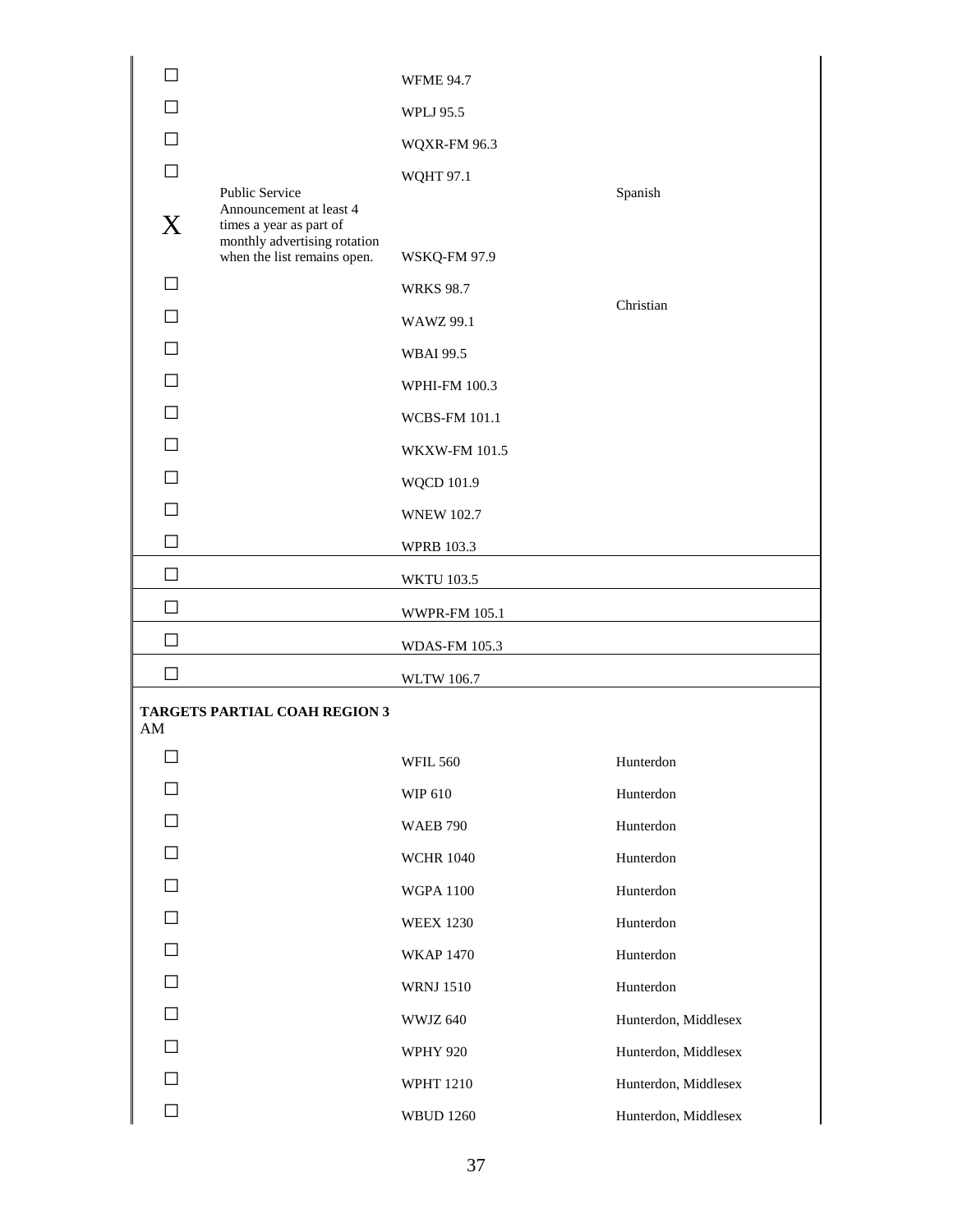| П            | <b>WMCA 570</b>      | Middlesex<br>(Christian)            |
|--------------|----------------------|-------------------------------------|
| $\perp$      | <b>WIMG 1300</b>     | Middlesex                           |
| $\mathsf{L}$ | <b>WCTC 1450</b>     | Middlesex, Somerset                 |
| FM<br>П      |                      |                                     |
| П            | <b>WRTI 90.1</b>     | Hunterdon                           |
| $\perp$      | <b>WCVH 90.5</b>     | Hunterdon                           |
| П            | <b>WHYY-FM 90.9</b>  | Hunterdon                           |
|              | <b>WXTU 92.5</b>     | Hunterdon                           |
| П            | <b>WAEB-FM 104.1</b> | Hunterdon                           |
| П            | <b>WFKB 107.5</b>    | Hunterdon                           |
| П            | <b>WMMR 93.3</b>     | Hunterdon, Middlesex                |
| $\Box$       | <b>WYSP 94.1</b>     | Hunterdon, Middlesex                |
| П            | <b>WBEN-FM 95.7</b>  | Hunterdon, Middlesex                |
| $\Box$       | <b>WRDW-FM 96.5</b>  | Hunterdon, Middlesex                |
| $\Box$       | <b>WOGL 98.1</b>     | Hunterdon, Middlesex                |
| □            | <b>WUSL 98.9</b>     | Hunterdon, Middlesex                |
| □            | WIOQ 102.1           | Hunterdon, Middlesex                |
| $\perp$      | <b>WMGK 102.9</b>    | Hunterdon, Middlesex                |
| □            | WJJZ 106.1           | Hunterdon, Middlesex                |
| П            | <b>WKDN 106.9</b>    | Hunterdon, Middlesex<br>(Christian) |
| П            | WAXQ 104.3           | Hunterdon, Middlesex, Somerset      |
| $\Box$       | <b>WNTI 91.9</b>     | Hunterdon, Somerset                 |
| $\Box$       | WZZO 95.1            | Hunterdon, Somerset                 |
| $\Box$       | <b>WCTO 96.1</b>     | Hunterdon, Somerset                 |
| □            | <b>WLEV 100.7</b>    | Hunterdon, Somerset                 |
| $\Box$       | <b>WNJT-FM 88.1</b>  | Middlesex                           |
| $\Box$       | <b>WRSU-FM 88.7</b>  | Middlesex                           |
| □            | <b>WWFM 89.1</b>     | Middlesex                           |
| $\Box$       | WWPH 107.9           | Middlesex                           |
| □            | <b>WDVR 89.7</b>     | Middlesex, Somerset                 |
| П            | <b>WVPH 90.3</b>     | Middlesex, Somerset                 |
| $\Box$       | <b>WMGQ 98.3</b>     | Middlesex, Somerset                 |
| $\Box$       | <b>WBLS 107.5</b>    | Middlesex, Somerset                 |

3c. Other Publications (such as neighborhood newspapers, religious publications, and organizational newsletters)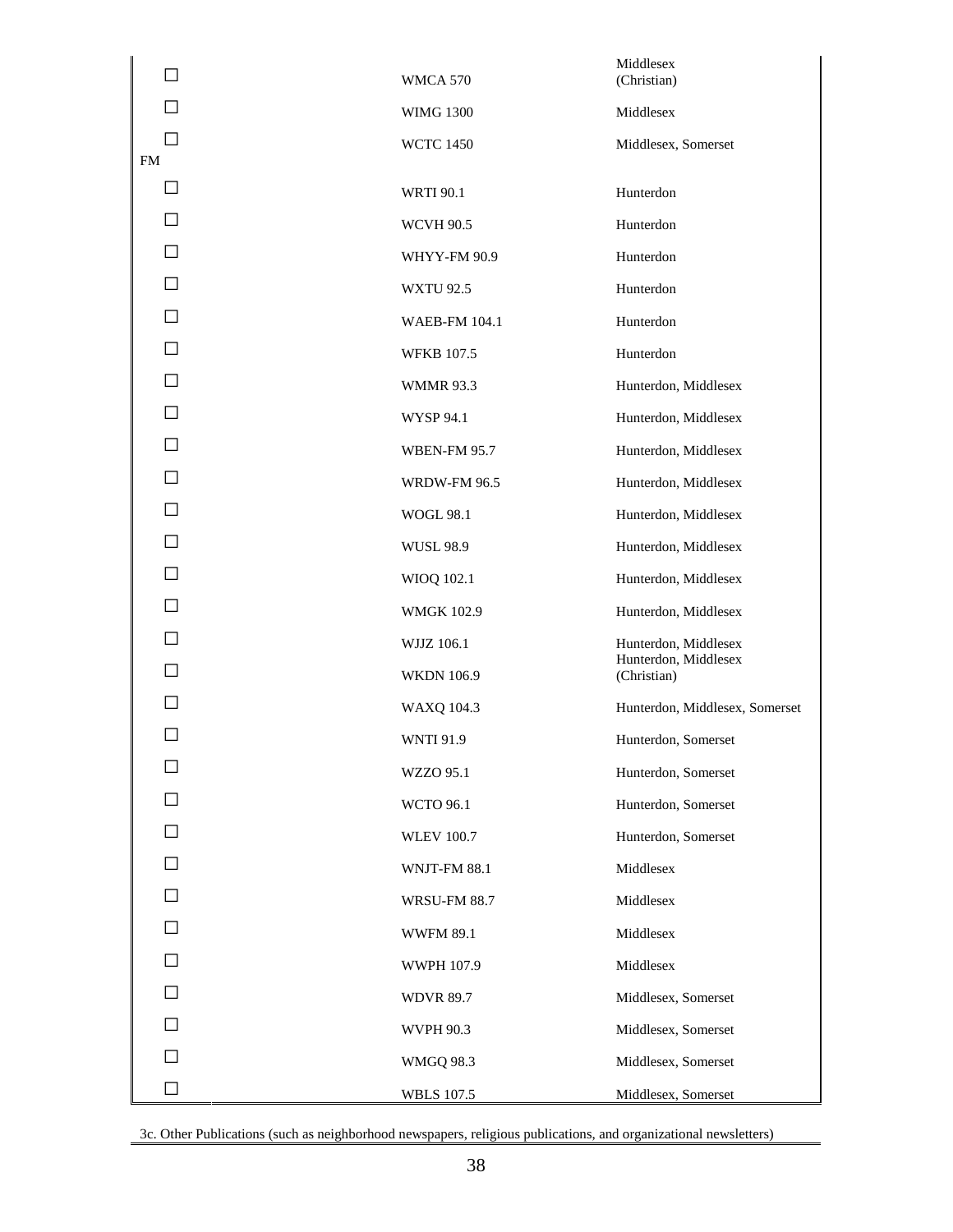(Check all that applies)

|              |                                                                                                                                                      | <b>NAME OF</b><br><b>PUBLICATIONS</b>              | <b>OUTREACH AREA</b>                                                   | RACIAL/ETHNIC<br><b>IDENTIFICATION OF</b><br><b>READERS/AUDIENCE</b> |
|--------------|------------------------------------------------------------------------------------------------------------------------------------------------------|----------------------------------------------------|------------------------------------------------------------------------|----------------------------------------------------------------------|
| Weekly       | <b>TARGETS ENTIRE COAH REGION 3</b>                                                                                                                  |                                                    |                                                                        |                                                                      |
| X<br>Monthly | One time for initial<br>occupancy and as<br>needed when list<br>has less than two<br>year wait for units<br>One time for initial<br>occupancy and as | Nuestra Communidad                                 | Central/South Jersey                                                   | Spanish-Language                                                     |
| X            | needed when list<br>has less than two<br>year wait for units                                                                                         | Sino Monthly                                       | North Jersey/NYC area                                                  | Chinese-American                                                     |
| Daily        | <b>TARGETS PARTIAL COAH REGION 3</b>                                                                                                                 |                                                    |                                                                        |                                                                      |
| П            |                                                                                                                                                      | 24 Horas                                           | Bergen, Essex, Hudson,<br>Middlesex, Passaic,<br><b>Union Counties</b> | Portuguese-Language                                                  |
| Weekly       |                                                                                                                                                      |                                                    |                                                                        |                                                                      |
| П            |                                                                                                                                                      | Arab Voice Newspaper                               | North Jersey/NYC area                                                  | Arab-American                                                        |
| П            |                                                                                                                                                      | Catholic Advocate, The                             | Essex County area                                                      | Catholic                                                             |
| П            |                                                                                                                                                      | La Voz<br>Amerika Magyar                           | Hudson, Union,<br><b>Middlesex Counties</b>                            | Cuban community                                                      |
| П            |                                                                                                                                                      | Nepszava (American<br>Hungarian Peoples'<br>Voice) | Central/North Jersey                                                   | Hungarian-Language                                                   |
| $\mathsf{L}$ |                                                                                                                                                      | New Jersey Jewish<br><b>News</b>                   | Northern and Central<br>New Jersey                                     | Jewish                                                               |
| X            | <b>Public Service</b><br>Announcement at<br>least 4 times a year<br>as part of the<br>monthly advertising<br>rotation when the<br>list remains open. | Nuestra Communidad                                 | Central/South Jersey                                                   | Spanish-Language                                                     |
|              |                                                                                                                                                      | Desi NJ                                            | Central Jersey                                                         | South Asian                                                          |
|              |                                                                                                                                                      | Ukrainian Weekly                                   | New Jersey                                                             | Ukrainian Community                                                  |

3d. Employer Outreach (names of employers throughout the housing region that can be contacted to post advertisements and distribute flyers regarding available affordable housing) (Check all that applies) **DURATION & FREQUENCY OF OUTREACH NAME OF EMPLOYER/COMPANY LOCATION**

| <b>Hunterdon County</b>                                                                  |                          |                                            |  |  |
|------------------------------------------------------------------------------------------|--------------------------|--------------------------------------------|--|--|
| Mailings at least twice a year<br>when list remains open and                             |                          |                                            |  |  |
| during initial occupancy.                                                                | Merck & Co               | 1 Merck Dr, Whitehouse Station             |  |  |
| Mailings at least twice a year<br>when list remains open and<br>during initial occupancy | Hunterdon Medical Center | 2100 Wescott Drive Flemington,<br>NJ 08822 |  |  |
|                                                                                          |                          | Perryville Corporate Park Clinton,         |  |  |
|                                                                                          | <b>Foster Wheeler</b>    | NJ, 08809-4000                             |  |  |
|                                                                                          |                          | 202 Halls Mill Rd Whitehouse               |  |  |
|                                                                                          | ChubbInsurance co.       | Station, NJ 08889                          |  |  |
|                                                                                          | 39                       |                                            |  |  |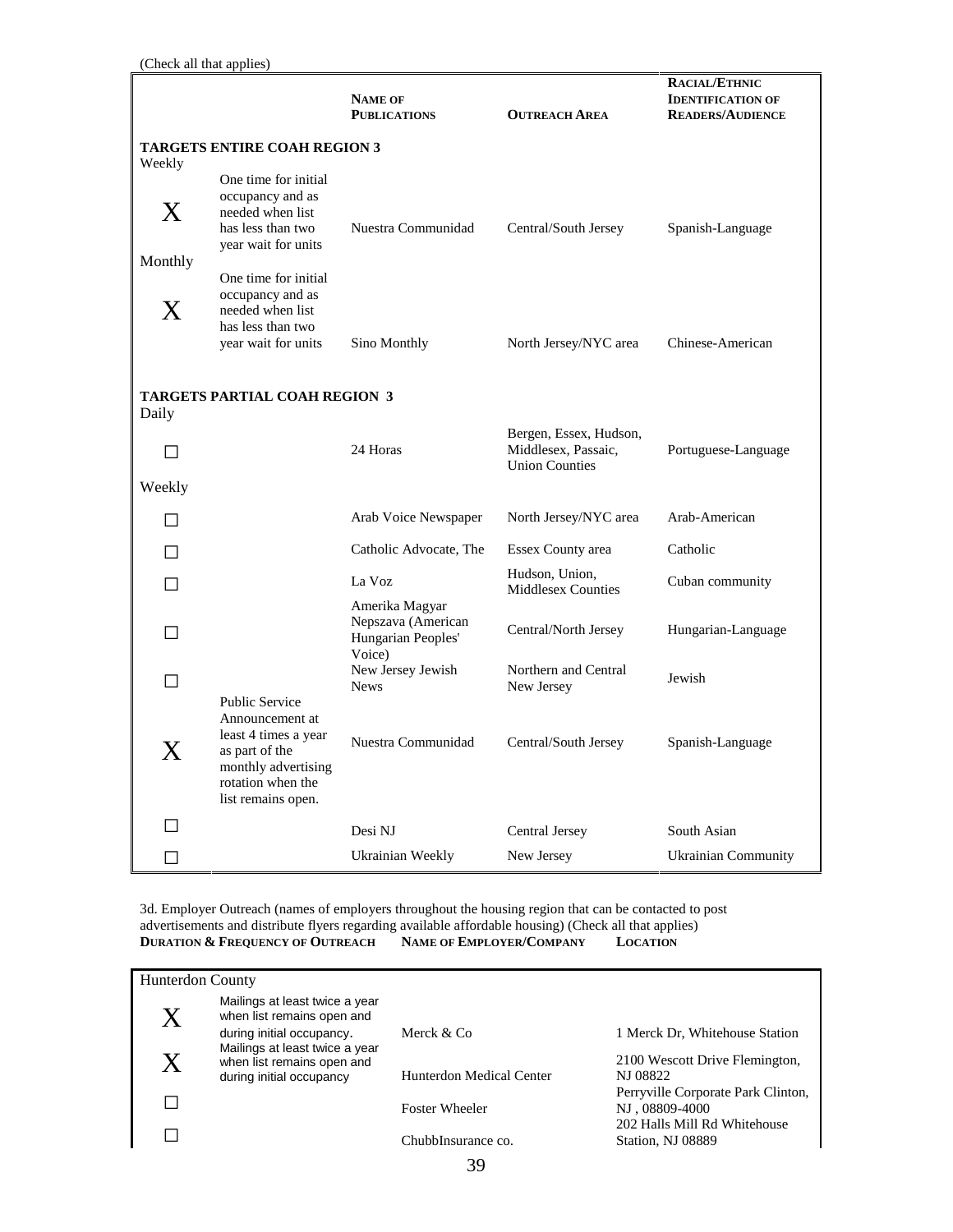Exxonmobil Research & Engineering

| Middlesex County |                                                                                          |                                            |                                                                |
|------------------|------------------------------------------------------------------------------------------|--------------------------------------------|----------------------------------------------------------------|
|                  |                                                                                          | Bristol-Myers Squibb                       | 1 Squibb Dr, New Brunswick, NJ<br>08901                        |
|                  |                                                                                          | Merrill Lynch & Company                    | 800 Scudders Mill Rd, Plainsboro                               |
|                  |                                                                                          | Johnson & Johnson                          | 1 Johnson & Johnson Plaza                                      |
|                  |                                                                                          | Prudential Insurance Company               | 44 Stelton Rd # 130, Piscataway                                |
| X                | Mailings at least twice a year<br>when list remains open and<br>during initial occupancy | Robert Wood Johnson University<br>Hospital | 1 Robert Wood Johnson Pl, New<br>Brunswick, NJ 08901           |
|                  |                                                                                          | Silverline Building Products               | 207 Pond Ave Middlesex, NJ<br>08846                            |
| X                | Mailings at least twice a year<br>when list remains open and                             |                                            |                                                                |
|                  | during initial occupancy                                                                 | St. Peter's University Hospital            | 254 Easton Ave, New Brunswick                                  |
|                  |                                                                                          | Telcordia Technology                       | 444 Hoes Ln, Piscataway                                        |
|                  |                                                                                          | J.F.K. Medical Center                      | 65 James Street Edison, NJ 08818<br>530 New Brunswick Av Perth |
|                  |                                                                                          | Raritan Bay Medical Center                 | Amboy, NJ 08861                                                |
|                  |                                                                                          | Amerada Hess Corporation                   | 405 Main St, Woodbridge and 679<br>Convery Blvd, Perth Amboy   |
|                  |                                                                                          | Dow Jones & Company                        | 54 Eddington LN, Monroe Twp                                    |
|                  |                                                                                          | Siemens AG                                 | 755 College Rd E, Princeton                                    |
|                  |                                                                                          | AT&T                                       | 1 Highway Ter, Edison                                          |
|                  |                                                                                          | <b>Engelhard Corporation</b>               | 101 Wood Ave S, Metuchen                                       |

| Somerset County |                                                                                          |                                               |                                                            |
|-----------------|------------------------------------------------------------------------------------------|-----------------------------------------------|------------------------------------------------------------|
|                 |                                                                                          | AT&T                                          | 1414 Campbell St Rahway                                    |
|                 |                                                                                          | <b>ABC</b> Limousine                          | 574 Ferry St Newark                                        |
|                 |                                                                                          | Bloomberg LP                                  | 1350 Liverty Ave Hillside                                  |
|                 |                                                                                          | <b>Courier News</b>                           | 1091 Lousons Road PO Box 271<br>Union, NJ                  |
|                 |                                                                                          | <b>Emcore Corp</b>                            | 800 Rahway Ave Union, NJ                                   |
| X               | Mailings at least twice a year<br>when list remains open and<br>during initial occupancy | Ethicon Inc.                                  | 1515 West Blancke Street Bldgs<br>1501 and 1525 Linden, NJ |
|                 |                                                                                          | Fedders Corp                                  | 27 Commerce Drive Cranford, NJ                             |
|                 |                                                                                          | ICI Americas Inc.                             | 450 West First Ave Rossellini                              |
|                 |                                                                                          | <b>ITW Electronic Componenet</b><br>Packaging | 600 Mountain Ave Murray Hill,<br>NJ                        |
| X               | Mailings at least twice a year<br>when list remains open and<br>during initial occupancy | Johnson & Johnson                             | 1 Merck Drive PO Box 2000<br>(RY60-200E) Rahway, NJ        |
|                 |                                                                                          | Tekni-Plex Inc.                               | 865 Stone Street Rahway, NJ                                |
|                 |                                                                                          | Ortho-Clinical Diagnostics Inc                | 1401 Park Ave South Linden                                 |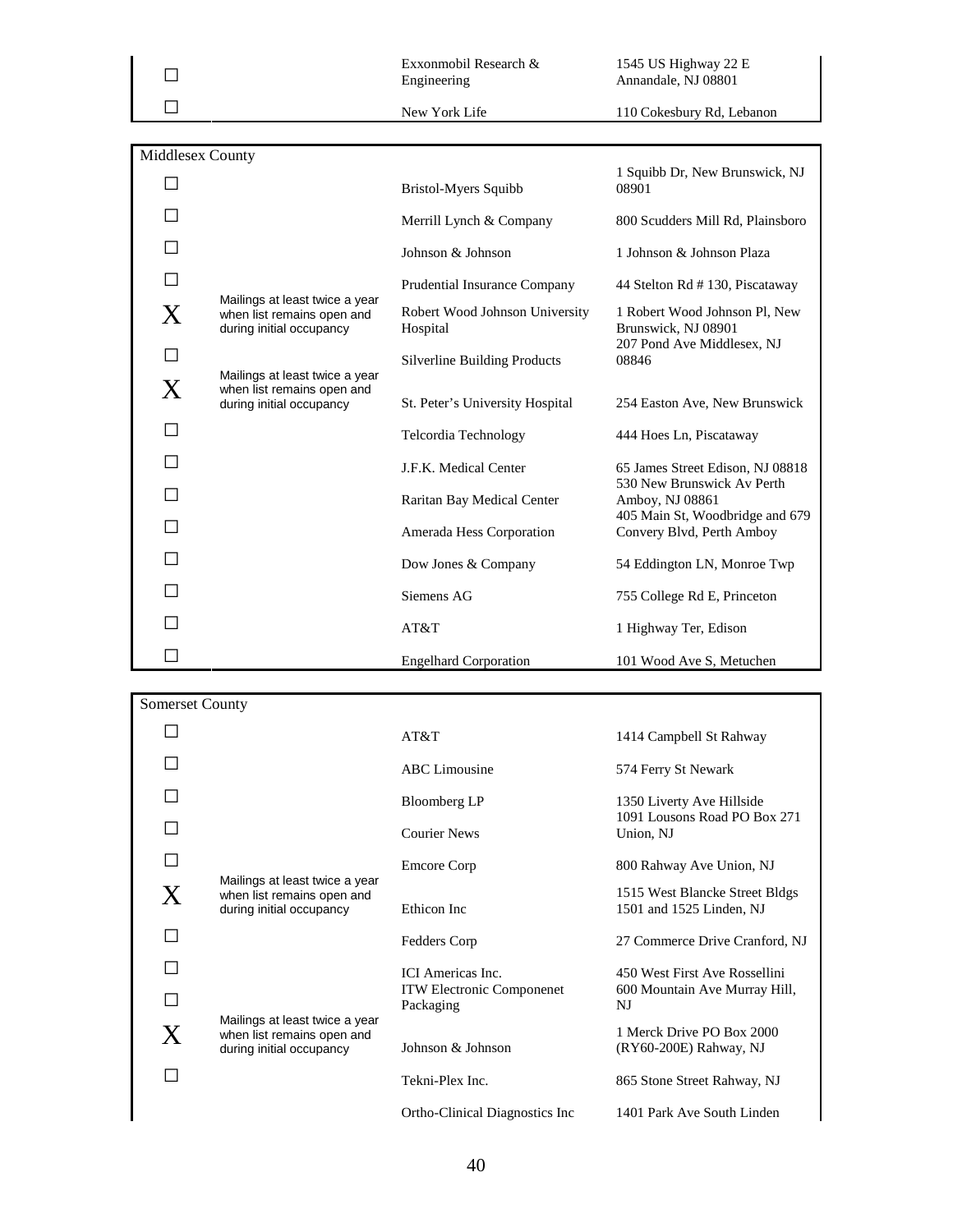3e. Community Contacts (names of community groups/organizations throughout the housing region that can be contacted to post advertisements and distribute flyers regarding available affordable housing)

| Name of Group/Organization      | Outreach Area           | Racial/Ethnic     | Duration & Frequency of |
|---------------------------------|-------------------------|-------------------|-------------------------|
|                                 |                         | Identification of | Outreach                |
|                                 |                         | Readers/Audience  |                         |
| Fisherman's Mark                | <b>Hunterdon County</b> |                   | Twice a year or as      |
| Delaware Township Public        |                         |                   | needed to keep list     |
| <b>Assistance Director</b>      |                         |                   | current.                |
| Delaware Valley Council of      | <b>Hunterdon County</b> |                   | Twice a year or as      |
| <b>Churches</b>                 |                         |                   | needed to keep list     |
| Hunterdon Co. Board of Realtors |                         |                   | current                 |
| Somerset Co. Board of Realtors  | <b>Somerset County</b>  |                   | Twice a year or as      |
| Middlesex Co. Board of Realtors | <b>Middlesex County</b> |                   | needed to keep list     |
| Hunterdon Co. Social Services,  | <b>Hunterdon County</b> |                   | current                 |
| Office on Aging and DCA Office  |                         |                   |                         |
| Somerset Co. Social Services,   | <b>Somerset County</b>  |                   |                         |
| Office on Aging and DCA Office  |                         |                   |                         |
| Middlesex Co. Social Services,  | <b>Middlesex County</b> |                   |                         |
| Office on Aging and DCA Office  |                         |                   |                         |
| <b>Easter Seals</b>             | Region 3                |                   |                         |
| <b>Catholic Charities</b>       | Region 3                |                   |                         |
| <b>SCCOAH</b>                   | Region 3                |                   |                         |

#### IV. APPLICATIONS

□

Applications for affordable housing for the above units will be available at the following locations: 4a. County Administration Buildings and/or Libraries for all counties in the housing region (list county building,

**LOCATION** 

address, contact person) (Check all that applies)

|                                           | 75 Bayard, New Brunswick, NJ 08903         |
|-------------------------------------------|--------------------------------------------|
| $X$ Middlesex County Administration Bldg  |                                            |
| $X$ Somerset County Admin. Bldg           | 20 Grove Street, Somerville, NJ 08876      |
|                                           | 1 Vogt Drive, Bridgewater, NJ 08807        |
| $X$ Somerset County Library Headquarters  |                                            |
|                                           | 314 State Highway 12, Flemington, NJ 08822 |
| $X$ Hunterdon County Library Headquarters |                                            |

4b. Municipality in which the units are located (list municipal building and municipal library, address, contact person)

Delaware Township Municipal Building, 570 Rosemont Ringoes Road, PO Box 500, Sergeantsville, NJ 08557 Contact Person Danene Gooding, AA

4c. Sales/Rental Office for units (if applicable) Not Applicable

#### V. CERTIFICATIONS AND ENDORSEMENTS

I hereby certify that the above information is true and correct to the best of my knowledge. I understand that knowingly falsifying the information contained herein may affect the Municipality's COAH substantive certification.

Danene Gooding Name (Type or Print)

Administrative Agent for Delaware Township Title/Municipality

 $\overline{a}$  , and the contribution of the contribution of the contribution of the contribution of the contribution of the contribution of the contribution of the contribution of the contribution of the contribution of the co